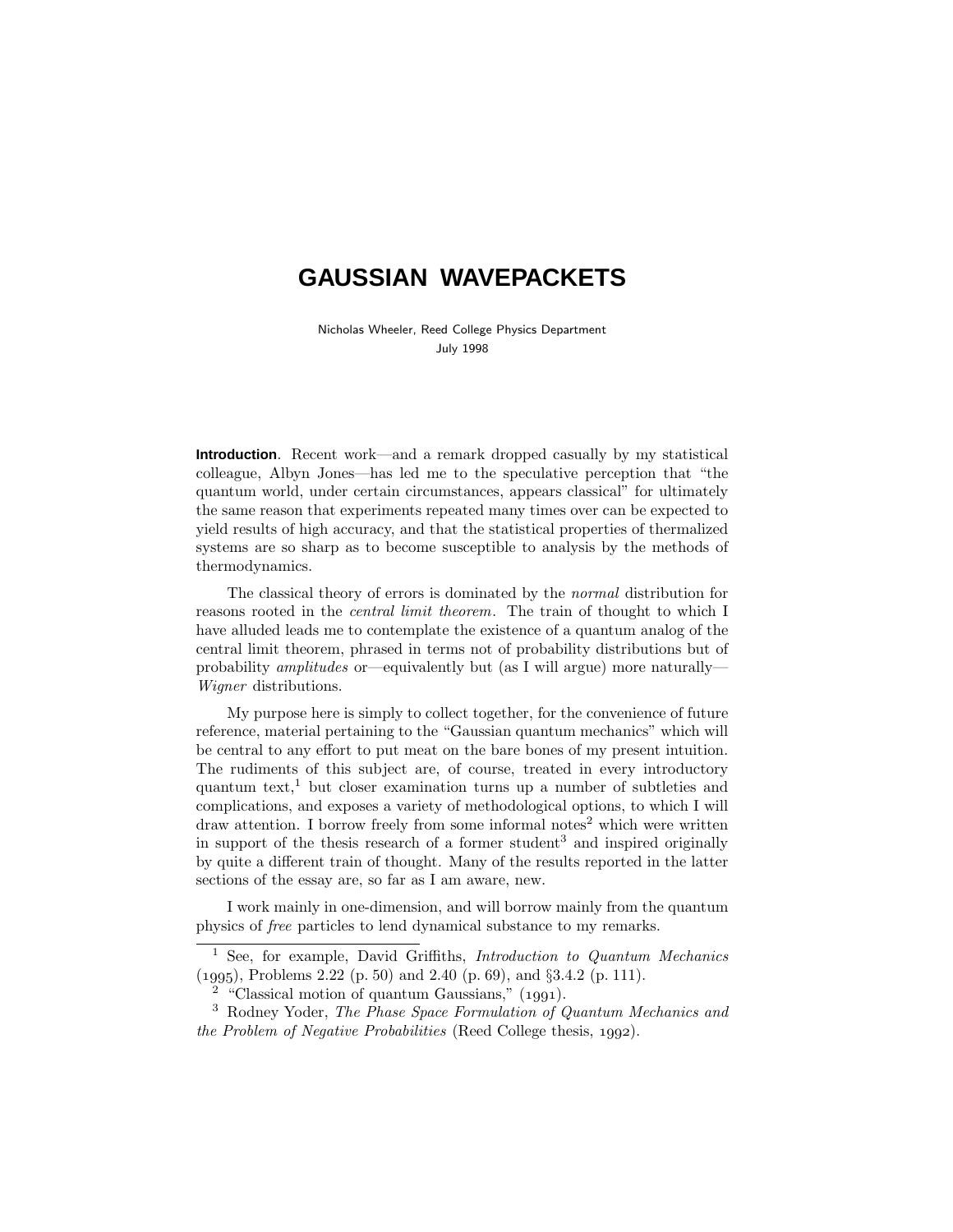**1. Initial construction of the Gaussian packet**. To express the circumstance that "*x*-measurement (performed at time  $t = 0$  with an instrument of imperfect resolution) has shown the particle to reside in the vicinity of the point  $x = a$ " we write

$$
P(x,0) \equiv |\psi(x,0)|^2 = \begin{cases} \text{some properly positioned and} \\ \text{shaped distribution function} \end{cases}
$$

and notice that such a statement supplies only limited information about the structure of  $\psi(x,0)$  itself:

 $\psi(x,0) = \sqrt{P(x,0)} \cdot e^{i\alpha(x,0)}$ : phase factor remains at present arbitrary

The phase factor has entered with simple innocence upon the stage, but is destined to play a leading role as the drama unfolds.

Whether we proceed from some tentative sense of the operating characteristics of instruments of finite resolution or seek only to model such statements in a concrete but analytically tractable way, it becomes fairly natural to look to the special case

$$
P(x,0) = \frac{1}{\sigma\sqrt{2\pi}}e^{-\frac{1}{2}[\frac{x-a}{\sigma}]^{2}}
$$
 (1)

The Gaussian on the right defines the "normal distribution" with

$$
\text{mean} : \langle x \rangle = a
$$
\n
$$
\text{variance} \equiv (\text{uncertainty})^2 : \langle (x - a)^2 \rangle = \sigma^2
$$

and the associated wave function reads

$$
\psi(x,0) = \left[\frac{1}{\sigma\sqrt{2\pi}}\right]^{\frac{1}{2}} e^{-\frac{1}{4}\left[\frac{x-a}{\sigma}\right]^2} \cdot e^{i\alpha(x,0)}\tag{2}
$$

I write  $\psi(x,0) \equiv (x|\psi)_0$  to draw attention to the fact that we have worked thus far in the *x*-representation. Passage to the momentum representation is accomplished

$$
\varphi(p,0) \equiv (p|\psi)_0 = \int (p|x) dx (x|\psi)_0
$$

$$
= \frac{1}{\sqrt{h}} \int e^{-\frac{i}{\hbar}px} \psi(x,0) dx \tag{3}
$$

but cannot be carried out in detail until the phase factor has been specified.<sup>4</sup> If, in the Gaussian case (2), we set  $\alpha = 0$  then (3) gives

$$
\varphi(p,0) = \left[\frac{1}{\lambda\sqrt{2\pi}}\right]^{\frac{1}{2}} e^{-\frac{1}{4}\left[\frac{p}{\lambda}\right]^2} \cdot e^{-\frac{i}{\hbar}ap} \quad \text{with} \quad \lambda \equiv \hbar/2\sigma \tag{4}
$$

 $^4\,$  The statement

normalization of  $P(x) \equiv |\psi(x)|^2 \Rightarrow$  normalization of  $Q(p) \equiv |\varphi(p)|^2$ 

is, however, phase-insensitive, and is the upshot of Parseval's theorem: see P. Morse & H. Feshbach, *Methods of Theoretical Physics* (1953), p. 456.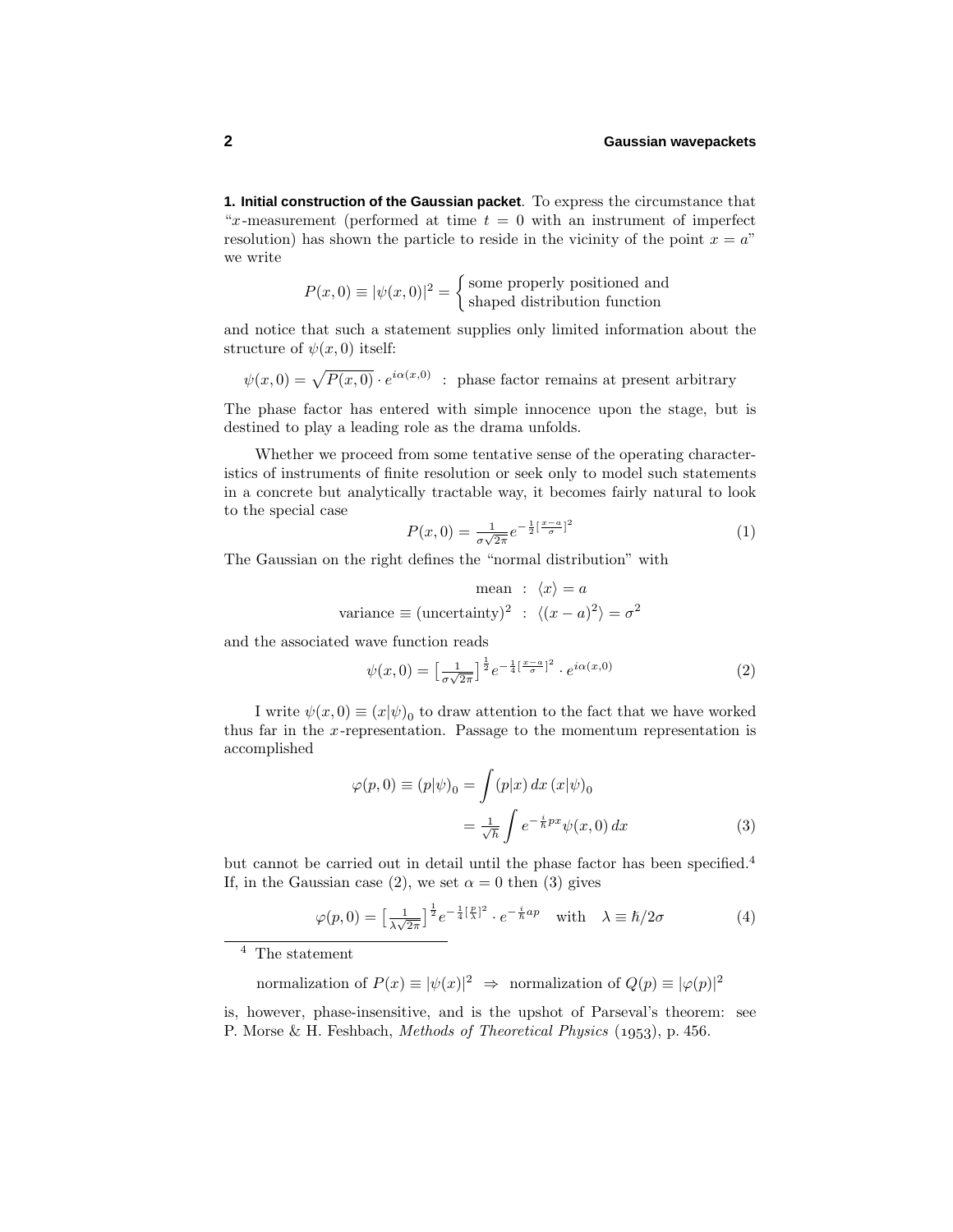## **Standing motion 3**

whence

$$
Q(p,0) = \frac{1}{\lambda\sqrt{2\pi}}e^{-\frac{1}{2}[\frac{p}{\lambda}]^2}
$$
\n(5)

which is again normal, but centered at the origin of *p*-space:

$$
\langle p \rangle = 0
$$

$$
\langle (p-0)^2 \rangle = \lambda^2
$$

In

$$
\sigma \lambda = \Delta x \cdot \Delta p = \frac{1}{2}\hbar \tag{6}
$$

we have encountered an instance of optimal compliance with the Heisenberg uncertainty principle:  $\Delta x \cdot \Delta p \geq \frac{1}{2}\hbar$ .

To achieve arbitrary placement of the origin of the normal distribution in momentum space—i.e., to achieve

(5) 
$$
\longrightarrow Q(p,0) = \frac{1}{\lambda\sqrt{2\pi}}e^{-\frac{1}{2}[\frac{p-b}{\lambda}]^2}
$$

 $\equiv$  it might appear most natural in place of (4) simply to write

$$
\varphi(p,0) = \left[\frac{1}{\lambda\sqrt{2\pi}}\right]^{\frac{1}{2}} e^{-\frac{1}{4}\left[\frac{p-b}{\lambda}\right]^2} \cdot e^{-\frac{i}{\hbar}a(p-b)}
$$

$$
\psi(x,0) = \frac{1}{\sqrt{\hbar}} \int e^{+\frac{i}{\hbar}px} \varphi(p,0) \, dp \tag{7}
$$

But then

is, according to *Mathematica*, a mess; to achieve a simpler result I tentatively omit the phase factor, writing

$$
\psi(x,0) = \frac{1}{\sqrt{h}} \int e^{+\frac{i}{\hbar}px} \left\{ \left[ \frac{1}{\lambda\sqrt{2\pi}} \right]^{\frac{1}{2}} e^{-\frac{1}{4} \left[\frac{p-b}{\lambda}\right]^2} \right\} dp
$$

$$
= \left[ \frac{1}{\sigma\sqrt{2\pi}} \right]^{\frac{1}{2}} e^{-\frac{1}{4} \left[\frac{x}{\sigma}\right]^2} \cdot e^{+\frac{i}{\hbar}bx} \quad \text{with} \quad \sigma \equiv \hbar/2\lambda
$$

The resulting distribution function

$$
P(x,0)=\tfrac{1}{\sigma\sqrt{2\pi}}e^{-\frac{1}{2}[\frac{x}{\sigma}]^2}
$$

is (compare (5)) is again normal but centered at the origin in configuration space; it is precisely (1) with  $a = 0$ . These simple results indicate that if we desire to displace  $P(x, 0)$  and  $Q(p, 0)$  simultaneously from their respective origins we are going to have to learn how to "manage the mess." They bear directly upon the problem of the "launched Gaussian wavepacket," to which I turn in §5.

#### **2. Standing motion of a Gaussian wavepacket**. Dynamical evolution

$$
|\psi)_0 \xrightarrow{\phantom{aaa}\textrm{free particle}} |\psi)_t
$$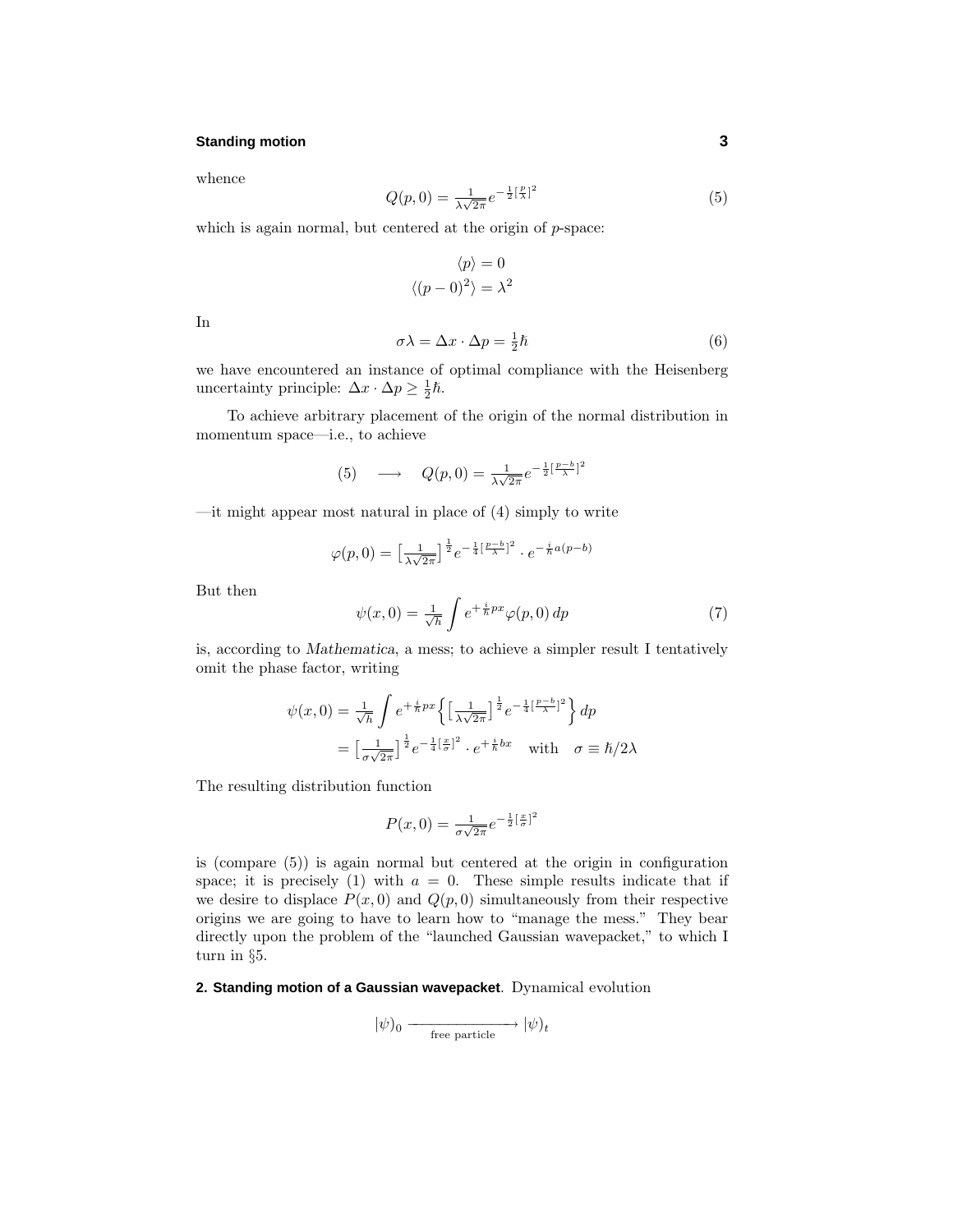is particularly easy to describe in the momentum representation (essentially because **p** and  $H = \frac{1}{2m} p^2$  trivially commute); we have

$$
\varphi(p,t) = \int \underbrace{(p|e^{-\frac{i}{\hbar}(\mathbf{p}^2/2m)t} | q)}_{=: e^{-\frac{i}{\hbar}(q^2/2m)t} \delta(q-p)}
$$

$$
= \varphi(p,0) \cdot e^{-\frac{i}{\hbar}(p^2/2m)t}
$$
(8)

The *t*-dependence of  $\varphi(p, t)$  is so simple as to imply

$$
Q(p,t) = Q(p,0) \tag{9}
$$

Because the particle has been assume to move freely, almost nothing is going on in momentum space*...* but enough (see again (8)) to cause interesting things to happen in configuration space:

Working from

$$
\psi(x,t) = \frac{1}{\sqrt{h}} \int e^{+\frac{i}{h}px} \varphi(p,t) dp
$$
\n
$$
\psi(p,t) = \left\{ \left[ \frac{1}{\lambda\sqrt{2\pi}} \right]^{\frac{1}{2}} e^{-\frac{1}{4}[\frac{p}{\lambda}]^{2}} \cdot e^{-\frac{i}{h}ap} \right\} \cdot e^{-\frac{i}{h}(p^{2}/2m)t}
$$
\n
$$
= \left[ \frac{1}{\lambda\sqrt{2\pi}} \right]^{\frac{1}{2}} \exp\left\{ -\frac{\left[1+i(t/\tau)\right]p^{2}}{4\lambda^{2}} \right\} \cdot e^{-\frac{i}{h}ap}
$$
\n(10)

NOTE : We have introduced here the "natural time"  $\tau \equiv \hbar m/2\lambda^2 = 2m\sigma^2/\hbar$ 

we find

$$
\psi(x,t) = \left[\frac{1}{\sigma[1+i(t/\tau)]\sqrt{2\pi}}\right]^{\frac{1}{2}} \exp\left\{-\frac{1}{4}\frac{(x-a)^2}{\sigma^2[1+i(t/\tau)]}\right\} \tag{11}
$$

It becomes natural at this point to define

$$
\sigma(t) \equiv \sigma \sqrt{1 + (t/\tau)^2} \tag{12}
$$

Then  $\sigma[1+i(t/\tau)] = \sigma(t)e^{i\arctan(t/\tau)}$  and  $\frac{1}{\sigma^2[1+i(t/\tau)]} = [1-i(t/\tau)]/\sigma^2(t)$ , so we have

$$
P(x,t) = |\psi(x,t)|^2 = \frac{1}{\sigma(t)\sqrt{2\pi}} \exp\left\{-\frac{1}{2}\left[\frac{x-a}{\sigma(t)}\right]^2\right\} \tag{13}
$$

which is normal, with fixed mean  $(\langle x \rangle = a:$  all *t*) and growing variance.

That the  $\psi(x, t)$  of (11) is in fact a solution of the Schrödinger equation is confirmed by calculation; *Mathematica* informs us that

$$
\begin{aligned} \left\{-\frac{\hbar^2}{2m}\left(\frac{\partial}{\partial x}\right)^2 - i\hbar\frac{\partial}{\partial t}\right\}\psi(x,t) \\ &= \underbrace{(\hbar\tau - 2m\sigma^2)}_{0 \text{ by definition of } \tau} \cdot e^{-\frac{1}{4}\left[\frac{x-a}{\sigma(t)}\right]^2} \end{aligned}
$$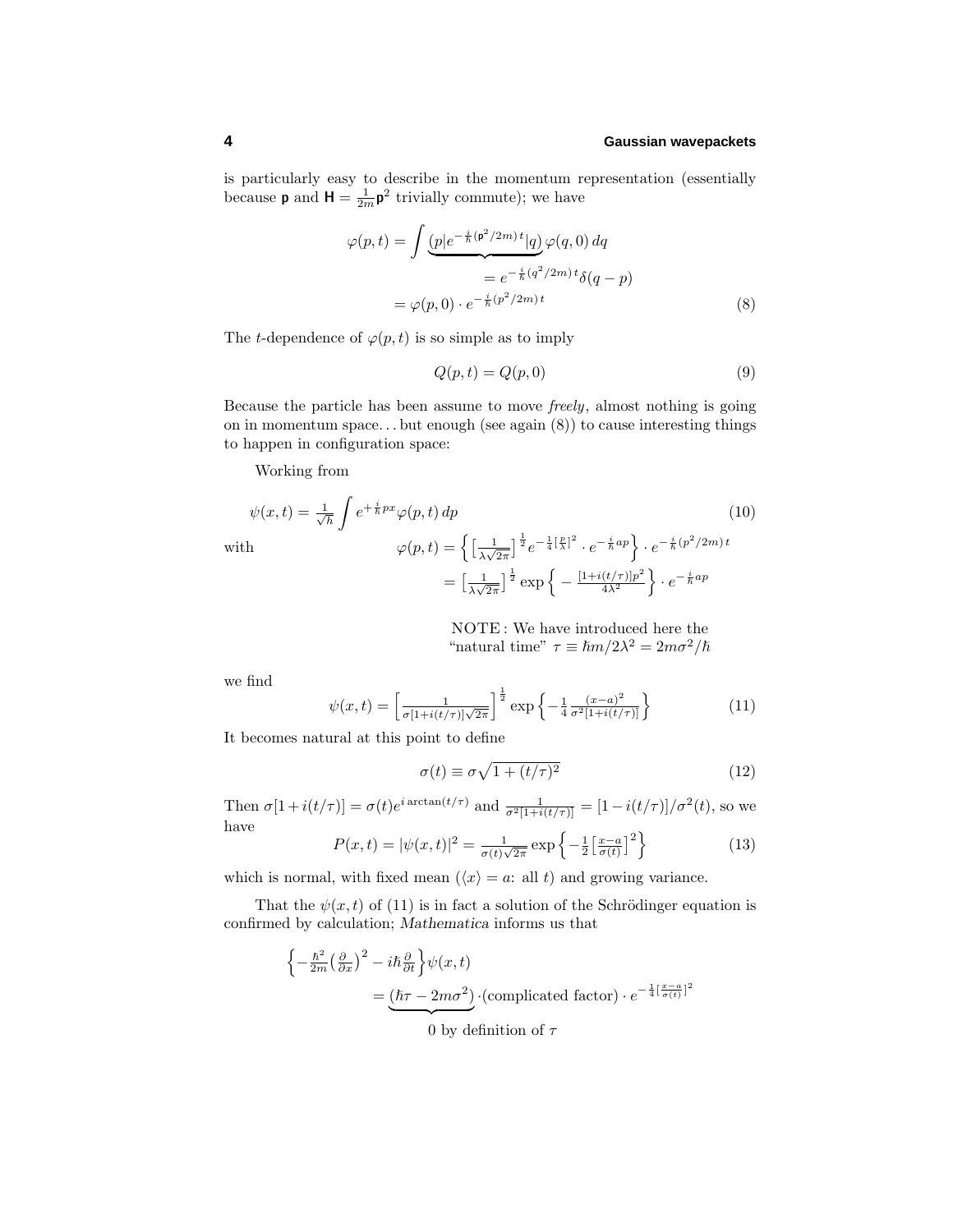## **Relationship to the propagator 5**

**3. Relationship to the free particle propagator**. It follows also from the definition  $\tau \equiv 2m\sigma^2/\hbar$  that

$$
\lim_{\sigma \downarrow 0} \sigma^2 [1 + i(t/\tau)] = i\hbar t/2m
$$

so, working from (11), we have

$$
\lim_{\sigma \downarrow 0} \psi(x,t) \cong \sqrt{\sigma} \cdot \left[ \frac{2m}{i\hbar t \sqrt{2\pi}} \right]^{\frac{1}{2}} \exp\left\{ \frac{i}{\hbar} \frac{m(x-a)^2}{2t} \right\}
$$
\n
$$
= \sqrt{2\sigma \sqrt{2\pi}} \cdot \underbrace{\sqrt{\frac{m}{i\hbar t} e^{\frac{i}{\hbar} \frac{m}{2} \frac{(x-a)^2}{t}}}}_{K(x,t;a,0) \quad \text{the free particle propagator!}
$$
\n
$$
(14)
$$

We are inspired by this development to notice that

$$
S(x, t; a, 0) \equiv \frac{\hbar}{i} \left\{ -\frac{1}{4} \frac{(x-a)^2}{\sigma^2 [1+i(t/\tau)]} \right\}
$$
(15)  

$$
\downarrow
$$
  

$$
= \frac{m}{2} \frac{(x-a)^2}{t} \quad \text{in the limit } \sigma \downarrow 0
$$

is (according to *Mathematica*) a solution of the Hamilton-Jacobi equation

$$
\frac{1}{2m} \left(\frac{\partial S}{\partial x}\right)^2 + \frac{\partial S}{\partial t} = 0 \tag{16}
$$

and gives

$$
\frac{\partial^2 S}{\partial x \partial a} = \frac{\hbar}{2i\sigma^2[1+i(t/\tau)]}
$$
  

$$
\downarrow
$$
  

$$
= -\frac{m}{t} \quad \text{in the limit } \sigma \downarrow 0
$$

so (11) can be written

$$
\psi(x,t) = \sqrt{2\sigma\sqrt{2\pi}} \cdot \sqrt{\frac{i}{h} \frac{\partial^2 S}{\partial x \partial a}} e^{\frac{i}{h}S(x,t;a,0)} \tag{17}
$$

which is exact, but serves in the limit to cast useful light on the origin of (14). The factor  $\sqrt{\frac{i}{h} \frac{\partial^2 S}{\partial x \partial a}} e^{\frac{i}{h}S}$  originates in early work of J. H. Van Vleck,<sup>5</sup> and has for more than half a century (i.e., since the invention of the Feynman formalism $^6$ ) stood guard at the portal through which quantum and classical mechanics communicate. But it should, in this connection, be noticed that

 $\frac{5}{5}$  "The correspondence principle in the statistical interpretation of quantum mechanics," P. N. A. S. **14**, 178 (1928).

<sup>6</sup> See Chapter 7 of Pauli Lectures on Physics: Volume 6. Selected Topics in Field Quantization. This is the English translation  $(1973)$  of material which Pauli presented at a research seminar held at the ETH in Zürich during the  $academic$  year  $1950-51$ .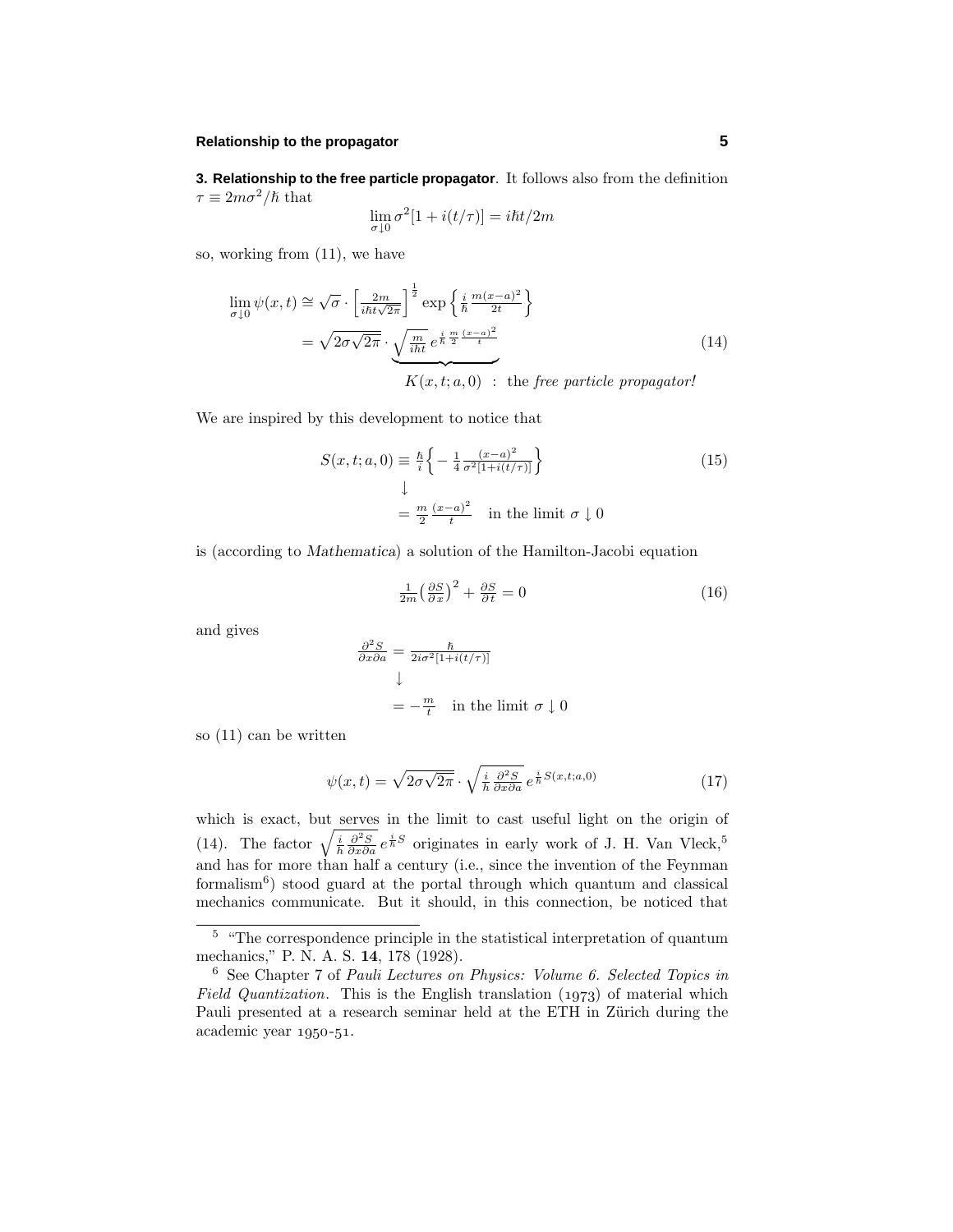the function  $S(x, t; a, 0)$  introduced at (15) cannot arise from orthodox classical mechanics, for it is complex—this we might emphasize by writing

$$
S(x, t; a, 0) = \hbar \frac{1}{4} \left[ \frac{x - a}{\sigma(t)} \right]^2 \cdot \left\{ \frac{t + i\tau}{\tau} \right\}
$$

—and its real/imaginary parts become entangled by the non-linearity of the Hamilton-Jacobi equation (16).

The factor  $\sqrt{2\sigma\sqrt{2\pi}}$  which intrudes at (14) derives from this circumstance: the propagator  $K(x, t; a, 0)$  is the solution of the Schrödinger equation which has by design the property that

$$
\lim_{t\downarrow 0} K(x,t;a,0)=\delta(x-a)
$$

while (11) refers to the solution which can (in a certain limit, and somewhat informally) be said to evolve from  $\sqrt{\delta(x-a)}$ ; we have

$$
\int \text{Gaussian} \, dx = 1 \quad \text{with} \quad \text{Gaussian} \equiv \frac{1}{\sigma \sqrt{2\pi}} e^{-\frac{1}{2} \left[\frac{x}{\sigma}\right]^2}
$$
\n
$$
\int \sqrt{\text{Gaussian}} \, dx = \sqrt{2\sigma \sqrt{2\pi}}
$$

which captures the analytical essence of the situation. Pursuing this remark in finer detail: it follows from (11) that

$$
\psi(x,0) = \left[\frac{1}{\sigma\sqrt{2\pi}}\right]^{\frac{1}{2}} \exp\left\{-\frac{1}{4}\frac{(x-a)^2}{\sigma^2}\right\} = \sqrt{\text{Gaussian}}
$$
\n
$$
= \sqrt{\delta(x-a)} \quad \text{in the limit } \sigma \downarrow 0
$$
\n(18)

and by computation

$$
\psi(x,t) = \int K(x,t;y,0)\psi(y,0) dy
$$
\n
$$
= \int \sqrt{\frac{m}{iht}} e^{\frac{i}{\hbar} \frac{m}{2} \frac{(x-y)^2}{t}} \sqrt{\frac{1}{\sigma\sqrt{2\pi}}} e^{-\frac{1}{4} [\frac{y-a}{\sigma}]^2} dy
$$
\n
$$
= \sqrt{\frac{\tau}{4\pi\sigma^2 it} \frac{1}{\sigma\sqrt{2\pi}}} \int e^{-\frac{1}{4\sigma^2} {\left[1 - i(\tau/t)\right] y^2 - 2[a - i(\tau/t)x]y + [a^2 - i(\tau/t)x^2] \right]} dy
$$
\n
$$
= \sqrt{\frac{\tau}{4\pi\sigma^2 it} \frac{1}{\sigma\sqrt{2\pi}}} \sqrt{\pi \frac{4\sigma^2}{[1 - i(\tau/t)]}} \exp \left\{ \frac{1}{4\sigma^2} \frac{[a - i(\tau/t)x]^2 - [1 - i(\tau/t)][a^2 - i(\tau/t)x^2]}{[1 - i(\tau/t)]} \right\}
$$
\n(19)

we do in fact (after simplifications) recover precisely (11).

We observe finally that results obtained above by the process  $\sigma \downarrow 0$  could equally well have been achieved by  $t \uparrow \infty$ ; i.e., that (11) entails

$$
\frac{1}{\sqrt{2\sigma\sqrt{2\pi}}} \cdot \psi(x,t) \longrightarrow K(x,t;a,0) \quad \text{for } t \gg \tau \tag{20}
$$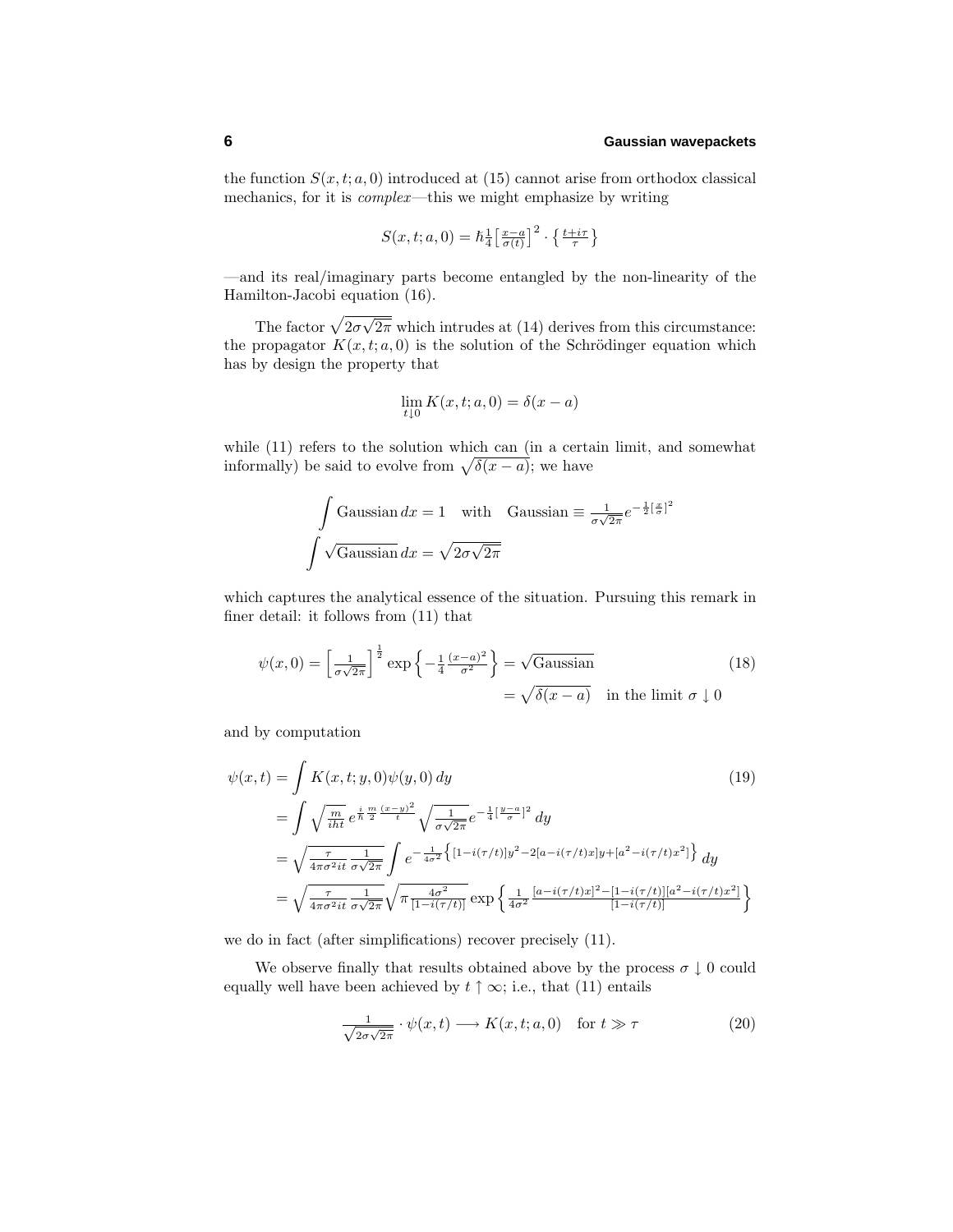## **The "natural time" parameter 7**

For an electron we have

$$
\tau = \frac{2\hbar}{mc^2}
$$
 if  $\sigma$  set equal to the Compton length:  $\sigma = \frac{\hbar}{mc}$   
 $\sim 2.6 \times 10^{-21}$  seconds

so the process (20) is prompt; it becomes (by the factor  $(\frac{1}{137})^2 = 5.3 \times 10^{-5}$ ) even more prompt if we set

$$
\sigma =
$$
classical electron radius  $= \frac{e^2}{\hbar c} \cdot$  Compton length

But for a grain of sand (cubic millimeter of  $SiO<sub>2</sub>$ , which has a mass of  $2.65 \times 10^{-3}$ gm.) we have

$$
\tau = 5.0 \times 10^{16}
$$
 seconds if  $\sigma = 10^{-4}$  centimeters (one micron)  
  $\sim 1.6 \times 10^9$  years

which is certainly *not* prompt; even for such a precisely located smallish lump of macroscopic stuff  $(4.4 \times 10^{-5}$  mole of quarz, with its more than  $10^{20}$  internal degrees of freedom) the process  $(20)$  takes roughly the age of the universe to approach to completion.

**4. Remarks concerning the "natural time" parameter**. The (non-relativistic) quantum dynamics of a free particle supplies two dimensioned constants (*m* and  $\hbar$ ), from which it is *not* possible to construct a "natural time." But particular solutions of the Schrödinger equation have distinctive *shapes*, and therefore supply characteristic assortments of numbers with the physical dimension of length; it was thus that we came to associate a

"natural time"  $\tau \equiv \frac{2m}{\hbar} \cdot \text{(minimal variance)} = \frac{2m\sigma^2}{\hbar}$ 

with the Gaussian solutions (11). We were motivated by (20) to look to the numerical value assumed by  $\tau$  in some characteristic cases, but (20) touches upon a fairly esoteric point; the simple essence of the matter was implicit already in (12), which written

$$
\sigma^2(t) = \sigma^2[1 + (t/\tau)^2]
$$

informs us that

$$
\tau = \begin{cases} \text{time required for the variance } \sigma^2(t) \text{ to} \\ \text{grow to twice its initial/minimal value} \end{cases}
$$

We have

$$
\sigma(t) \cong ut
$$
  
\n
$$
u \equiv \frac{\hbar}{2m\sigma}
$$
 if  $t \gg \tau$  (21)

For an electron  $\hbar/2m = \text{cm}^2 \text{ sec}^{-1}$ 

$$
u = 5.8 \times 10^8
$$
 cm sec<sup>-1</sup> if  $\sigma$  = Bohr radius  
=  $\frac{1}{2}$ (c/137) =  $\frac{\text{orbital speed}}{2}$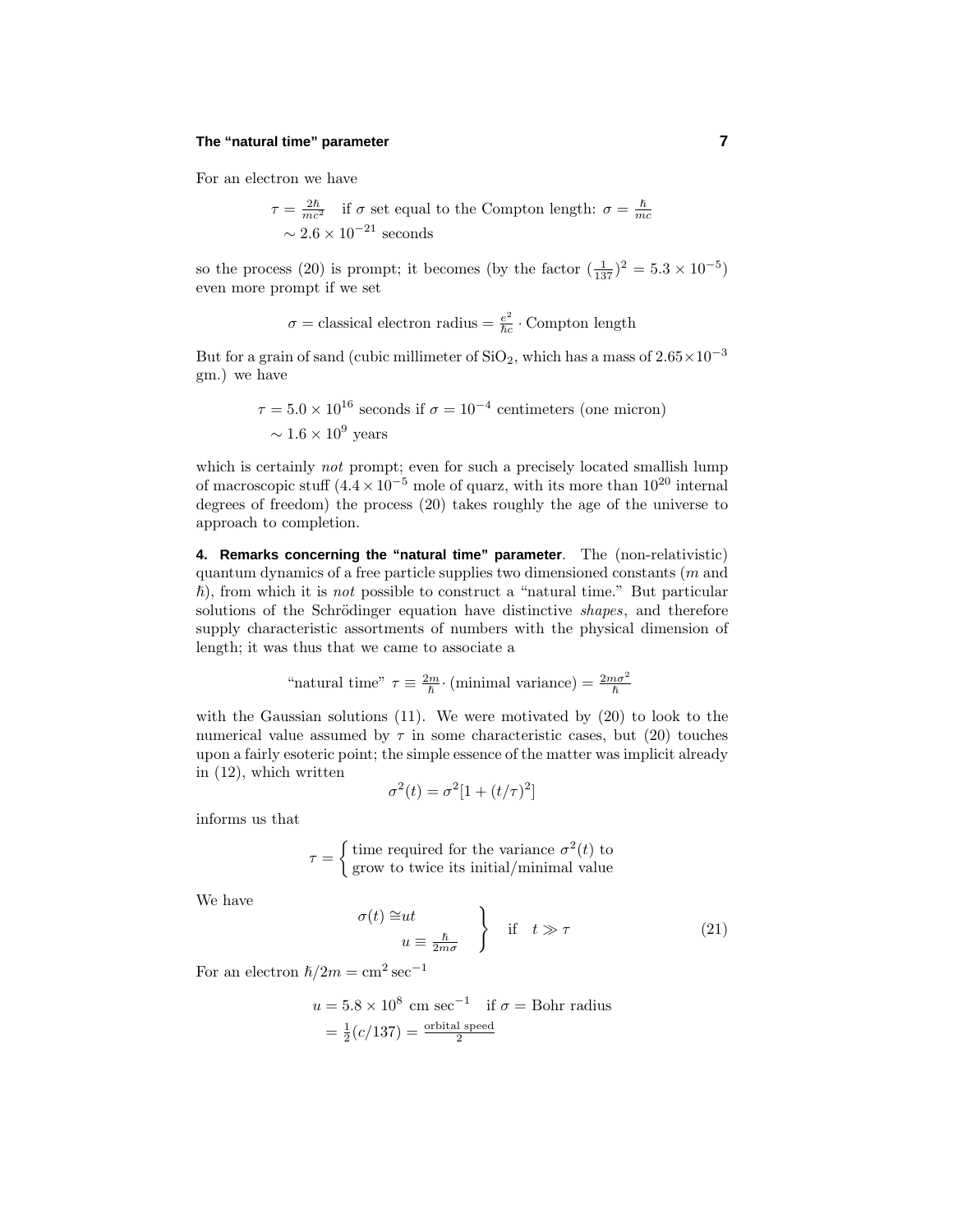To set  $u = c$  is to obtain

$$
\sigma = \frac{1}{2}(\text{Compton length})
$$

which establishes the sense in which the quantum mechanical expansion of a primeval Gaussian mimics the expansion of the universe. Note also that by the Heisenberg uncertainty principle  $\Delta p \sim \hbar/2\sigma = mu$ ; this elementary remark establishes a sense in which (21) is not at all surprising.

But from another point of view (21) is surprising: The "fundamental solution<sup>"7</sup> of the heat/diffusion equation  $\nabla^2 \psi = D \frac{\partial}{\partial t} \psi$  is Gaussian

$$
k(x,t) \equiv \frac{1}{\sqrt{4\pi t/D}} e^{-\frac{x^2}{4t/D}}
$$
  
= 
$$
\frac{1}{\sigma(t)\sqrt{2\pi}} e^{-\frac{1}{2}[\frac{x}{\sigma(t)}]^2}
$$
 with  $\sigma(t) = \sqrt{2t/D}$ 

and exposes this fact:

 $\sigma \sim t^{\frac{1}{2}}$  : characteristic signature of a "diffusion processes"

If, formally, we set  $D = -i\frac{2m}{\hbar}$  then the heat equation becomes the free-particle Schrödinger equation, and  $k(x, t)$  becomes precisely the propagator  $K(x, t)$ , as defined at  $(14)$ . Looking back again to  $(11-13)$  we see that it is the complexity of the construction  $\sigma \sqrt{1 + i(t/\tau)}$  that accounts for

$$
\sigma \sim t^{\frac{1}{2}} \xrightarrow{\text{surprising}} \sigma \sim t
$$

**5. The "launched" Gaussian wavepacket**. The Gaussian packet (11) sits in one place and grows slowly fat. By "launching" such a packet we place ourselves in position to model the quantum mechanical motion ofa projectile, which departs (neighborhood of) the origin at time  $t = 0$  with velocity  $v$  and with momenta which lie in the neighborhood  $\Delta p$  of  $p = mv$ . I discuss three distinct but equivalent routes to the construction of such a "launched Gaussian wavepacket."

It is an implication (set  $a = 0$ ) of the argument that culminated in (11) that

$$
\psi(x,t) = \underbrace{\left[\frac{1}{\sigma[1+i(t/\tau)]\sqrt{2\pi}}\right]^{\frac{1}{2}} \exp\left\{-\frac{1}{4}\frac{x^2}{\sigma^2[1+i(t/\tau)]}\right\}}_{\text{Gaussian standing at } x = 0}
$$
\n
$$
= \frac{1}{\sqrt{h}} \int e^{+\frac{i}{h}px} \varphi(p,t) \, dp
$$
\n
$$
\varphi(p,t) = \left\{\left[\frac{1}{\sqrt{2\pi}}\right]^{\frac{1}{2}} e^{-\frac{1}{4}\left[\frac{p}{\lambda}\right]^2}\right\} \cdot e^{-\frac{i}{h}(p^2/2m)t}
$$

<sup>&</sup>lt;sup>7</sup> Also called the "source solution;" see p. 10 and Chapter 3 of D. V. Widder, The Heat Equation  $(1975)$ .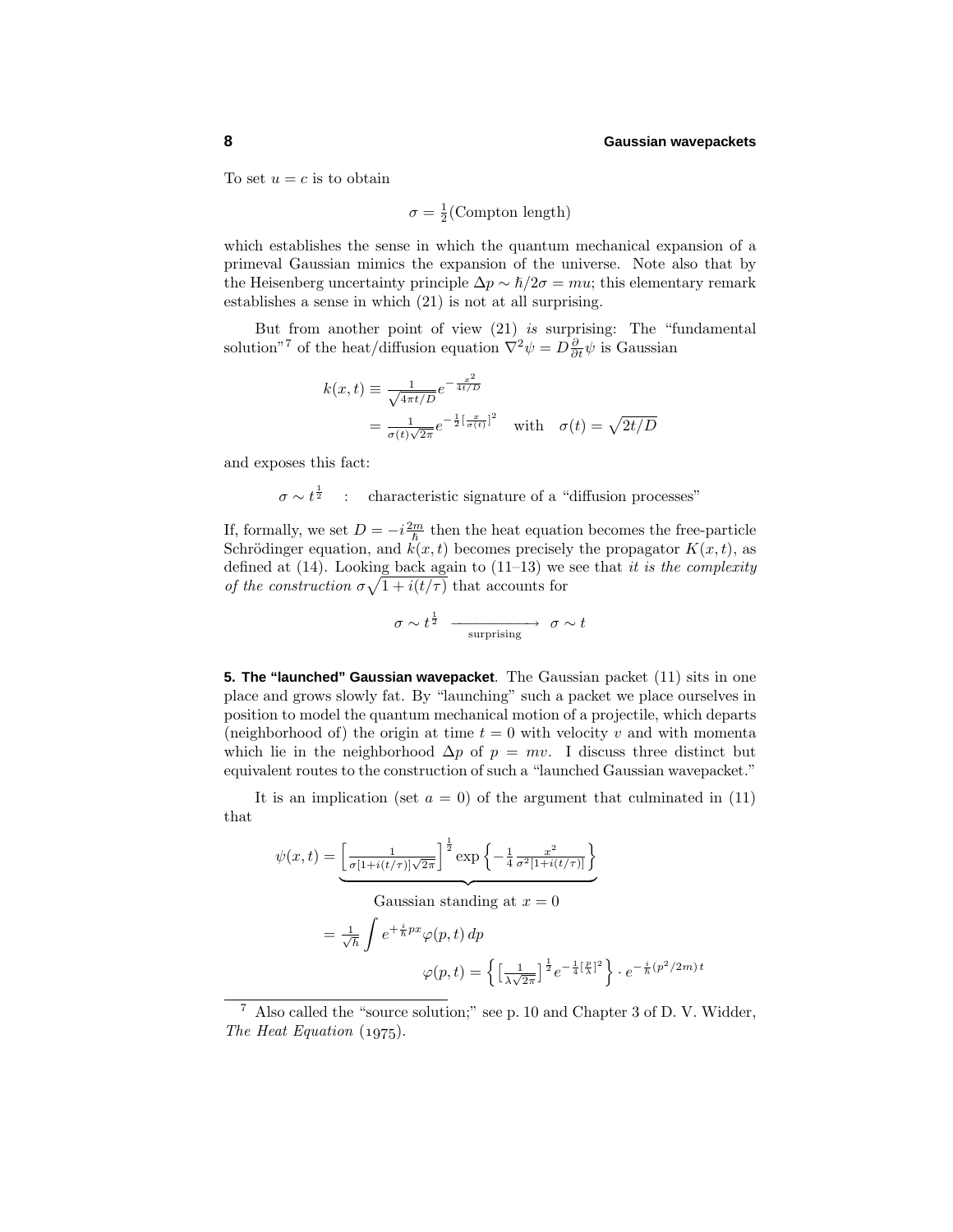## **Launched Gaussian 9**

The idea now is to *shift the momentum distribution*  $(p \rightarrow p - p_0 \text{ with } p_0 \equiv mv)$ and then work backwards, writing

$$
\psi(x,t) = \frac{1}{\sqrt{h}} \int e^{+\frac{i}{h}px} \left\{ \left[ \frac{1}{\lambda\sqrt{2\pi}} \right]^{\frac{1}{2}} \exp \left\{ -\frac{1}{4} \left[ \frac{p-p_0}{\lambda} \right]^2 \right\} \right\} \cdot e^{-\frac{i}{h}(p^2/2m)t} dp
$$

$$
= \left[ \frac{1}{h\lambda\sqrt{2\pi}} \right]^{\frac{1}{2}} \int e^{-(Ap^2 + 2Bp + C)} dp
$$

$$
A \equiv \frac{1}{4\lambda^2} [1 + i(t/\tau)]
$$

$$
B \equiv -\frac{1}{4\lambda^2} [p_0 + i\frac{m}{\tau}x]
$$

$$
C \equiv \frac{1}{4\lambda^2} p_0^2
$$

$$
= \left[\frac{1}{h\lambda\sqrt{2\pi}}\right]^{\frac{1}{2}} \left[\frac{\pi}{A}\right]^{\frac{1}{2}} e^{\frac{B^2 - AC}{A}}
$$
\n
$$
= \left[\frac{\pi}{h\lambda A\sqrt{2\pi}}\right]^{\frac{1}{2}} \exp\left\{\frac{[p_0 + i(m/\tau)x]^2 - p_0^2[1 + i(t/\tau)]}{4\lambda^2[1 + i(t/\tau)]}\right\}
$$
\n
$$
= \left[\frac{1}{\sigma[1 + i(t/\tau)]\sqrt{2\pi}}\right]^{\frac{1}{2}} \exp\left\{-\frac{x^2}{4\sigma^2[1 + i(t/\tau)]} + \frac{i}{\hbar} \frac{p_0 x - (p_0^2/2m)t}{1 + i(t/\tau)}\right\}
$$
\n(22)

From

$$
= \left[ \text{etc.} \right]^{\frac{1}{2}} \exp \left\{ \frac{1}{4\sigma^2(t)} \left[ -(x - vt)^2 + i\frac{t}{\tau} (x^2 - v^2 \tau^2) \right] \right\} \cdot \exp \left\{ \frac{i}{\hbar} \frac{p_0 x}{1 + (t/\tau)^2} \right\} \tag{23}
$$

it becomes clear that the associated probability density

$$
P(x,t) = \frac{1}{\sigma(t)\sqrt{2\pi}} \exp\left\{-\frac{1}{2}\left[\frac{x-vt}{\sigma(t)}\right]^2\right\} \tag{24}
$$

does as anticipated describe a Gaussian which drifts to the right with speed *v*, growing fat in the familiar way as it does so.

At time  $t = 0$  (22) gives

$$
\psi(x,0) = \left[\frac{1}{\sigma\sqrt{2\pi}}\right]^{\frac{1}{2}} e^{-\frac{1}{4}\left[\frac{x}{\sigma}\right]^2} \cdot e^{\frac{i}{\hbar}p_0x} \tag{25}
$$

which is a specialized instance of (2): set  $a = 0$  and  $\alpha(x, 0) = \frac{1}{\hbar} p_0 x$ . If we were able to argue on some grounds that *introduction of the phase factor*  $e^{\frac{i}{\hbar}p_0x}$ serves to "launch" the Gaussian packet then we should be able to recover  $(22)$ by dynamical propagation of  $(25)$ . Returning to  $(19)$  (where the same idea was developed in the case  $p_0 = 0$ , we have

$$
\int K(x, t; y, 0)\psi(y, 0) dy
$$
\n
$$
= \int \sqrt{\frac{m}{i\hbar}} e^{\frac{i}{\hbar}\frac{m}{2}\frac{(x-y)^2}{t}} \sqrt{\frac{1}{\sigma\sqrt{2\pi}}} e^{-\frac{1}{4}[\frac{y}{\sigma}]^2} \cdot e^{iky} dy \quad \text{with } k \equiv p_0/\hbar
$$
\n
$$
= \sqrt{\frac{\tau}{4\pi\sigma^2 it}} \frac{1}{\sigma\sqrt{2\pi}} \int e^{-\frac{1}{4\sigma^2} \left\{ [1 - i(\tau/t)]y^2 + 2i[-2\sigma^2k + (\tau/t)x]y + [-i(\tau/t)x^2] \right\}} dy
$$
\n
$$
= \sqrt{\frac{\tau}{4\pi\sigma^2 it}} \frac{1}{\sigma\sqrt{2\pi}} \sqrt{\pi \frac{4\sigma^2}{[1 - i(\tau/t)]}} \exp\left\{-\frac{1}{4\sigma^2} \frac{[-2\sigma^2k + (\tau/t)x]^2 + [1 - i(\tau/t)][-i(\tau/t)x^2]}{[1 - i(\tau/t)]}\right\}
$$
\n
$$
= \left[\frac{1}{\sigma[1 + i(t/\tau)]\sqrt{2\pi}}\right]^{\frac{1}{2}} \exp\left\{-\frac{x^2}{4\sigma^2[1 + i(t/\tau)]} + i\frac{kx - (\sigma^2/\tau)k^2t}{1 + i(t/\tau)}\right\}
$$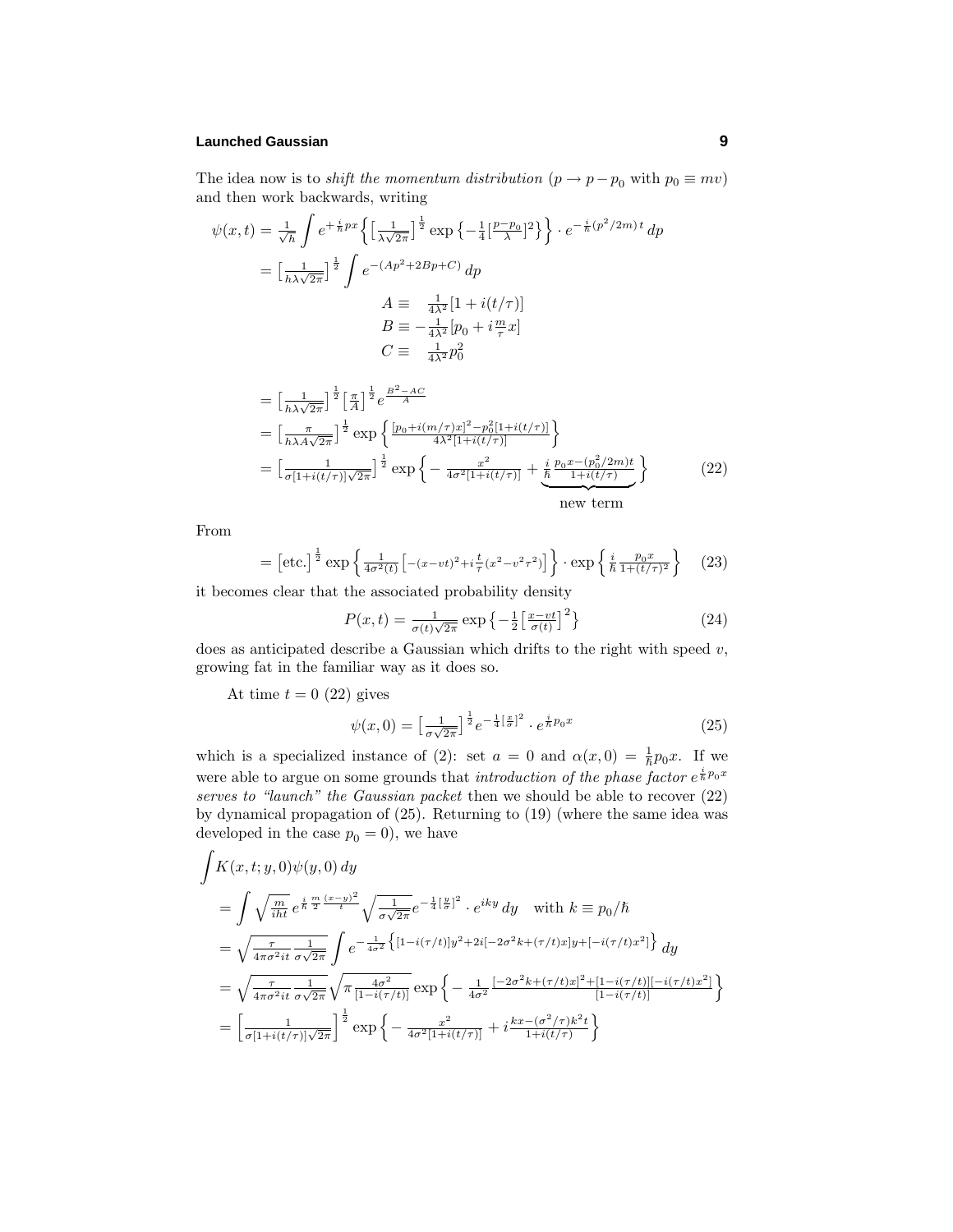which (by  $\sigma^2/\tau = \hbar/2m$  and  $k = p_0/\hbar$ ) does in fact precisely reproduce (22). But how might we have foreseen that the adjustment

$$
\left[\frac{1}{\sigma\sqrt{2\pi}}\right]^{\frac{1}{2}}e^{-\frac{1}{4}\left[\frac{x}{\sigma}\right]^2} \longrightarrow \left[\frac{1}{\sigma\sqrt{2\pi}}\right]^{\frac{1}{2}}e^{-\frac{1}{4}\left[\frac{x}{\sigma}\right]^2} \cdot e^{\frac{i}{\hbar}p_0x} \tag{26}
$$

serves to "launch" the standing Gaussian packet on the left? The question motivates me to pose a related question (which might have been posed already in connection with (2)): If  $\psi(x, t)$  is a solution of the free particle Schrödinger equation  $\psi_{xx} + i\kappa\psi_t = 0$  ( $\kappa \equiv 2m/\hbar$ ), what condition is imposed upon  $\alpha(x, t)$ by the requirement that  $\psi \cdot e^{i\alpha}$  be also a solution? From

$$
(\partial_x^2 + i\kappa \partial_t)\psi e^{i\alpha} = \left\{ \underbrace{(\psi_{xx} + i\kappa \psi_t)}_{0} + (i\alpha_{xx} - \alpha_x^2 - \kappa \alpha_t)\psi + 2i\alpha_x \psi_x \right\} e^{i\alpha}
$$

we see that necessarily

$$
\alpha_{xx} + i\alpha_x^2 + i\kappa\alpha_t + 2\alpha_x \frac{\partial \log \psi}{\partial x} = 0
$$

In the present application (see again (22))

$$
\frac{\partial \log \psi}{\partial x} = -\frac{x}{2\sigma^2[1+i(t/\tau)]} = -\frac{mx}{\hbar\tau[1+i(t/\tau)]}
$$

and *Mathematica* assures us that  $\alpha(x,t) \equiv \frac{p_0 x - (p_0^2/2m)t}{\hbar[1+i(t/\tau)]}$  does in fact satisfy

$$
\alpha_{xx} + i\alpha_x^2 + i\frac{2m}{\hbar}\alpha_t - \frac{2mx}{\hbar\tau[1+i(t/\tau)]}\alpha_x = 0
$$
\n(27)

This result is confirmatory of  $(22)$ , but provides disappointingly little insight into the mechanism that lies at the base of  $(26)$ .

Many years ago I had occasion<sup>8</sup> to describe the structure of the group of transformations which send

solutions → solutions of the free particle Schrödinger equation

That work—in which the Gaussian "fundamental solution"

$$
g(x,t) = \frac{1}{\sqrt{4\pi a t}} e^{-\frac{1}{4at}x^2} \quad \text{with} \quad a \equiv \frac{\hbar}{2m}
$$

plays a central role—is by nature an elaborate generalization of the little argument just concluded, and does serve to provide insight into (26). But to venture down that seldom-traveled road would be ask too much of my reader; I turn now, therefore, to a simpler line of argument—a selected detail from that more comprehensive work—which captures the essence of the point at issue.

 $8$  Appell, GALILEAN  $\&$  CONFORMAL TRANSFORMATIONS IN CLASSICAL/ QUANTUM FREE PARTICLE DYNAMICS  $(1976)$ . I drew inspiration there from several sources, but especially from §6 of Widder's introductory chapter.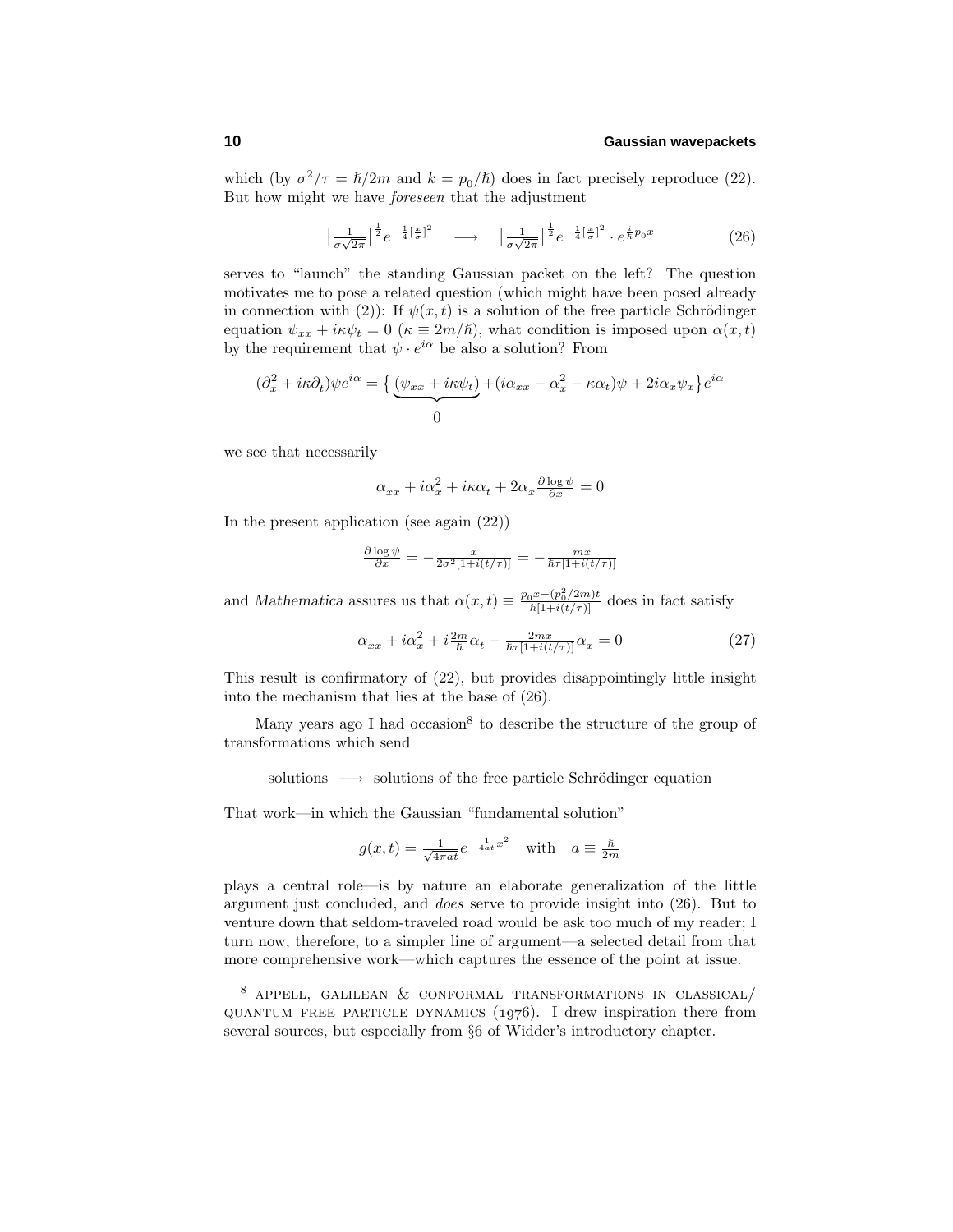## **Launched Gaussian 11**

An inertial observer glides by, contemplating the physics (our  $\S$ 2) of a standing Gaussian. The following discussion proceeds from the remark that to us, his Gaussian will appear to have been "launched." Let us suppose that our inertial friend—so that we can continue to use  $\{x, t\}$ —uses  $\{X, T\}$  to coordinate the points of spacetime, with

$$
x = X + vT
$$
  
 
$$
t = T
$$
 ; inversely 
$$
X = x - vt
$$
  
 
$$
T = t
$$

He writes (see again (11))

$$
\Psi(X,T) = \left[\frac{1}{\sigma[1+i(T/\tau)]\sqrt{2\pi}}\right]^{\frac{1}{2}} \exp\left\{-\frac{1}{4}\frac{X^2}{\sigma^2[1+i(T/\tau)]}\right\}
$$

to describe his Gaussian-at-the-origin, and notes that  $\Psi(X,T)$  is a solution of the Schrödinger equation, which he writes

$$
\left\{ \left(\frac{\partial}{\partial X}\right)^2 + i\kappa \frac{\partial}{\partial T} \right\} \Psi = 0
$$

Those pronouncements, in our variables, read

$$
\Psi(x - vt, t) = \left[\frac{1}{\sigma[1 + i(t/\tau)]\sqrt{2\pi}}\right]^{\frac{1}{2}} \exp\left\{-\frac{1}{4} \frac{(x - vt)^2}{\sigma^2[1 + i(t/\tau)]}\right\}
$$

and (since  $\frac{\partial}{\partial X} = \frac{\partial}{\partial x}$  and  $\frac{\partial}{\partial T} = v \frac{\partial}{\partial x} + \frac{\partial}{\partial t}$ )

$$
\left\{ \left(\frac{\partial}{\partial x}\right)^2 + i\kappa \left[v\frac{\partial}{\partial x} + \frac{\partial}{\partial t}\right] \right\} \Psi(x - vt, t) = 0
$$

The latter equation does *not* possess free particle Schrödinger form, except in the trivial case  $v = 0$ . We observe, however, that we can multiply the latter equation by any non-zero factor without distroying its validity, and that we have at our disposal the operator identity ("shift rule")

$$
e^{\varphi}\left\{ \left(\frac{\partial}{\partial x}\right)^{2} + i\kappa \left[v\frac{\partial}{\partial x} + \frac{\partial}{\partial t}\right] \right\} = \left\{ \left(\frac{\partial}{\partial x} - \varphi_{x}\right)^{2} + i\kappa \left[v\left(\frac{\partial}{\partial x} - \varphi_{x}\right) + \left(\frac{\partial}{\partial t} - \varphi_{t}\right)\right] \right\} e^{\varphi}
$$

$$
= \left\{ \left(\frac{\partial}{\partial x}\right)^{2} + i\kappa \frac{\partial}{\partial t} \right\} e^{\varphi}
$$

$$
+ \left\{ \left(-2\varphi_{x} + i\kappa v\right) \frac{\partial}{\partial t} + \left(\varphi_{x}^{2} - \varphi_{xx} - i\kappa v\varphi_{x} - i\kappa v\varphi_{t}\right) \right\} e^{\varphi}
$$

The implication is that  $\psi(x,t) \equiv e^{\varphi} \cdot \Psi(x-vt,t)$  will satisfy the free particle Schrödinger equation if

$$
(-2\varphi_x + i\kappa v) = \varphi_x^2 - \varphi_{xx} - i\kappa v \varphi_x - i\kappa v \varphi_t = 0
$$

These conditions are readily seen to entail

$$
\varphi(x,t) = \frac{1}{2}ikvx - \frac{1}{4}ikv^2t + \text{constant}
$$

$$
= \frac{i}{\hbar} \{mvx - \frac{1}{2}mv^2t\} + \varphi_0
$$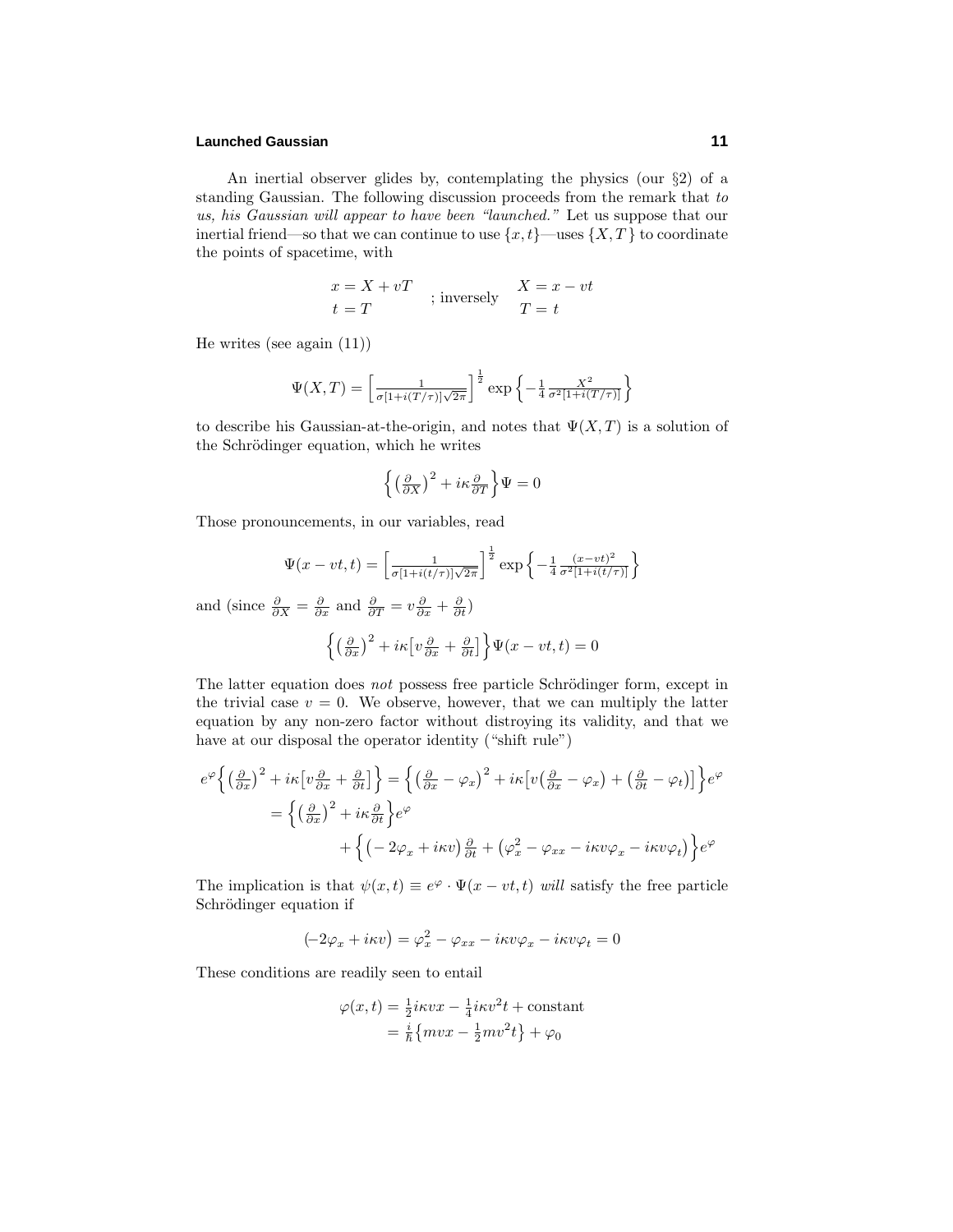so we obtain

$$
\psi(x,t) = \left[\frac{1}{\sigma[1+i(t/\tau)]\sqrt{2\pi}}\right]^{\frac{1}{2}} \exp\left\{-\frac{1}{4}\frac{(x-vt)^2}{\sigma^2[1+i(t/\tau)]}\right\} \cdot e^{\frac{i}{\hbar}\left\{mvx - \frac{1}{2}mv^2t\right\}} \n= \left[\frac{1}{\sigma[1+i(t/\tau)]\sqrt{2\pi}}\right]^{\frac{1}{2}} \exp\left\{\frac{1}{\sigma^2[1+i(t/\tau)]}\left[-\frac{x^2}{4} + \frac{i}{\hbar}\left(mvx - \frac{1}{2}mv^2t\right)\right]\right\}
$$

which precisely reproduces  $(22)$ . This line of argument traces  $(26)$  to the circumstance that Galilian covariance of the Schrödinger equation requires that the wavefunction acquires a factor when transformed. We might on dimensional grounds argue that the only factors available (at  $t = 0$ ) have the form

 $e^{(\text{numeric})\frac{i}{\hbar}mvx}$ 

and that detailed analysis has served only to establish that

```
numeric = 1
```
**6. The associated Wigner distributions**. In 1932 E. P. Wigner had occasion<sup>9</sup> to pull from his hat (or perhaps from that of Leo Szilard) the definition

$$
P_{\psi}(x,p) \equiv \frac{2}{h} \int \psi^*(x+\xi) e^{2\frac{i}{h}p\xi} \psi(x-\xi) d\xi
$$

and by  $1949$  J. E. Moyal<sup>10</sup> had traced the fact that the so-called "Wigner distribution function" is so richly endowed with wonderful properties to the circumstance that  $P_{\psi}(x, p)$  stands in Weyl correspondence with the density matrix

$$
hP_{\psi}(x,p) \longleftrightarrow |\psi)(\psi|
$$

My present objective is to construct a description of  $P_{\text{gaussian}}(x, p)$ .

Looking first to the simple static Gaussian $11$ 

$$
\psi(x) = \left[\frac{1}{\sigma\sqrt{2\pi}}\right]^{\frac{1}{2}} e^{-\frac{1}{4}\left[\frac{x-a}{\sigma}\right]^2}
$$

*Mathematica* supplies

$$
P_{\psi}(x, p) = \frac{2}{h} e^{-\frac{1}{2}\{[\frac{x-a}{\sigma}]^{2} + [\frac{p}{\lambda}]^{2}\}}
$$
  
= 
$$
\frac{1}{\sigma\sqrt{2\pi}} e^{-\frac{1}{2}[\frac{x-a}{\sigma}]^{2}} \cdot \frac{1}{\lambda\sqrt{2\pi}} e^{-\frac{1}{2}[\frac{p}{\lambda}]^{2}}
$$
  
= 
$$
|\psi(x)|^{2} \cdot |\varphi(p)|^{2}
$$
 (28)

 $9$  "On the quantum correction for thermodynamic equilibrium," Phys. Rev. **40**, 749 (1932).

<sup>10</sup> "Quantum mechanics as a statistical theory," Proc. Camb. Phil. Soc. **45**, 92 (1949). For historical comments, additional references and a summary of the mathematical/physical details see §6 in "Status and some ramifications of Ehrenfest's theorem"  $(1998)$ .

<sup>&</sup>lt;sup>11</sup> This is (2), with  $\alpha = 0$ .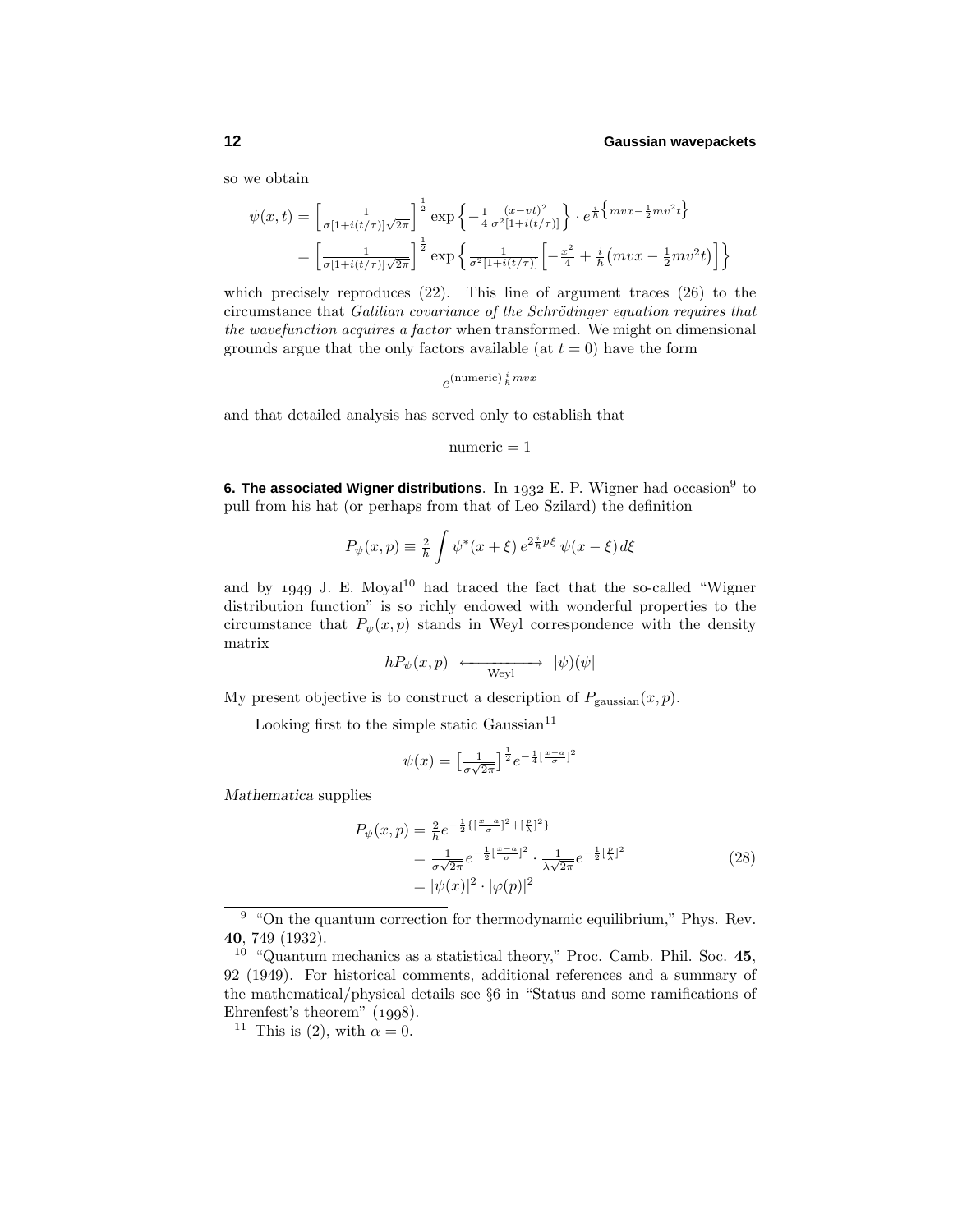## **Associated Wigner distributions 13**

where (as henceforth) I have allowed myself to make tacit use of (6):  $\lambda = \hbar/2\sigma$ . These *general* properties of the Wigner distribution

$$
\iint P_{\psi}(x, p) dx dp = 1 \tag{29.1}
$$

$$
\int P_{\psi}(x, p) dp = |\psi(x)|^2 \quad \text{and} \quad \int P_{\psi}(x, p) dx = |\varphi(p)|^2 \tag{29.2}
$$

$$
P_{\psi}(x, p) \text{ is bounded: } |P_{\psi}(x, p)| \le 2/h \tag{29.3}
$$

pertain transparently to the  $P_{\psi}(x, p)$  encountered at (28), but this "most distinctive quirk" of the Wigner distribution

$$
P_{\psi}(x, p) \text{ is not precluded from assuming negative values } (29.4)
$$

does not: (28) describes a function which is everywhere positive, and is therefore not a "quasi-distribution" but a true distribution function; it is, in plain words, a bivariate normal distribution, defined on phase space.

Working now from the launched Gaussian wavepacket (22)—written

$$
\psi(x,t) = \Psi \cdot \exp\left\{ \frac{1}{1+i\theta} \left[ -\frac{1}{4\sigma^2} x^2 + \frac{i}{\hbar} p_0 x \right] \right\}
$$

$$
\Psi \equiv \left[ \frac{1}{\sigma [1+i\theta] \sqrt{2\pi}} \right]^{\frac{1}{2}} \exp\left\{ -\frac{i}{\hbar} \frac{(p_0^2/2m)t}{1+i\theta} \right\}
$$

with  $\theta \equiv t/\tau$ —we have

$$
P_{\psi}(x, p) = \frac{2}{h} |\Psi|^2 \int \exp \left\{ \frac{1}{1 - i\theta} \left[ -\frac{1}{4\sigma^2} (x + \xi)^2 - \frac{i}{\hbar} p_0 (x + \xi) \right] \right\} e^{2\frac{i}{\hbar} p\xi}
$$
  
\n
$$
\cdot \exp \left\{ \frac{1}{1 + i\theta} \left[ -\frac{1}{4\sigma^2} (x - \xi)^2 + \frac{i}{\hbar} p_0 (x - \xi) \right] \right\} d\xi
$$
  
\n
$$
= \frac{2}{h} |\Psi|^2 \int e^{-\left[ A\xi^2 + 2B\xi + C \right] / 2\hbar \sigma^2(t)} d\xi \quad : \begin{cases} A \equiv \hbar \\ B \equiv i[\hbar x \theta + 2p_0 \sigma^2 - 2p\sigma^2(t)] \\ C \equiv \hbar x^2 - 4p_0 x \sigma^2 \theta \end{cases}
$$
  
\n
$$
= \frac{2}{\hbar} |\Psi|^2 \cdot \left[ \frac{\pi}{\hbar} 2\hbar \sigma^2(t) \right]^{\frac{1}{2}} \exp \left\{ \frac{-[\hbar x \theta + 2m\nu \sigma^2 - 2p\sigma^2(t)]^2 - \hbar[\hbar x^2 - 4m\nu x \sigma^2 \theta]}{2\hbar^2 \sigma^2(t)} \right\}
$$
  
\n
$$
= \frac{2}{\hbar} \exp \left\{ -\frac{2\hbar m\nu^2 \sigma^2 t \theta}{2\hbar^2 \sigma^2(t)} \right\}
$$
  
\n
$$
= \frac{2}{\hbar} \exp \left\{ -x^2 \frac{1}{2\sigma^2} + xp \frac{\theta}{\sigma\lambda} - p^2 \frac{(1+\theta^2)}{2\lambda^2} + p \frac{mv}{\lambda^2} - \frac{m^2 v^2}{2\lambda^2} \right\}
$$
  
\n
$$
= \frac{2}{\hbar} \exp \left\{ -\frac{1}{2} \left[ \frac{x}{\sigma} - \theta \cdot \frac{p}{\lambda} \right]^2 - \frac{1}{2} \left[ \frac{p - mv}{\lambda} \right]^2 \right\}
$$
  
\n
$$
= \frac{2}{\hbar} \exp \left\{ -\frac{1}{2} \left[ \frac{x - vt
$$

$$
h^{0.1} + 21 \sigma
$$
  $\lambda = 21 \lambda + 1$  (0.012)  
It is gratifying to observe that (30) gives back (28) when we simultaneously

turn off the drift (set  $v = 0$ ), execute a spatial displacement  $x \to x - a$  and go to the origin of time  $(\theta = 0)$ . And that (as one readily verifies) the implied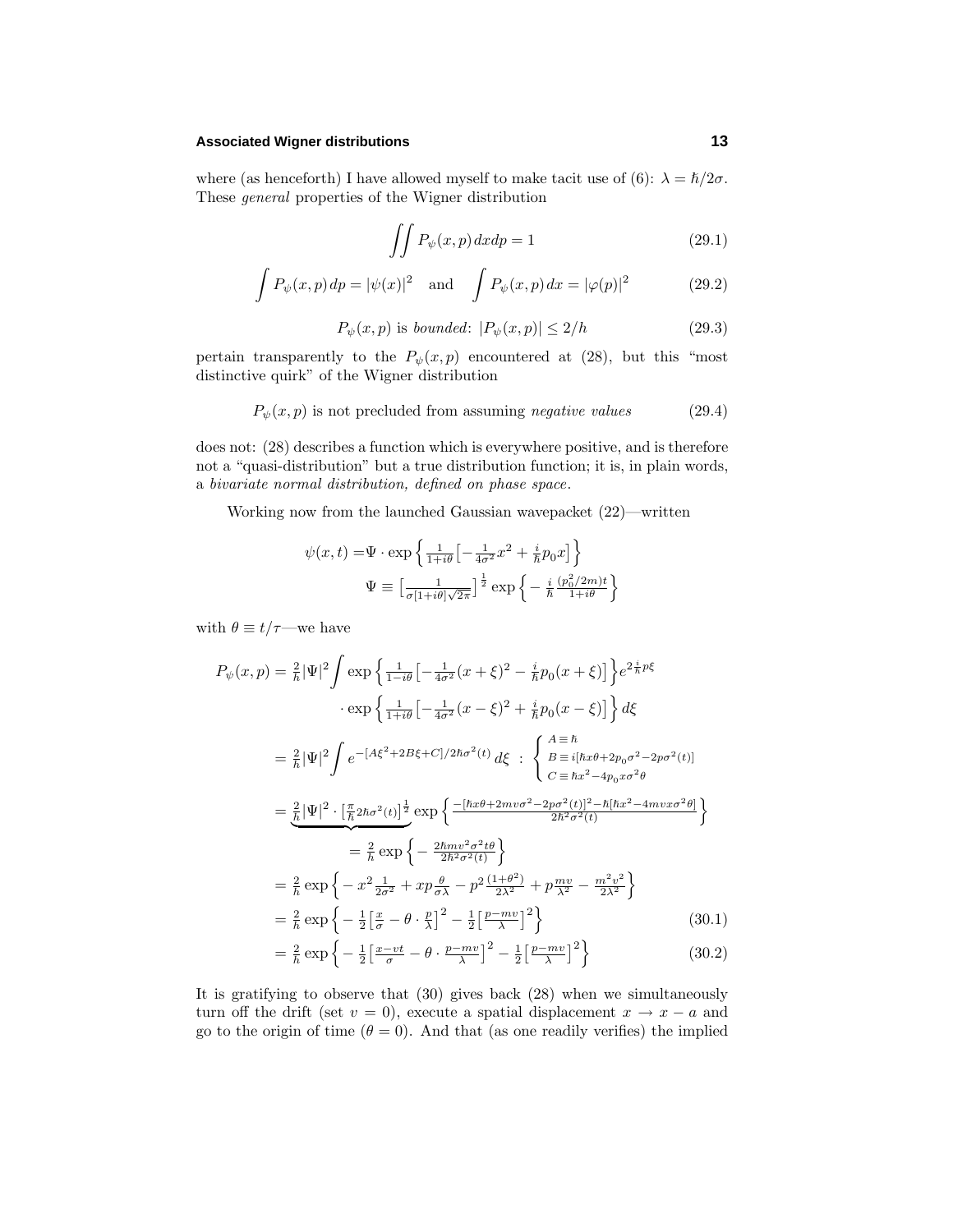marginal distribution  $\int P_{\psi}(x, p) dp$  reproduces precisely (24). We observe—as we observed already at (28)—that the prefactor

 $\frac{2}{h}$  can be written  $\frac{1}{\sigma\sqrt{2\pi}} \cdot \frac{1}{\lambda\sqrt{2\pi}}$ , and is time-independent

and that—surprisingly?—it is not  $\sigma(t)$  but  $\sigma = \sigma(0)$  which enters into the design both of the prefactor and of the exponent. We note finally that  $(30)$  describes a Wigner distribution which is non-negative, everywhere and always.

#### **7. Minimal dispersion, and the emergence of correlation**. From the statement

$$
\Delta x \,\Delta p \ge \frac{1}{2}\hbar \quad : \text{ all states } |\psi)
$$

ofthe Heisenberg uncertainty principle it becomes natural to ask: For what states  $|\psi\rangle$  is equality achieved? It is in response to this natural question that one is led to the so-called "states of minimal dispersion" which are, as it emerges, Gaussian; it is largely (though by no means exclusively) from this fact that physicists acquire their special interest in "Gaussian wavepackets."

In 1930 Schrödinger observed<sup>12</sup> that if **A** and **B** are self-adjoint operators associated with  $any$  pair of observables, then

$$
(\Delta A)^2 (\Delta B)^2 \ge \left\langle \frac{\mathbf{AB} - \mathbf{BA}}{2i} \right\rangle^2 + \left\{ \left\langle \frac{\mathbf{AB} + \mathbf{BA}}{2} \right\rangle - \langle \mathbf{A} \rangle \langle \mathbf{B} \rangle \right\}^2 \tag{31}
$$

$$
\ge \left\langle \frac{\mathbf{AB} - \mathbf{BA}}{2i} \right\rangle^2
$$

with equality if and only if it is simultaneously the case that

- the "quantum correlation coefficient"  $\left\langle \frac{\mathbf{AB}_{+}\mathbf{BA}}{2} \right\rangle \left\langle \mathbf{A} \right\rangle \left\langle \mathbf{B} \right\rangle$  vanishes, and
- the vectors  $\{A \langle A \rangle\}|\psi\rangle$  and  $\{B \langle B \rangle\}|\psi\rangle$  are parallel

These conditions, in the special case  $A \rightarrow x$  and  $B \rightarrow p$ , are readily shown<sup>13</sup> to entail—compare (25)—

$$
\psi(x) \equiv (x|\psi) = \left[\frac{1}{\sigma\sqrt{2\pi}}\right]^{\frac{1}{2}} e^{-\frac{1}{4}\left[\frac{x-(x)}{\sigma}\right]^2} e^{\frac{i}{\hbar}\langle p\rangle x} \quad \text{with} \quad \sigma = \Delta x
$$

Turning now (from "quantum pre-dynamics") to quantum dynamics, one sets

 $\psi(x,0) = \text{minimal dispersion wavepacket}$ 

<sup>&</sup>lt;sup>12</sup> The detailed argument is reviewed in  $\S 2$  of "Status and some ramifications" of Ehrenfest's theorem" (1998). See also the discussion in  $\S 7.1$  of Max Jammer's The Conceptual Development of Quantum Mechanics  $(1966)$ .

<sup>&</sup>lt;sup>13</sup> See David Bohm, *Quantum Mechanics* (1951) §10.10; David Griffiths, Introduction to Quantum Mechanics  $(1995)$  §3.4.2 or virtually any other good quantum text.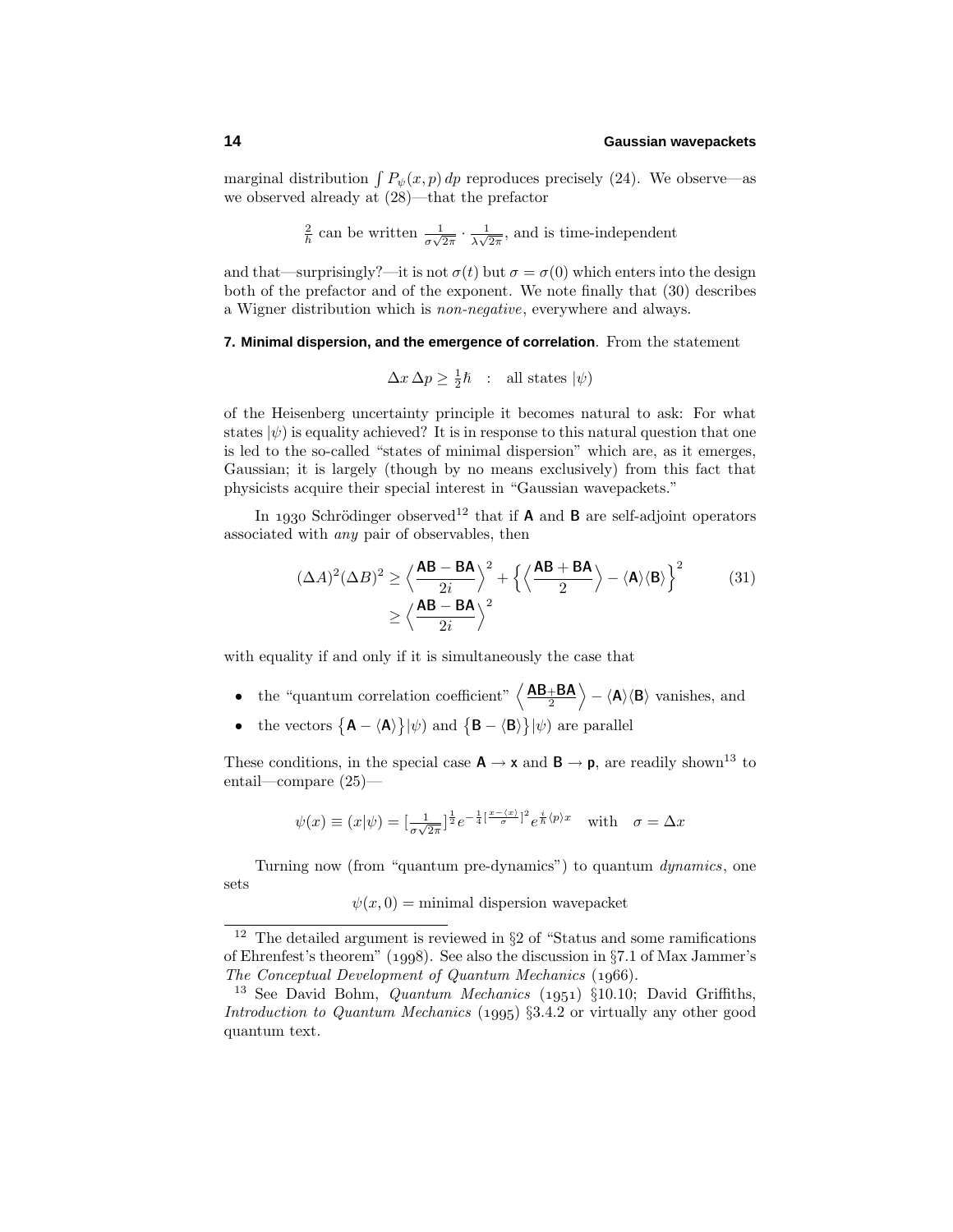## **Minimal dispersion, and the emergence of correlation 15**

and looks to the dispersive properties of

$$
\psi(x,t) = \int K(x,t;y,0)\psi(y,0) dy \qquad (32)
$$

It is a familiar fact<sup>14</sup> that the ground state of an oscillator is Gaussian

$$
\psi_{\text{oscillator}}(x,0) = \left[\frac{m\omega}{\hbar\pi}\right]^{\frac{1}{4}}e^{-\frac{m\omega}{2\hbar}x^2} \quad : \quad \text{evidently } \sigma = \Delta x = \sqrt{\hbar/2m\omega}
$$

and, because we are talking here about an eigenstate, we know even without appeal to the propagator that

$$
\psi_{\text{oscillator}}(x,t) = \left[\frac{m\omega}{\hbar\pi}\right]^{\frac{1}{4}} e^{-\frac{m\omega}{2\hbar}x^2} \cdot e^{-\frac{i}{\hbar}\left[\frac{1}{2}\hbar\omega\right]t}
$$

We have here exhibited a particular state of a particular system with the property that minimal dispersiveness is persistent. If, more generally (and more interestingly), we take

 $\psi(x,0) = \left[\frac{m\omega}{\hbar\pi}\right]^{\frac{1}{4}}e^{-\frac{m\omega}{2\hbar}(x-A)^2}$  : displaced copy of the groundstate

and work from  $(32)$ , we at length<sup>15</sup> obtain

$$
\psi(x,t) = \left[\frac{m\omega}{\hbar\pi}\right]^{\frac{1}{4}} e^{-\frac{m\omega}{2\hbar}(x-A\cos\omega t)^2} \cdot e^{-if(x,t)}
$$

where  $f(x,t) \equiv \frac{\omega t}{2} + \frac{m\omega}{2\hbar} \left[ 2xA\sin\omega t - \frac{1}{2}A^2\sin 2\omega t \right]$  is periodic; then

 $|\psi(x,t)|^2 = \left[\frac{m\omega}{\hbar\pi}\right]^{\frac{1}{2}}e^{-\frac{m\omega}{\hbar}(x-A\cos\omega t)^2}$ = Gaussian, sloshing rigidly back and forth, with amplitude *A*

The results just summarized are of interest not least because they are so atypical: generally, minimal dispersiveness is not persistent. Indeed, we saw already in §4 that

$$
\Delta x \,\Delta p = \frac{1}{2}\hbar \xrightarrow{\text{free particle}} \frac{1}{2}\hbar\sqrt{1 + (t/\tau)^2} \tag{33}
$$
\n
$$
\tau \equiv \frac{\Delta x}{u} \text{ with } u = \frac{\Delta p}{m}
$$

I propose now to discuss, from a rather novel point of view, how (33) comes about.<sup>16</sup>

$$
K_{\text{oscillator}}(x, t, y, 0) = \sqrt{\frac{m\omega}{2\pi i\hbar \sin \omega t}} \exp \left\{-\frac{m\omega}{2i\hbar \sin \omega t} \left[ (x^2 + y^2) \cos \omega t - 2xy \right] \right\}
$$

<sup>16</sup> Closely related remarks can be found in Bohm's §10.8, but he was obliged to proceed without the assistance ofa tool which (as I hope to demonstrate) lends itself particularly well to such discussion—the notion of a Wigner distribution.

<sup>&</sup>lt;sup>14</sup> See Bohm, §13.8.

<sup>&</sup>lt;sup>15</sup> See QUANTUM MECHANICS ( $1067$ ), Chapter 2, pp. 89–95 for the details. One needs to know that the oscillator propagator can be described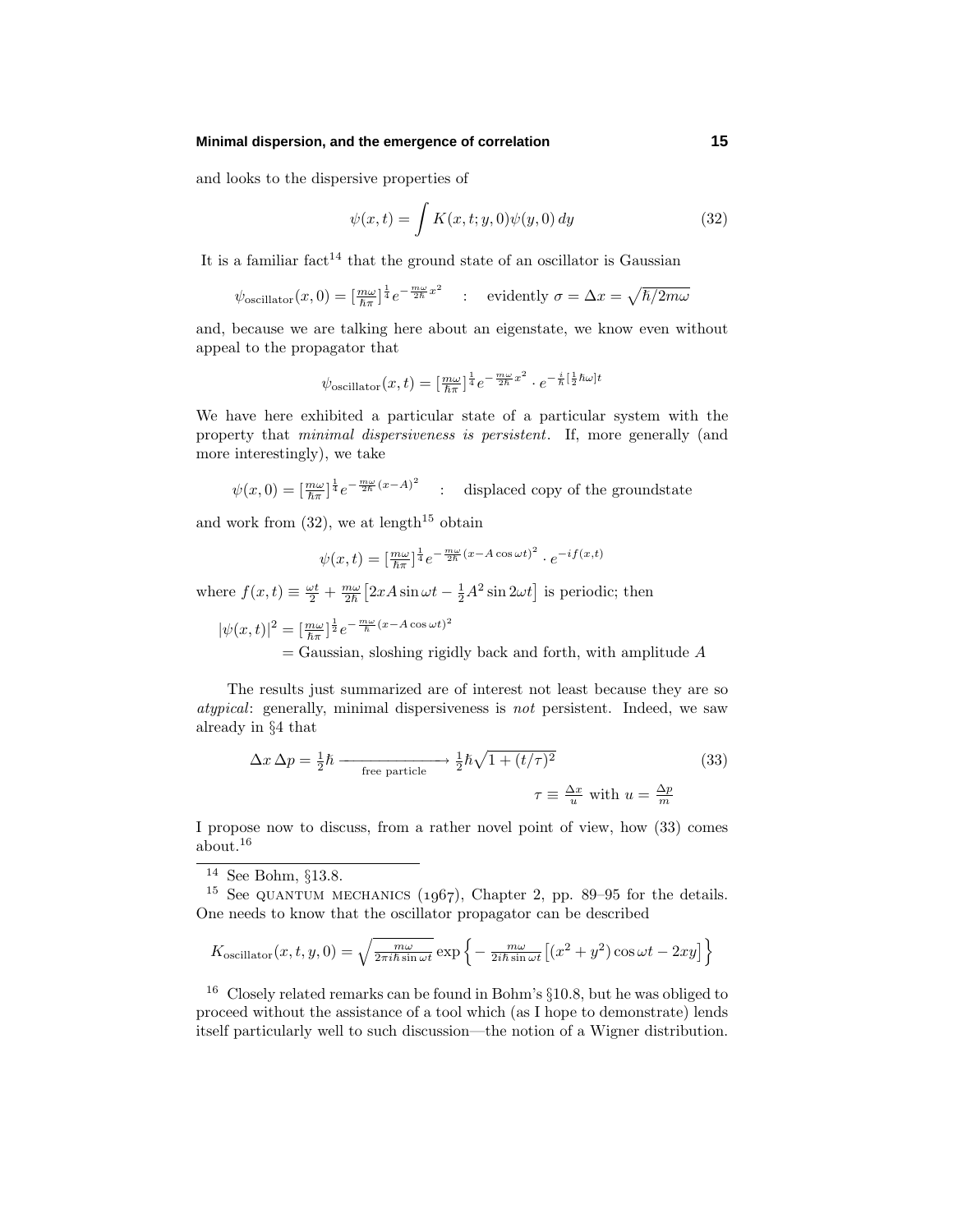Equation (30) has the form

$$
P_{\psi}(x, p; t) = \frac{2}{h}e^{\text{polynomial of degree 2 in variables } x \text{ and } p}
$$
  
=  $\frac{2}{h}e^{\text{quadratic in "displaced variables" } X \equiv x - vt \text{ and } P \equiv p - mv}$ 

and can be notated

$$
P_{\psi}(x, p; t) = \frac{1}{2\pi} \sqrt{\det \mathbb{A}} \ e^{-\frac{1}{2} \boldsymbol{\xi}^{\mathsf{T}_{\mathbb{A}}} \boldsymbol{\xi}}
$$
(34)

with

$$
\boldsymbol{\xi} \equiv \begin{pmatrix} X \\ P \end{pmatrix} \text{ and } \mathbb{A} \equiv \begin{pmatrix} \frac{1}{\sigma^2} & -\theta \frac{1}{\sigma \lambda} \\ -\theta \frac{1}{\sigma \lambda} & \frac{1+\theta^2}{\lambda^2} \end{pmatrix} \tag{35}
$$
\n
$$
\frac{1}{2\pi} \sqrt{\det \mathbb{A}} = \frac{1}{2\pi} \frac{1}{\sigma \lambda} = \frac{2}{h}
$$

I wrote (34) to establish contact with the standard theory of bivariate normal  $distributions$ , and digress now to review the bare essentials of that subject.<sup>17</sup> We have these Gaussian integral formulæ:

$$
\frac{1}{2\pi}\sqrt{ac-b^2} \iiint \begin{pmatrix} 1 \\ x \\ y \\ x^2 \\ xy \\ y^2 \end{pmatrix} e^{-\frac{1}{2}(ax^2+2bxy+cy^2)}dxdy = \begin{pmatrix} 1 \\ 0 \\ 0 \\ +c/(ac-b^2) \\ -b/(ac-b^2) \\ +a/(ac-b^2) \end{pmatrix}
$$

subject only to the conditions  $a > 0$ ,  $c > 0$  and  $ac - b^2 > 0$ . Evidently

$$
F(x,y) \equiv \frac{1}{2\pi} \sqrt{ac - b^2} e^{-\frac{1}{2}(ax^2 + 2bxy + cy^2)}
$$
  
=  $\frac{1}{2\pi} \sqrt{\det A} \exp \left\{-\frac{1}{2} \begin{pmatrix} x \\ y \end{pmatrix}^{\dagger} \begin{pmatrix} a & b \\ b & c \end{pmatrix} \begin{pmatrix} x \\ y \end{pmatrix} \right\}$ 

can be understood to describe a bivariate distribution, with vanishing means

$$
\iint \begin{pmatrix} x \\ y \end{pmatrix} F(x, y) dx dy = \begin{pmatrix} 0 \\ 0 \end{pmatrix}
$$

and (trivially centered) second moments—variances and "covariances"—given by

$$
\begin{pmatrix} \sigma_{xx}^2 & \sigma_{xy}^2 \\ \sigma_{yx}^2 & \sigma_{yy}^2 \end{pmatrix} \equiv \iint \begin{pmatrix} xx & xy \\ yx & yy \end{pmatrix} F(x, y) dx dy = \frac{1}{\det \mathbb{A}} \begin{pmatrix} +c & -b \\ -b & +a \end{pmatrix} = \mathbb{A}^{-1}
$$

<sup>&</sup>lt;sup>17</sup> See Harald Cramér, *Mathematical Methods of Statistics* (1946), §21.12.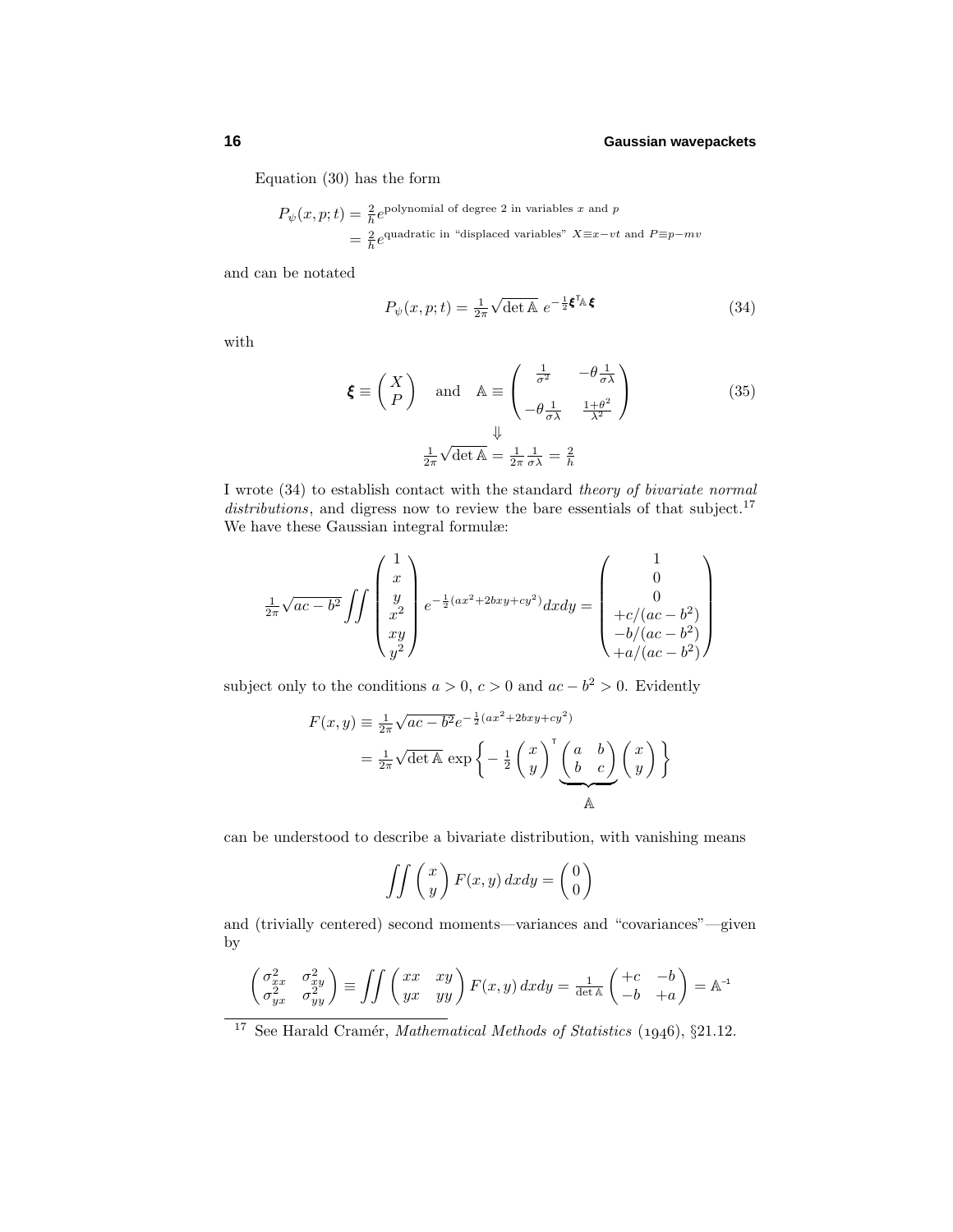## **Minimal dispersion, and the emergence of correlation 17**

In terms of the latter, we have

$$
\begin{split}\n\mathbb{A} &= \frac{1}{\sigma_{xx}^2 \sigma_{yy}^2 - \sigma_{xy}^2 \sigma_{yx}^2} \begin{pmatrix} \sigma_{yy}^2 & -\sigma_{xy}^2 \\ -\sigma_{yx}^2 & \sigma_{xx}^2 \end{pmatrix} \\
&= \frac{1}{\sigma_x^2 \sigma_y^2 (1 - \rho^2)} \begin{pmatrix} \sigma_y \sigma_y & -\rho \sigma_x \sigma_y \\ -\rho \sigma_x \sigma_y & \sigma_x \sigma_x \end{pmatrix} = \begin{pmatrix} \sigma_x \sigma_x & \rho \sigma_x \sigma_y \\ \rho \sigma_x \sigma_y & \sigma_y \sigma_y \end{pmatrix}^{-1} \\
&= \frac{1}{1 - \rho^2} \begin{pmatrix} \frac{1}{\sigma_x^2} & -\rho \frac{1}{\sigma_x \sigma_y} \\ -\rho \frac{1}{\sigma_x \sigma_y} & \frac{1}{\sigma_y^2} \end{pmatrix}\n\end{split} \tag{36}
$$

where I have abandoned the phoney distinction between  $\sigma_{xy}$  and  $\sigma_{yx}$ , adopted the notational simplifications  $\sigma_{xx} \to \sigma_x$  and  $\sigma_{yy} \to \sigma_y$ , and introduced<sup>18</sup> the (dimensionless) "correlation coefficient"

$$
\rho \equiv \frac{\sigma_{xy}^2}{\sigma_x \sigma_y} \tag{37}
$$

The distribution  $F(x, y)$  is constant on curves

$$
\begin{pmatrix} x \\ y \end{pmatrix}^\mathsf{T} \begin{pmatrix} a & b \\ b & c \end{pmatrix} \begin{pmatrix} x \\ y \end{pmatrix} \equiv \pmb{x}^\mathsf{T} \mathbb{A} \pmb{x} = \text{constant}
$$

which (by det  $\mathbb{A} = \frac{1}{\sigma_x^2 \sigma_y^2 (1 - \rho^2)} > 0$ , which entails  $-1 \leq \rho \leq +1$ ) are in fact concentric ellipses, centered at the origin, and of a shape/orientation which is set by the spectral properties of A. One has

eigenvalues 
$$
= \frac{(\sigma_x^2 + \sigma_y^2) \pm \sqrt{(\sigma_x^2 - \sigma_y^2)^2 + 4\rho^2 \sigma_x^2 \sigma_y^2}}{2\sigma_x^2 \sigma_y^2 (1 - \rho^2)}
$$
(38)
$$
= \frac{1}{2} (\text{sum}) \pm \frac{1}{2} (\text{difference})
$$

$$
(\text{sum}) = \frac{\sigma_x^2 + \sigma_y^2}{\sigma_x^2 \sigma_y^2 (1 - \rho^2)} = \frac{1}{1 - \rho^2} \left[ \frac{1}{\sigma_x^2} + \frac{1}{\sigma_y^2} \right] = \text{tr} \mathbb{A}
$$

To discover the orientation of the ellipse we draw upon the  $fact^{19}$  that every  $2 \times 2$  symmetric matrix can be written

$$
\begin{pmatrix}\n\cos \vartheta & -\sin \vartheta \\
\sin \vartheta & \cos \vartheta\n\end{pmatrix}^{\mathrm{T}} \begin{pmatrix}\n\lambda_1 & 0 \\
0 & \lambda_2\n\end{pmatrix} \begin{pmatrix}\n\cos \vartheta & -\sin \vartheta \\
\sin \vartheta & \cos \vartheta\n\end{pmatrix}
$$
\n
$$
= \begin{pmatrix}\n\frac{1}{2}(\text{sum}) + \frac{1}{2}(\text{difference})\cos 2\vartheta & -\frac{1}{2}(\text{difference})\sin 2\vartheta \\
-\frac{1}{2}(\text{difference})\sin 2\vartheta & \frac{1}{2}(\text{sum}) - \frac{1}{2}(\text{difference})\cos 2\vartheta\n\end{pmatrix}
$$

 $^{18}$  See Cramér, p. 265.

<sup>&</sup>lt;sup>19</sup> See  $\S1$  of "Non-standard applications of Mohr's construction"(1998).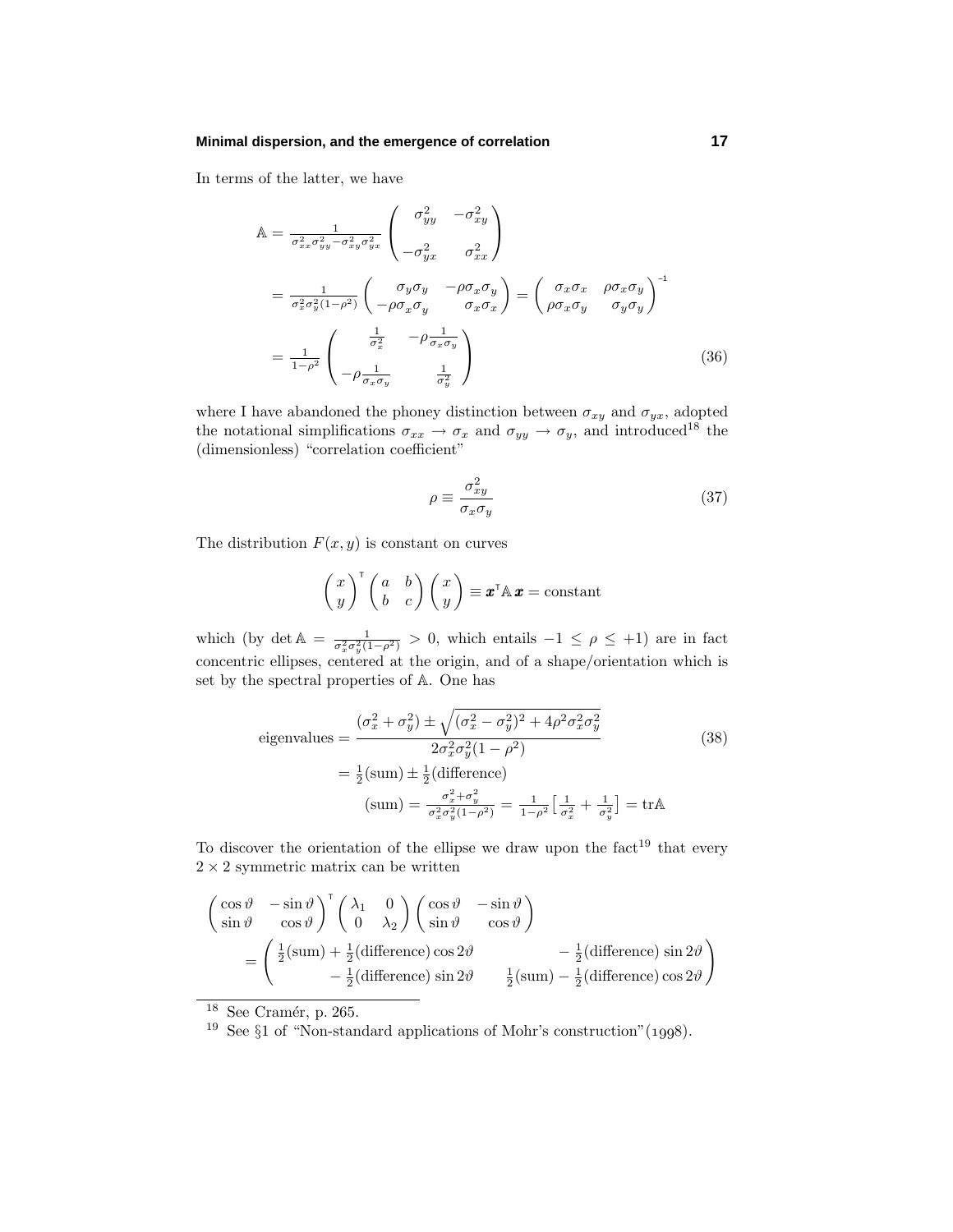Working from (36) and (38), we therefore have

$$
\sin 2\theta = \frac{2\rho \sigma_x \sigma_y}{\sqrt{(\sigma_x^2 - \sigma_y^2)^2 + 4\rho^2 \sigma_x^2 \sigma_y^2}}
$$
\n
$$
\cos 2\theta = \frac{\sigma_x^2 - \sigma_y^2}{\sqrt{(\sigma_x^2 - \sigma_y^2)^2 + 4\rho^2 \sigma_x^2 \sigma_y^2}}
$$
\n(39)

Looking to what (38) and (39) have to say in some special cases: if  $\rho = 0$  then it is obvious from (36) but also an implication of (38) that the eigenvalues of A are  $1/\sigma_x^2$  and  $1/\sigma_y^2$ , while (39) gives  $\vartheta = 0$  (no rotation is required to diagonalize the already-diagonal matrix: the principal axes coincide with the coordinate axes): no cross-term appears in the exponent, so  $F(x, y)$  factors

$$
F(x, y) = f(x) \cdot g(y)
$$

 $(f(x)$  and  $g(y)$  are, as it happens, both Gaussian) and the random variables x and *y* have become "independent." At  $\rho = \pm 1$  the right side of (38) becomes singular, but useful information can be obtain by setting  $\rho = 1 - \epsilon$  (else  $\rho = -1 + \epsilon$ ) and studying the *approach* to singularity (limit  $\epsilon \downarrow 0$ ); we have

eigenvalues 
$$
= \begin{cases} \frac{1}{\epsilon} \frac{\sigma_x^2 + \sigma_y^2}{2\sigma_x^2 \sigma_y^2} + \cdots \longrightarrow \infty \\ \frac{1}{\sigma_x^2 + \sigma_y^2} + \cdots \longrightarrow \frac{1}{\sigma_x^2 + \sigma_y^2} \end{cases}
$$
(40)

and so obtain concentric elongated ellipses of vanishing area—in short: a line, of

slope = 
$$
\tan \vartheta = \pm \sqrt{\frac{1 - \cos 2\vartheta}{1 + \cos 2\vartheta}}
$$
  
=  $\pm \frac{\sigma_y}{\sigma_x}$  (41)

(I will not linger to resolve the sign ambituity); the random variables *x* and *y* have become perfectly (anti)correlated, which is to say "dependent."<sup>20</sup>

Returning with these classic resources to our physical problem: comparison of  $(35)$  with  $(36)$  gives

$$
\sigma_X^2 = \frac{1}{1-\rho^2} \sigma^2
$$

$$
\sigma_P^2 = \frac{1}{1+\theta^2} \frac{1}{1-\rho^2} \lambda^2
$$

$$
\sigma_X \sigma_P = \frac{\rho}{\theta} \frac{1}{1-\rho^2} \sigma \lambda
$$

<sup>&</sup>lt;sup>20</sup> We are in position now to use  $1<sup>st</sup>$  and  $2<sup>nd</sup>$  moment data, whether obtained from experimental observation or from some theoretical  $\mathcal{F}(x, y)$ , to construct a "bivariate normal distribution of best fit." I have no present reason to pursue the details (a variant of the program will be taken up in a companion essay), but see Cram´er's Chapter 21 or the resources in *Mathematica*'s "Multinormal Distribution" package to gain a sense of what lies down that much-traveled road.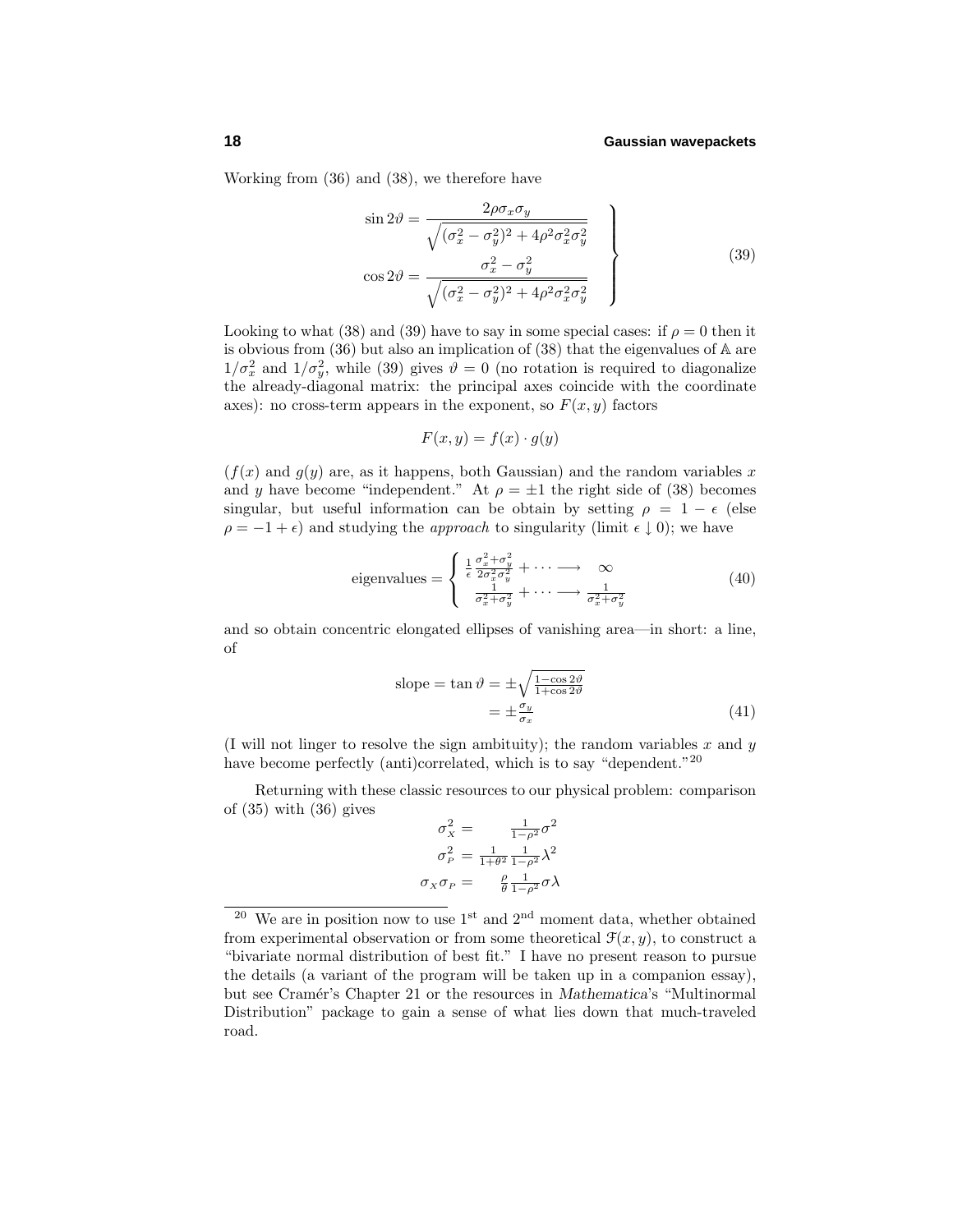## **Minimal dispersion, and the emergence of correlation 19**

The first two of those equations entail  $\sigma_X \sigma_P = \frac{1}{\sqrt{1+\theta^2}} \frac{1}{1-\rho^2} \sigma \lambda$ , which upon comparison with the third gives

$$
\rho = \frac{\theta}{\sqrt{1+\theta^2}} \qquad \text{i.e.,} \qquad \frac{1}{1-\rho^2} = 1+\theta^2 \tag{42}
$$

whence

$$
\begin{aligned}\n\sigma_X &= \sigma \sqrt{1 + \theta^2} \\
\sigma_P &= \lambda\n\end{aligned} \tag{43}
$$

which precisely reproduce (12) and its momental companion. But while (12) refers to a property of the Gaussian wavepacket  $\psi(x, t)$  described by (11), the equations (43) refer to a more complex (but physically equivalent) object: the  $P_{\psi}(x, p; t)$  of (30).

We are, by (42), placed in position to state (in reference to the quantum dynamics of a free Gaussian wavepacket) that the correlation coefficient

$$
\rho(t) = \frac{t/\tau}{\sqrt{1 + (t/\tau)^2}} = \begin{cases} (t/\tau) + \cdots & \longrightarrow 0 \text{ at } t = 0\\ 1 - \frac{1}{2}(\tau/t)^2 + \cdots & \longrightarrow 1 \text{ for } t \gg \tau; \text{ i.e., as } t \uparrow \infty \end{cases}
$$

That *x*-measurements and *p*-measurements yield results which are initially uncorrelated is plausible enough, but that there exists any sense in which

#### asymptotically in time, *p*-measurements become redundant with *x*-measurements!

is counterintuitive*...*though susceptible to interpretation. Asymptotically in time, we have  $P =$  slope $\cdot X$ ; i.e.,

$$
p - mv = \text{slope} \cdot (x - \langle x \rangle)
$$

while it follows from (41) by (43) that

slope = 
$$
\frac{\lambda}{\sigma\sqrt{1+\theta^2}} \sim \frac{\lambda\tau}{\sigma t} = \frac{m}{t} \longrightarrow 0
$$

The distribution—which at finite times was constant on concentric ellipses with moving centers—has in the limit  $t \uparrow \infty$  become axially symmetric about the "line of zero slope"  $p = mv$ ; we have become unable to say anything useful concerning the likely outcome of an  $x$ -measurement, but retain our initial ability to speak usefully about  $p$ -measurements. Looking to  $(30.1)$  for direct support of this conclusion, we are reminded that, to the extent that  $P_{\psi}(x, p; t)$ has acquired axial symmetry, it has lost its normalizability; the thing to notice is that the marginal distribution

$$
\int {\lbrace \text{right side of (30.1)} \rbrace} dx = \frac{1}{\lambda \sqrt{2\pi}} \exp \left\{-\frac{1}{2} \left[\frac{p - mv}{\lambda}\right]^2\right\}
$$

is *θ*-independent: it supports our conclusion at all finite times, and therefore does so also in the limit.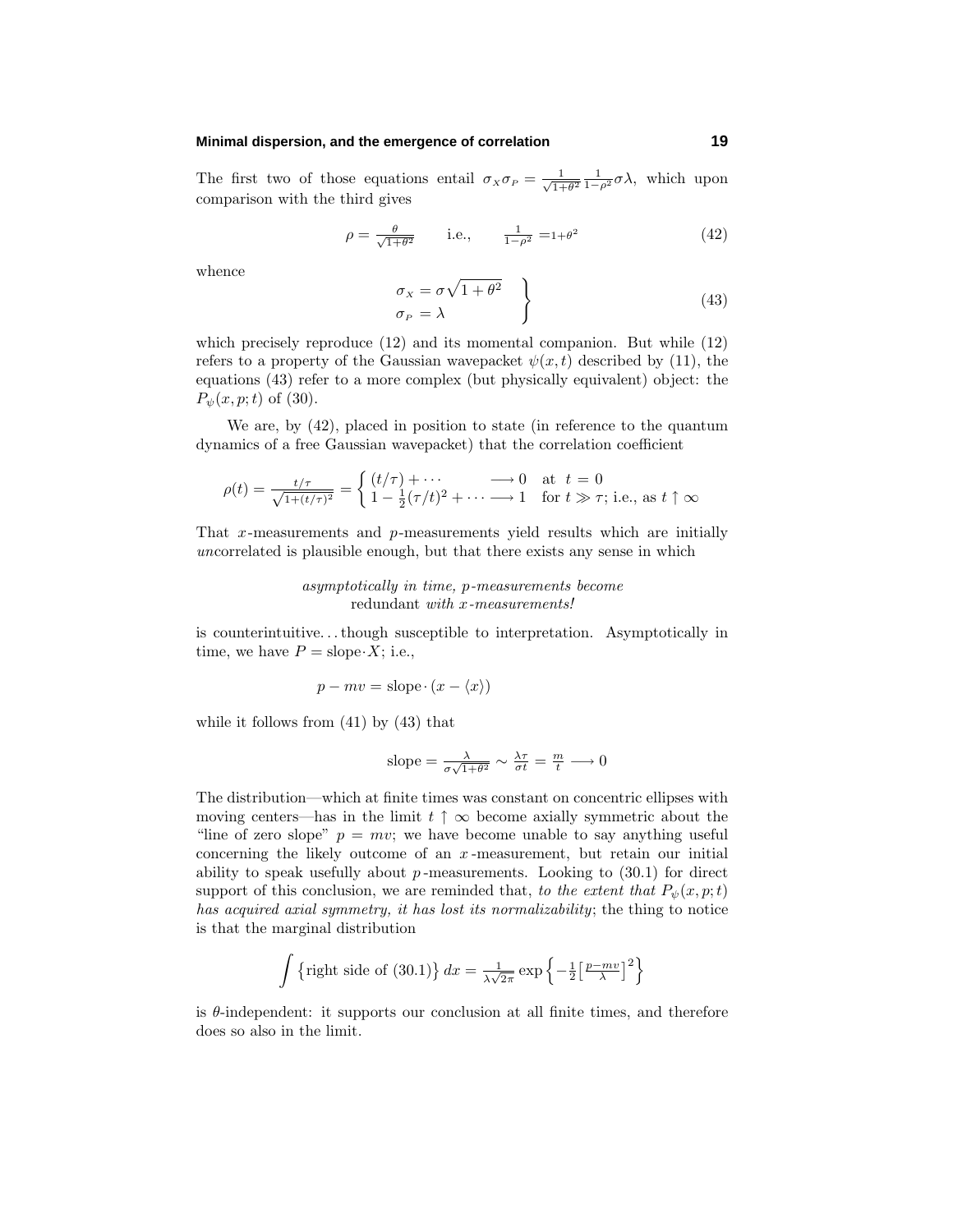Looking again to (30), we notice that

 $P_{\psi}(x, p; t)$  is maximal at the moving point  $\begin{cases} x(t) = vt \\ y(t) = mv \end{cases}$  $p(t) = mv$  : constant maximal value is at all times given by  $\frac{2}{h}$ 

and that the maximal value is in fact greatest-possible for a (bivariate) Wigner distribution. The valuation drops to  $\frac{2}{h}e^{-\frac{1}{2}}$  (60% of maximum) on the moving curve

$$
\left[\frac{x-vt}{\sigma} - \theta \cdot \frac{p-mv}{\lambda}\right]^2 + \left[\frac{p-mv}{\lambda}\right]^2 = 1\tag{44}
$$

which at  $t = 0$  reads

$$
\left[\frac{x}{\sigma}\right]^2 + \left[\frac{p - mv}{\lambda}\right]^2 = 1\tag{45}
$$

The latter equation describes a ellipse (center displaced a distance *mv* up the *p*-axis), with principal axes parallel to the coordinate axes, and

$$
\text{area} = \pi \sigma \lambda = \frac{h}{4} \tag{46}
$$

Generally, the area of the ellipse  $\mathbf{x}^{\dagger} \mathbf{A} \mathbf{x} = 1$  (det  $\mathbf{A} > 0$ ) can be described

area = 
$$
\pi\sqrt{\text{product of eigenvalues of }\mathbb{A}^{-1}} = \pi\sqrt{\det\mathbb{A}^{-1}} = \pi/\sqrt{\det\mathbb{A}}
$$

In connection with the general theory of bivariate Gaussian distributions we have already had occasion to remark that det  $\mathbb{A}^{-1} = \sigma_x^2 \sigma_y^2 (1 - \rho^2)$ , and from this it now follows (see again (35)) that the area of the ellipse (44) is given (not just initially but) at *all* times by (44): the deformation (45)  $\longrightarrow$  (44) is, in fact, area-preserving.

The "incompressibility of dynamical phase flow"<sup>21</sup> is in classical mechanics a celebrated implication of the fact that dynamical phase flow is canonical, and has important applications especially to (classical) statistical mechanics. It is a notion not common to quantum mechanics, but has here been encountered in connection with a particular application of the "phase space formulation" of quantum mechanics. I now show that  $(45)$   $\longrightarrow$   $(44)$  can, in fact, be extracted from the *classical* dynamics of a free particle:

Generally, if

$$
\begin{array}{c}\nx_0 \\
p_0\n\end{array}
$$
\n
$$
\longrightarrow \begin{cases}\nx = f(x_0, p_0; t) \\
p = g(x_0, p_0; t)\n\end{cases}
$$

describes an invertible (not necessarily dynamical) *t*-parameterized map, and if

 $\varphi(x_0, p_0) = 0$ 

<sup>&</sup>lt;sup>21</sup> Liouville's theorem: see  $\S 9-8$  in H. Goldstein, *Classical Mechanics* (1980).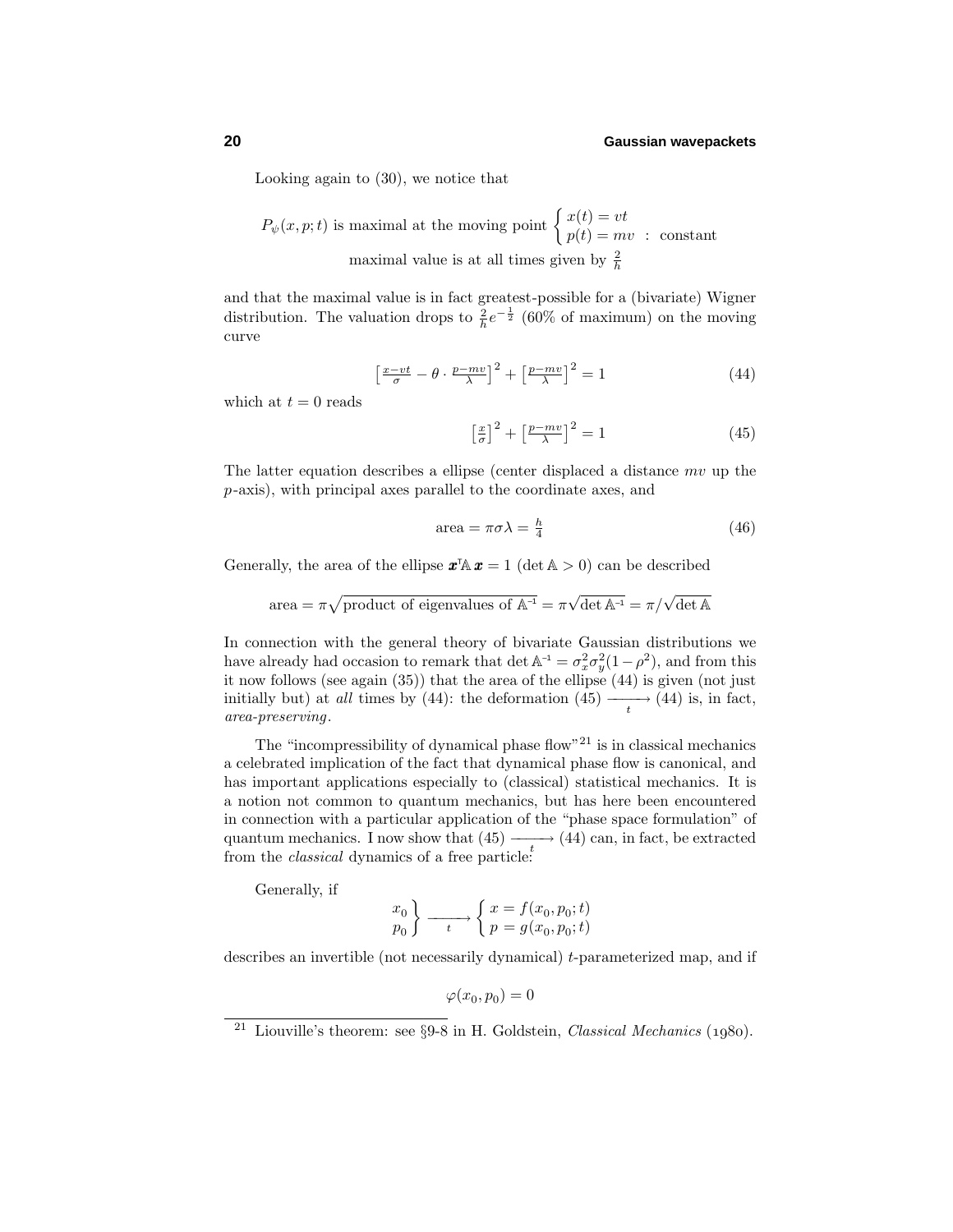## **Quantum analog of Liouville's theorem 21**

serves implicitly to describe a curve  $\mathcal{C}_0$  inscribed on phase space, then we write

$$
\varphi(x,p) = 0 \longrightarrow_{t} \varphi(x,p;t) \equiv \varphi(f^{-1}(x,p;t),g^{-1}(x,p;t)) \tag{47}
$$

to described the flow-induced deformation  $\mathcal{C}_0 \to \mathcal{C}_t$  of the curve. The dynamical flow generated by the free particle Hamiltonian can be described

$$
\begin{array}{c}\nx_0 \\
p_0\n\end{array}\right\}\n\longrightarrow\n\begin{cases}\nx = x_0 + \frac{1}{m}p_0 t \\
p = p_0\n\end{cases}
$$

and as an instance of  $(47)$  induces

$$
\left[\frac{x}{\sigma}\right]^2 + \left[\frac{p - mv}{\lambda}\right]^2 = 1 \longrightarrow \left[\frac{x - (p/m)t}{\sigma}\right]^2 + \left[\frac{p - mv}{\lambda}\right]^2 = 1 \tag{48}
$$

But

$$
\left[\frac{x-vt}{\sigma} - \theta \cdot \frac{p-mv}{\lambda}\right] = \frac{1}{\sigma} \left[x - vt - \frac{\sigma}{\tau \lambda} (p-mv)t\right]
$$

$$
\frac{\sigma}{\tau \lambda} = \frac{1}{m}
$$

$$
= \left[\frac{x-(p/m)t}{\sigma}\right] \quad \text{after simplifications}
$$

so at (48) we have in fact recovered (45)  $\longrightarrow$  (44): see the following figure.



FIGURE 1: Mechanism responsible for the dynamical development of correlation. The figure derives from  $(48)$ , in which I have set  $\sigma$ ,  $\lambda$ , *m* and *v* all equal to unity, and  $t = \{0, 1, 2, 3\}$ . A similar graphic appears on p. 204 of Bohm's text, but is claimed by him to refer only to the classical physics of a free particle, and because he works without knowledge of the phase space formalism he is obliged to be vaguely circumspect in drawing his quantum conclusions. We, however, are in position to identify the sense in which  $(48)$  pertains as directly and literally to the quantum physics of a free particle as it does to the classical physics. Also implicit in the figure are the statements

$$
\sigma_x(t) = \sigma \sqrt{1 + (t/\tau)^2}
$$

$$
\sigma_p(t) = constant
$$

which we associate familiarly with the quantum motion of Gaussian wavepackets, but are seen now to pertain equally well to the classical motion of Gaussian populations of free particles.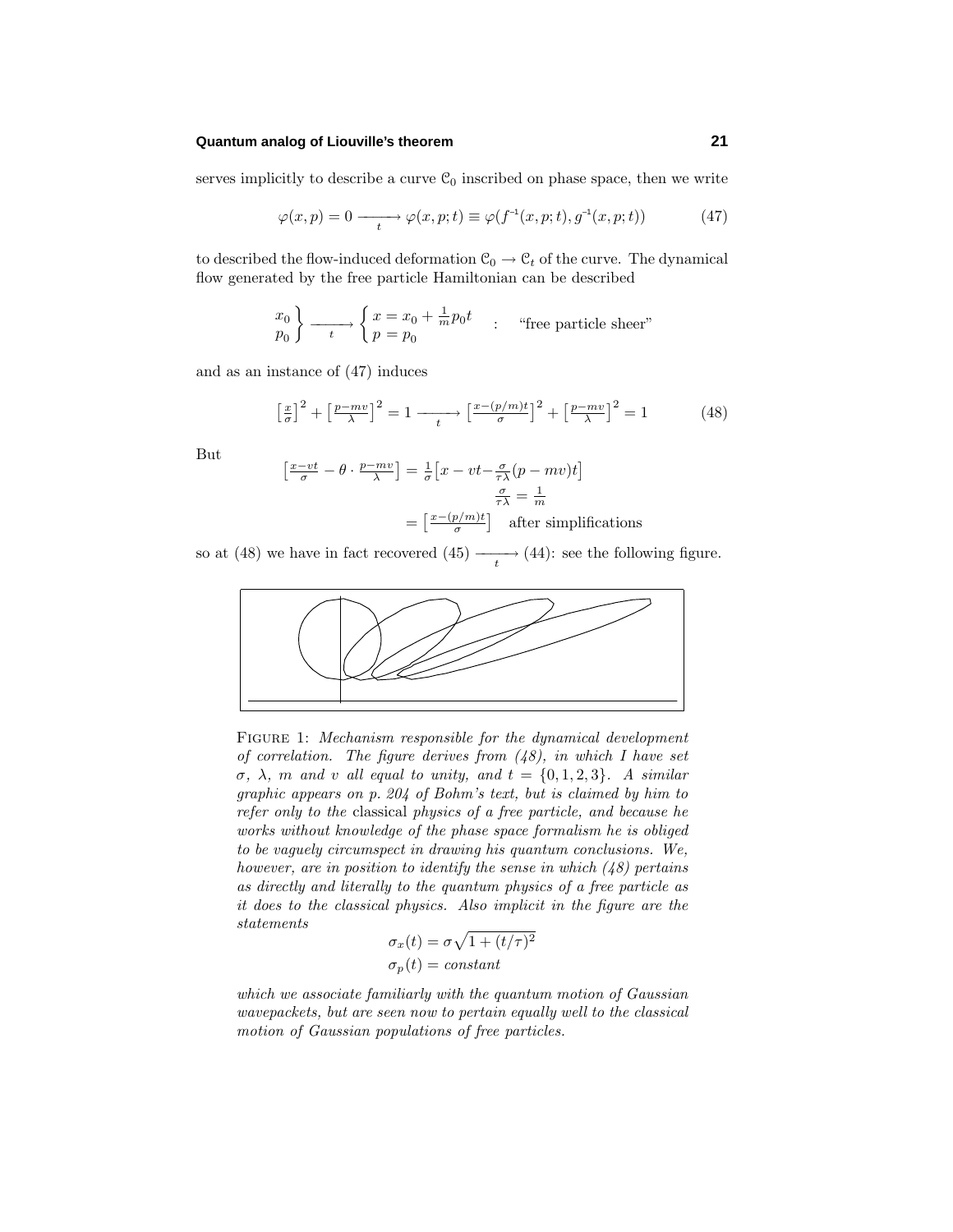**8. Quantum analog of Liouville's theorem**. It is a frequently reenforced lesson of computational experience (unsupportable, so far as I am aware, by any direct appeal to physical intuition) that the dialog between classical and quantum mechanics becomes uniquely felicitous when the Hamiltonian depends at most quadratically upon its arguments, and it is for this reason that most experienced physicists would, I anticipate, hold that the quantum/classical confluence developed in the preceding section and summarized in the figure is "not very surprising." My objective here will be to show how the phase space formalism can be used to make such a train of argument clear and precise.

In ordinary quantum mechanics the motion (in the Schödinger picture) of the density matrix  $\rho \equiv |\psi\rangle(\psi|)$  can be described

$$
i\hbar\textstyle{\frac{\partial}{\partial t}}\pmb{\rho}=[\mathbf{H},\pmb{\rho}]
$$

The preceding equation can be shown without much difficulty<sup>22</sup> to stand in Weyl correspondence with the following fairly awesome equation:

$$
\frac{\partial}{\partial t}P_{\psi}(x,p;t) = \frac{2}{\hbar} \sin \left\{ \frac{\hbar}{2} \left( \frac{\partial}{\partial x_H} \frac{\partial}{\partial p_P} - \frac{\partial}{\partial x_P} \frac{\partial}{\partial p_H} \right) \right\} H(x,p) P_{\psi}(x,p;t) \tag{49}
$$

in connection with which it is to be understood that  $H(x,p) \longleftrightarrow_{Weyl} \mathbf{H}$ ; that

$$
\sin\left\{\frac{\hbar}{2}\left(\text{etc.}\right)\right\} = \left\{\frac{\hbar}{2}\left(\text{etc.}\right)\right\} - \frac{1}{3!}\left\{\frac{\hbar}{2}\left(\text{etc.}\right)\right\}^3 + \frac{1}{3!}\left\{\frac{\hbar}{2}\left(\text{etc.}\right)\right\}^5 - \cdots
$$
\n
$$
= \text{differential operator of infinite order}
$$

and that  $\frac{\partial}{\partial x_H}$  sees the *x*-dependence of *H* but is blind to that of *P*, etc. The point to which I would draw attention is that (49) simplifies greatly

$$
\downarrow
$$
\n
$$
= \left(\frac{\partial}{\partial x_H} \frac{\partial}{\partial p_P} - \frac{\partial}{\partial x_P} \frac{\partial}{\partial p_H}\right) H P_{\psi} \quad \text{if } H \text{ is quadratic in its arguments}
$$
\n
$$
= \frac{\partial H}{\partial x} \frac{\partial P}{\partial p} - \frac{\partial P}{\partial x} \frac{\partial H}{\partial p}
$$
\n
$$
= [H, P_{\psi}] \quad \text{: Poisson bracket}
$$

Equation (49) is, within the phase space formalism, the analog of—and conveys precisely the same information as—the Schrödinger equation. It can be written

$$
\frac{\partial}{\partial t}P_{\psi}(x,p;t) = [H, P_{\psi}] + \text{power series in } \hbar
$$

(which suggests the special utility of the formalism to semi-classical lines of argument) and in quadratic cases assumes precisely the structure of the Liouville equation

$$
\frac{\partial}{\partial t}D(x, p; t) = [H, D] \tag{50}
$$

<sup>&</sup>lt;sup>22</sup> See Chapter 3, p. 110 of QUANTUM MECHANICS  $(1967)$ .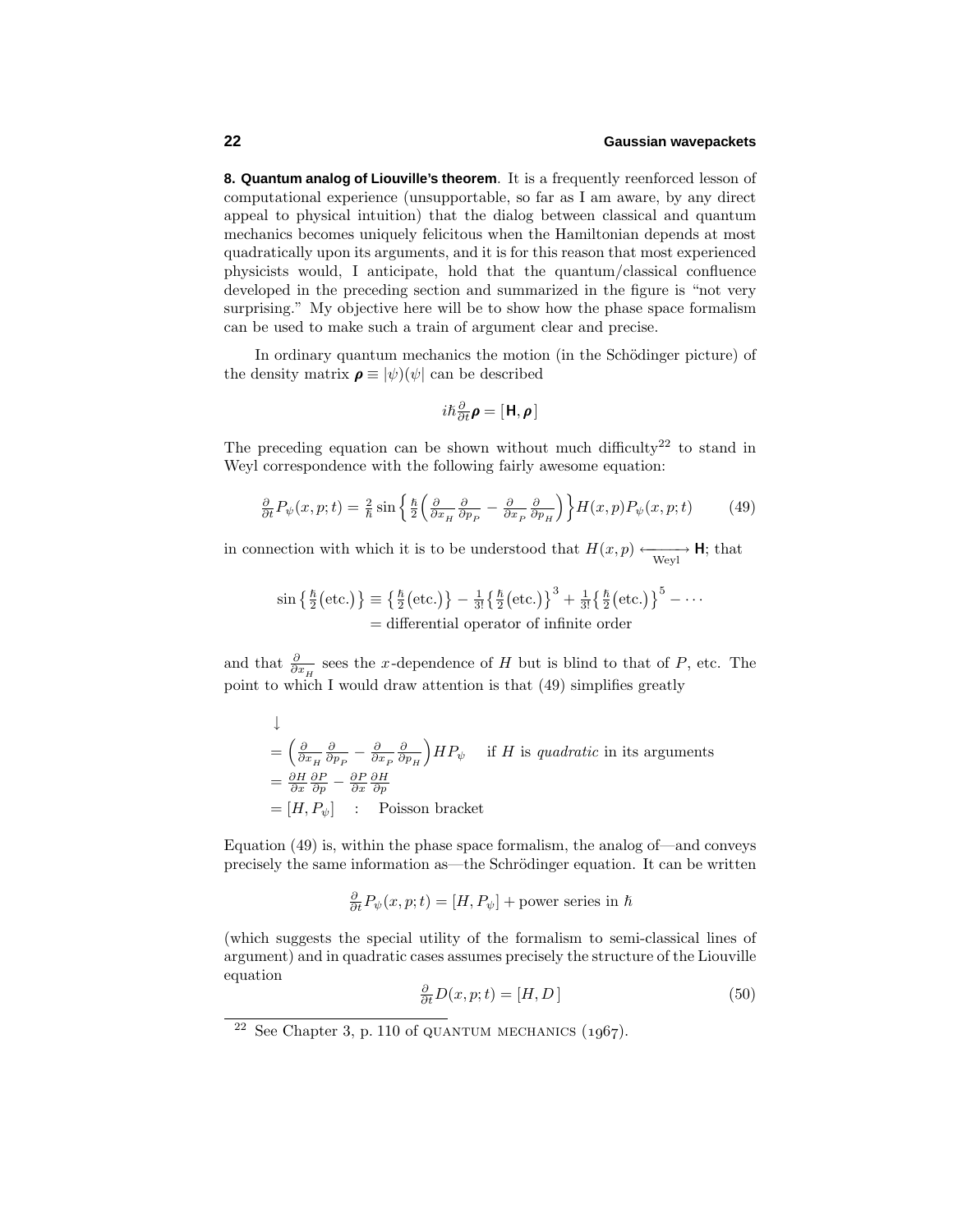## **Quantum analog of Liouville's theorem 23**

—the upshot of Liouville's theorem, according to which the local density of any population of points sprinkled on phase space is, with respect to any flowing point, constant:

$$
\frac{d}{dt}D(x(t), p(t); t) = \frac{\partial D}{\partial t} + \dot{p}\frac{\partial D}{\partial p} + \dot{x}\frac{\partial D}{\partial x} \n= \frac{\partial D}{\partial t} - \frac{\partial H}{\partial x}\frac{\partial D}{\partial p} + \frac{\partial H}{\partial p}\frac{\partial D}{\partial x} \n= \frac{\partial D}{\partial t} - [H, D] \n= 0
$$
\n(51)

Liouville's theorem is, as previously remarked, an expression ultimately of the "incompressibility of classsical phase flow." The quantum dynamical equation  $(49)$  can in this light be construed to be a *modified analog* of Liouville's equation, an assertion that "phase flow in the quantum world is—except for quadratic Hamiltonians—not incompressible, but squishy."

Returning now from generalities to the Gaussian's of immediate interest, we observe that the Wigner distribution encountered at (30)—which we are in position now to write

$$
P(x, p; t) = \frac{1}{\sigma\sqrt{2\pi}} \frac{1}{\lambda\sqrt{2\pi}} \exp\left\{-\frac{1}{2} \left[\frac{x - (p/m)t}{\sigma}\right]^2 - \frac{1}{2} \left[\frac{p - mv}{\lambda}\right]^2\right\} \tag{52}
$$

 $\equiv$  is, almost trivially, a solution of the Liouville equation (50). And that, since

$$
H_{\rm free} = \tfrac{1}{2m} p^2
$$

is quadratic, means that it is (to say the same thing another way) a solution also of the "Schrödinger equation" (49).

**9. A paradox, and its resolution**. In accounting thus for the "quantum/classical confluence" we have achieved almost too much of a good thing. For  $(52)$  contains no reference to  $\hbar$ , and describes a correctly normalized Gaussian solution of (49/50) for all values of  $\sigma$  and  $\lambda$ —even those that stand in violation of the Heisenberg/minimality conditions  $\sigma \lambda \geq \frac{1}{2}\hbar$ . But the uncertainty principle admits in quantum mechanics of no exceptions!

My first approach to the resolution of this paradoxical development hinges on the seldom-remarked fact that only conditionally can a solution  $P(x, p; t)$ of  $(49)$  be interpreted to be the Wigner distribution associated with some wave  $function \psi(x,t)$ .

When one is—as we were, at beginning of §6—introduced to the "forward Wigner construction"

$$
\psi(x) \longrightarrow_{\text{Wigner}} P_{\psi}(x, p) \equiv \frac{2}{h} \int \psi^*(x + \xi) e^{2\frac{i}{h}p\xi} \psi(x - \xi) d\xi \tag{53}
$$

and told that it lies at the foundation of an elaborately developed "phase space formulation of quantum mechanics" which is entirely equivalent to the standard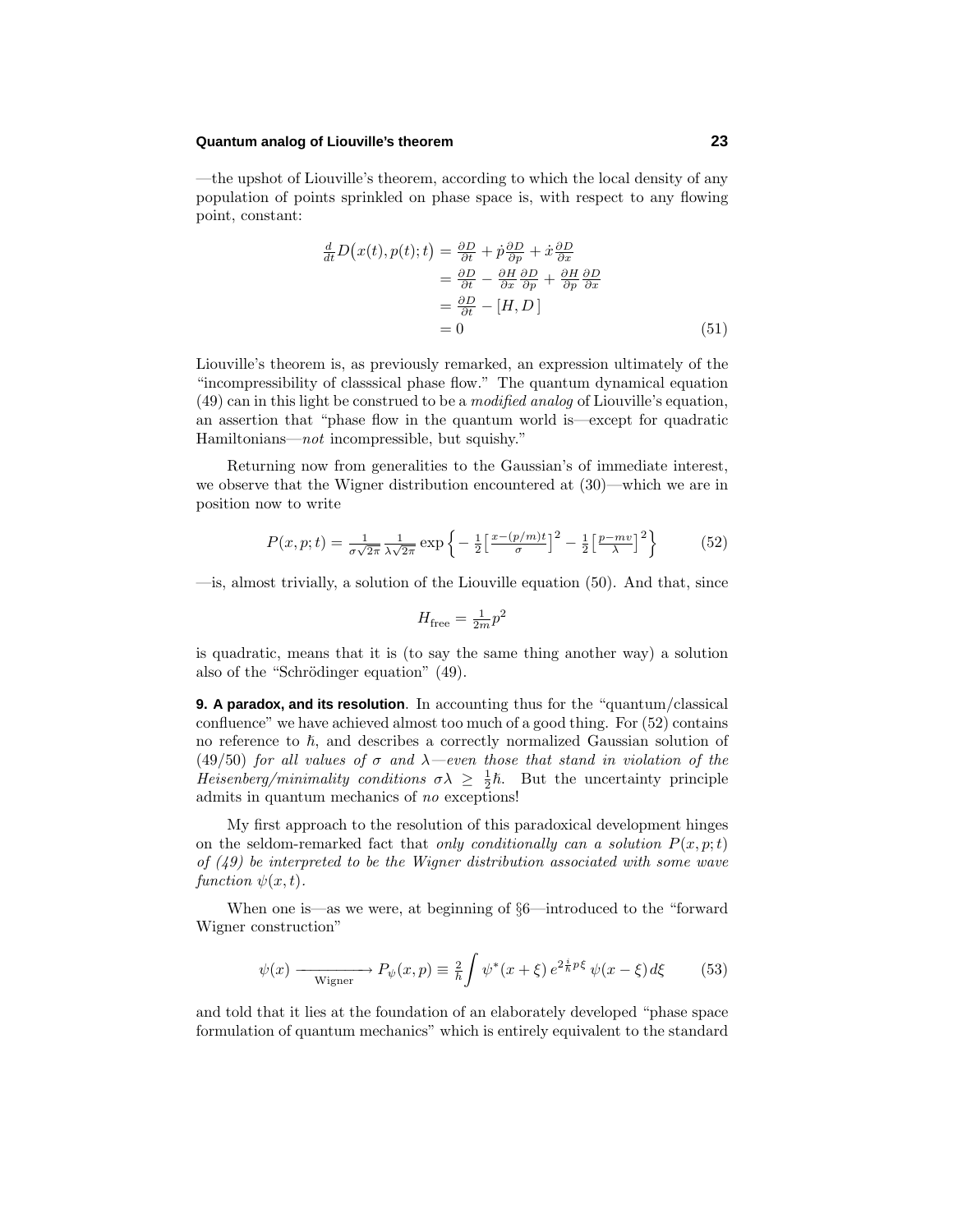formulation (but in some respects more attractive), it becomes natural to ask: "How does one pass backwards across the bridge that interconnects the two formalisms? How does one describe  $\psi(x) \leftarrow_{\text{Wigner}} P_{\psi}(x, p)$ ?" Curiously, the literature known to me is silent on this point. The desultory attention which I had given to the problem over a span of forty years had served only to convince me that, since the solution entailed a kind of de-convolution, "extraction of a functional square root," it was probably hard. I was therefore amazed when my colleague Mark Beck (who has an experimental interest in the phase space formalism) referred casually, in private conversation, to this elegant solution:<sup>23</sup>

By Fourier transformation of (53) we have

$$
\int P_{\psi}(x,p)e^{-2\frac{i}{\hbar}p\hat{\xi}} dp = \int \psi^*(x+\xi)\,\delta(\xi-\hat{\xi})\psi(x-\xi)d\xi
$$

$$
= \psi^*(x+\hat{\xi})\,\psi(x-\hat{\xi})
$$

Select a point *a* at which  $\int P_{\psi}(a, p) dp = \psi^*(a) \psi(a) \neq 0.24$  Set  $\hat{\xi} = a - x$  to obtain

$$
\int P_{\psi}(x, p)e^{-2\frac{i}{\hbar}p(a-x)} dp = \psi^{*}(a) \psi(2x - a)
$$

which by notational adjustment  $2x - a \mapsto x$  gives

$$
\psi(x) = [\psi^*(a)]^{-1} \cdot \int P_{\psi}(\frac{x+a}{2}, p) e^{\frac{i}{\hbar}p(x-a)} dp
$$
  
\n
$$
\downarrow
$$
  
\n
$$
= [\psi^*(0)]^{-1} \cdot \int P_{\psi}(\frac{x}{2}, p) e^{\frac{i}{\hbar}px} dp \quad \text{in the special case } a = 0
$$

Evidently  $|\psi(0)|^2 = \int P_{\psi}(0, p) dp$ , so we have Beck's formula—the "backward" Wigner construction"

$$
\psi(x) = \frac{e^{i\alpha}}{\sqrt{\int P_{\psi}(0, p) dp}} \cdot \int P_{\psi}(\frac{x}{2}, p) e^{\frac{i}{\hbar} p x} dp \longleftarrow_{\text{Wigner}} P_{\psi}(x, p) \tag{54}
$$

The wavefunction  $\psi$  is delivered to us already normalized, fixed to within specification of an unphysical phase factor.

Insertion of the  $P(x, p; 0)$  of  $(52)^{25}$  into Beck's formula (I discard the phase

<sup>&</sup>lt;sup>23</sup> The following account of "Beck's trick" is taken from  $\S6$  of "Status and some ramifications of Ehrenfest's theorem"  $(1998)$ .

<sup>&</sup>lt;sup>24</sup> Such a point is, by  $\int \psi^*(x) \psi(x) dx = 1$ , certain to exist. It is often most convenient (but not always possible) to—with Beck—set  $a = 0$ .

<sup>&</sup>lt;sup>25</sup> It is simply to avoid irrelevant notational complexity that I have set  $t = 0$ .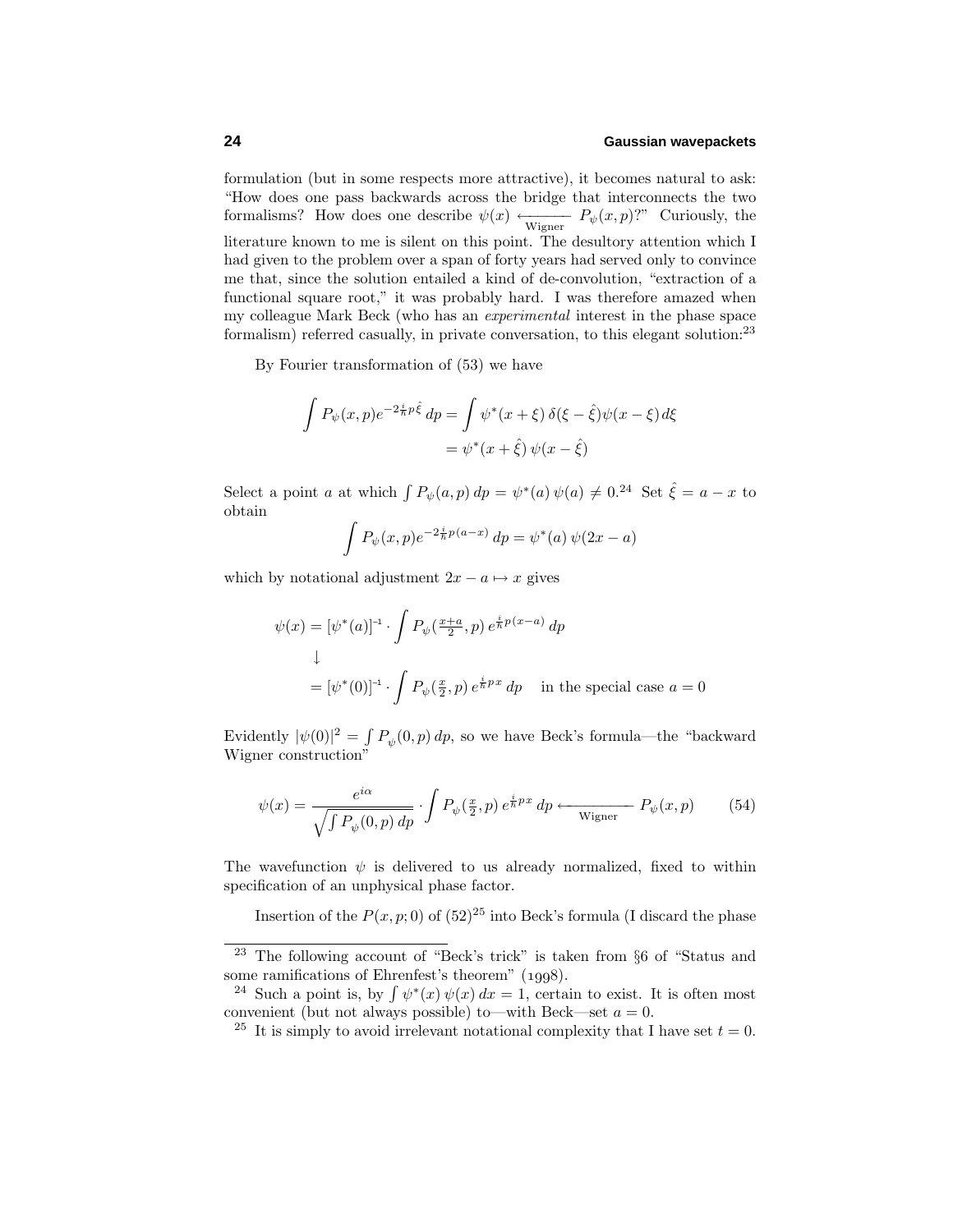## **A paradox 25**

factor) gives

$$
\psi(x,0) = \frac{\int \frac{1}{\sigma\sqrt{2\pi}} \frac{1}{\lambda\sqrt{2\pi}} \exp\left\{-\frac{1}{2}\left[\frac{x}{2\sigma}\right]^2 - \frac{1}{2}\left[\frac{p-mv}{\lambda}\right]^2\right\} e^{\frac{i}{\hbar}px} dp}{\sqrt{\int \frac{1}{\sigma\sqrt{2\pi}} \frac{1}{\lambda\sqrt{2\pi}} \exp\left\{-\frac{1}{2}\left[\frac{p-mv}{\lambda}\right]^2\right\} dp}}
$$

$$
= \frac{\frac{1}{\sigma\sqrt{2\pi}} \exp\left\{-\frac{1}{4}\left[\frac{1}{2\sigma^2} + \frac{2\lambda^2}{\hbar^2}\right]x^2\right\} e^{\frac{i}{\hbar}mvx}}{\sqrt{\frac{1}{\sigma\sqrt{2\pi}}}}
$$

This function is supposed to be "already normalized," but is normalized and in fact reproduces precisely  $(25)$ —if and only if  $\left[\frac{1}{2\sigma^2} + \frac{2\lambda^2}{\hbar^2}\right] = \frac{1}{\sigma^2}$ , and this is equivalent to the *stipulation that the minimality condition*  $\sigma \lambda = \hbar/2$  be satisfied.

We are brought thus to this resolution of our paradox:

Each of the  $\{\sigma, \lambda\}$ -parameterized functions (52) is a solution of the Liouville equation  $(50)$ . And each, therefore, is a solution of the "Schrödinger equation"  $(49)$ . But it is possible to set up an association of the form

$$
P(x, p; t) \longleftrightarrow_{\text{Wigner}} \psi(x, t) \text{ if and only if } \sigma \lambda = \frac{1}{2}\hbar \tag{55}
$$

Quantum mechanics enforces the minimality condition, which was seen already at  $(46)$  to be interpretable as a statement that certain ellipses (those of Figure 1) have area  $=\frac{1}{4}\hbar$ . This development is superficially reminiscent of the principle used by Planck to "quantize" the classical mechanics of an oscillator, and of the subsequent "Bohr-Sommerfeld quantization condition," and might reward closer study.

I discuss now an alternative approach to resolution of our paradox. We recall that (to within a dimensionally enforced factor of *h*, and as was first appreciated by  $Moyal<sup>10</sup>$ )

Wigner distribution 
$$
P(x, p)
$$
  $\longleftrightarrow$  density matrix  $\boldsymbol{\rho}$  (56)

and that in the general (or "mixed") case the density matrix

$$
\rho = \sum \text{statistically weighted projection operators}
$$
  
= 
$$
\sum p_k |\psi_k\rangle(\psi_k|
$$
  

$$
\downarrow
$$
  
= 
$$
\sum \text{single term of unit weight}
$$
  
= 
$$
|\psi\rangle(\psi|)
$$
 in the "pure case"

An algebraic characterization of the mixed/pure distinction is provided by the statement

$$
\operatorname{tr} \boldsymbol{\rho}^2 \begin{cases} = 1 & \text{in the "pure" case} \\ < 1 & \text{in the "mixed" case} \end{cases} \tag{57}
$$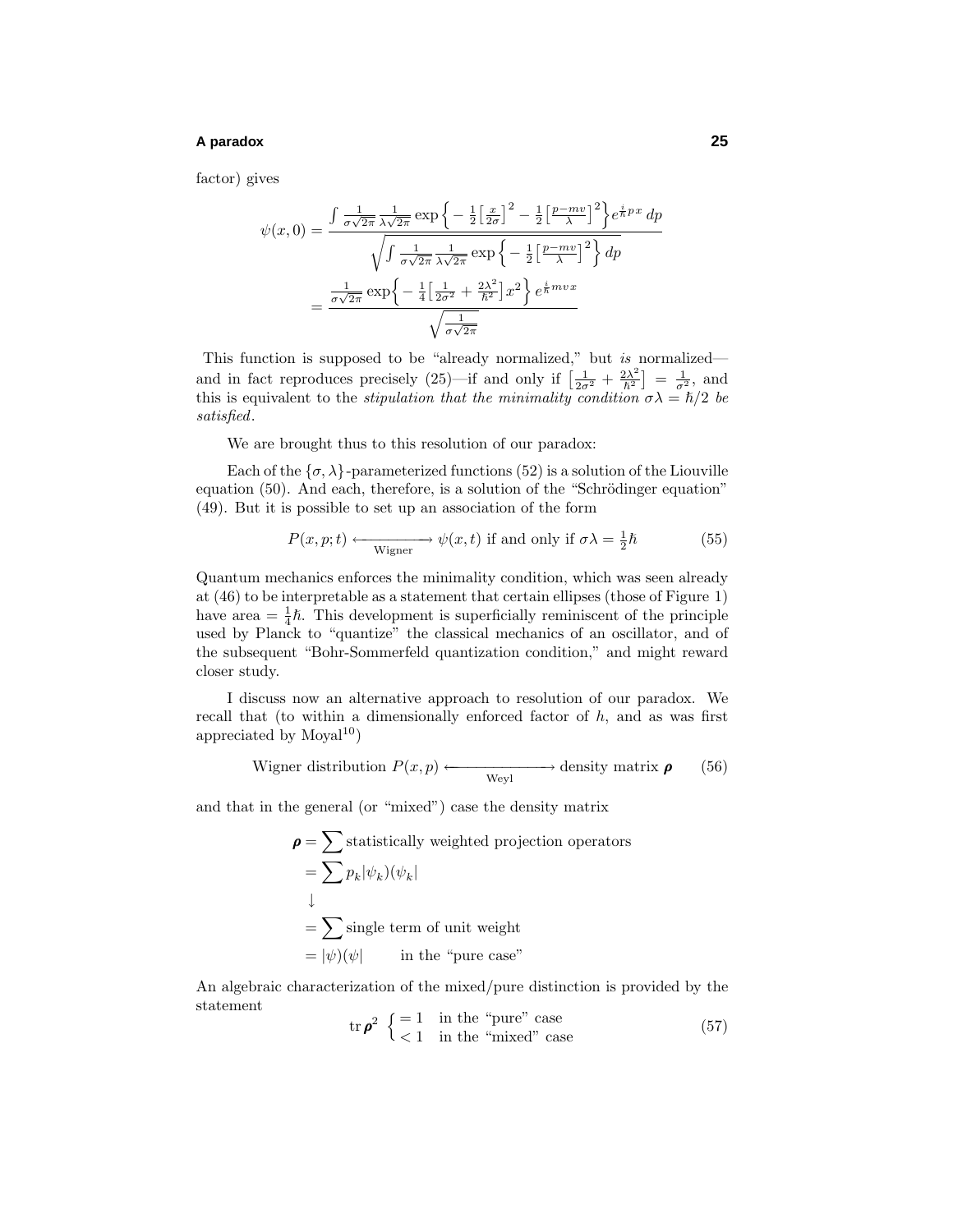(Notice in this connection that  $0 < \text{tr}$  is automatic.) Weyl transform theory supplies the information that if

$$
\mathbf{A} \xleftarrow{\text{Weyl}} A(x, p) \quad \text{and} \quad \mathbf{B} \xleftarrow{\text{Weyl}} B(x, p)
$$

 $then<sup>26</sup>$ 

$$
\operatorname{tr} \mathbf{AB} = \frac{1}{h} \iint A(x, p) B(x, p) \, dx \, dp
$$

It follows that if—generalizing remarks presented at the beginning of §6—we write

$$
\pmb{\rho} \xrightarrow[\text{Weyl}]{}
$$
  $hP(x, p)$ 

then (57) can, within the phase space formalism, be expressed

$$
h \iint P(x, p) P(x, p) dx dp \begin{cases} = 1 & \text{in the "pure" case} \\ < 1 & \text{in the "mixed" case} \end{cases}
$$
 (58)

If, in particular, we take  $P(x, p)$  to be given (at time *t*) by the right side of (52) then the  $\iint$  is trivial, and we (at all times) obtain

$$
h_{\frac{1}{4\pi\sigma\lambda}} \begin{cases} = 1 & \text{in the "pure" case} \\ < 1 & \text{in the "mixed" case} \end{cases}
$$

The gratifying implication is that

$$
\sigma \lambda \begin{cases}\n<\frac{1}{2}\hbar & \text{is quantum mechanically precluded} \\
=\frac{1}{2}\hbar & \text{in the "pure" case} \\
>\frac{1}{2}\hbar & \text{in the "mixed" case}\n\end{cases}
$$
\n(59)

Only in the pure case is it sensible to search for an "associated wavefunction  $\psi(x,t)$ " (Beck has taught us how to conduct that search), and only in that case are we authorized to adopt the more emphatic notation  $P_{\psi}(x, p; t)$ . In the mixed case we expect to be able to write something like

right side of (52) = 
$$
\sum_{k=1}^{n} p_k P_{\psi_k}(x, p; t)
$$

= spectral resolution of *ρ*

The problem thus posed will, as it relates to "fat Gaussians," be solved in §12. We touch here upon a particular instance of an important general problem to which I hope to return in the near future. Our "paradox" has, in any event, been laid neatly—and informatively—to rest.

 $^{26}$  See QUANTUM MECHANICS (1967), Chapter 2, p. 109.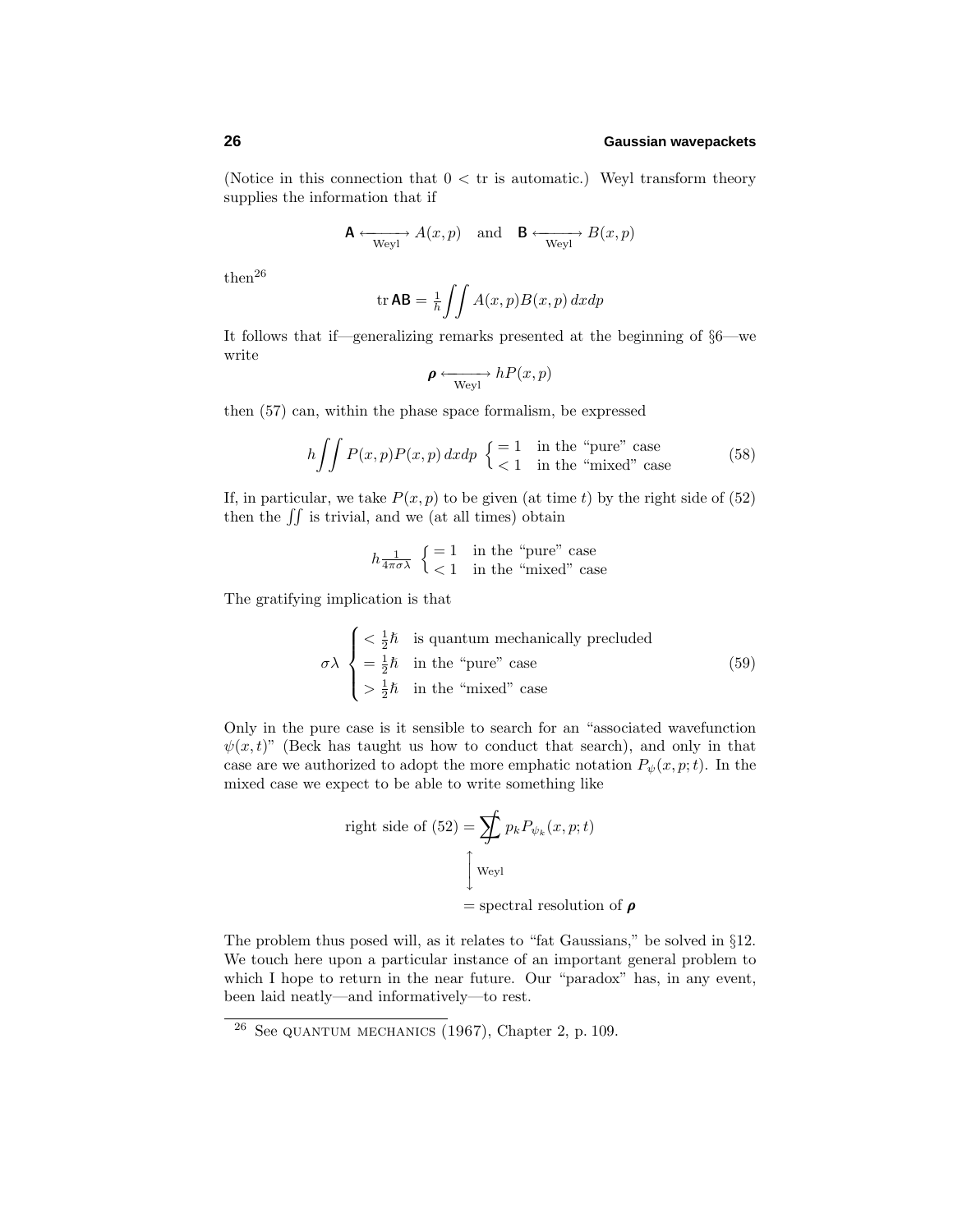## **Escape from Gaussian tyranny 27**

**10. Non-Gaussian wavepackets**. The "wavepacket" concept is very general, and admits in principle of infinitely many realizations. So also is the notion of a "bivariate (quasi)-distribution." The "phase space formulation" of quantum mechanics serves to fuse those two primitive notions.

Talk about "wavepackets" tends to degenerate quickly into illustrative talk about "Gaussian wavepackets," not because the packets encountered in laboratory situations are known to be Gaussian, but simply because the function  $e^{-x^2}$  is (in all relevant respects) analytically so tractable. Similarly, talk about "bivariate distributions" tends to focus upon properties of the "bivariate normal distribution," but in the latter connection "analytical tractability" is a lucky accident; the deeper reason is that, in many applications, normal distributions acquire (from the central limit theorem) special importance. The phase space formalism permits that "special importance" to be shipped back into quantum mechanical discourse (or does it? That is the question which, as indicated in my introductory remarks, serves to motivate my present work.)

My objectives here will be to emphasize—working all the while within the bounds of "analytical tractability"—that many of the methods/results which we have used/obtained in reference to Gaussians are in fact not specific to Gaussians, and to show that some of the information brought thus to light is of physical/mathematical interest in its own right.

Let  $P(x, p)$  be any real-valued function of the indicated arguments, subject only to the normalization condition

$$
\int \int P(x, p) \, dx \, dp = 1 \tag{60}
$$

The side-condition  $P(x, p) \ge 0$  (all *x* and *p*) would, if imposed, cause  $P(x, p)$  to become a "bivariate distribution function," but will not be imposed. We might, for example, take  $P(x, p)$  to be given by any of the following expressions:

$$
P_0(x, p) \equiv +\frac{1}{2\pi \cdot \sigma \lambda} e^{-\frac{1}{2}z}
$$
  
\n
$$
P_1(x, p) \equiv -\frac{1}{2\pi \cdot \sigma \lambda} e^{-\frac{1}{2}z} \{1 - z\}
$$
  
\n
$$
P_2(x, p) \equiv +\frac{1}{2\pi \cdot \sigma \lambda} e^{-\frac{1}{2}z} \{1 - 2z + \frac{1}{2}z^2\}
$$
  
\n
$$
\vdots
$$
  
\n
$$
P_n(x, p) \equiv (-)^n \frac{1}{2\pi \cdot \sigma \lambda} e^{-\frac{1}{2}z} \{L_n(z)\}
$$
  
\nwhere  
\n
$$
z \equiv \left[\frac{x}{\sigma}\right]^2 + \left[\frac{p}{\lambda}\right]^2
$$
 (61)

and  $L_n(z) \equiv \frac{1}{n!} e^z \left(\frac{d}{dz}\right)^n e^{-z} z^n$  is the Laguerre polynomial of order *n*. We are assured by *Mathematica* that each of those functions does in fact (all positive  $\sigma$  and  $\lambda$ ) satisfy (60), and are informed additionally that in each case

$$
h \iint P(x, p)P(x, p) dx dp = 1 \text{ if and only if } \sigma \lambda = \frac{1}{2}\hbar
$$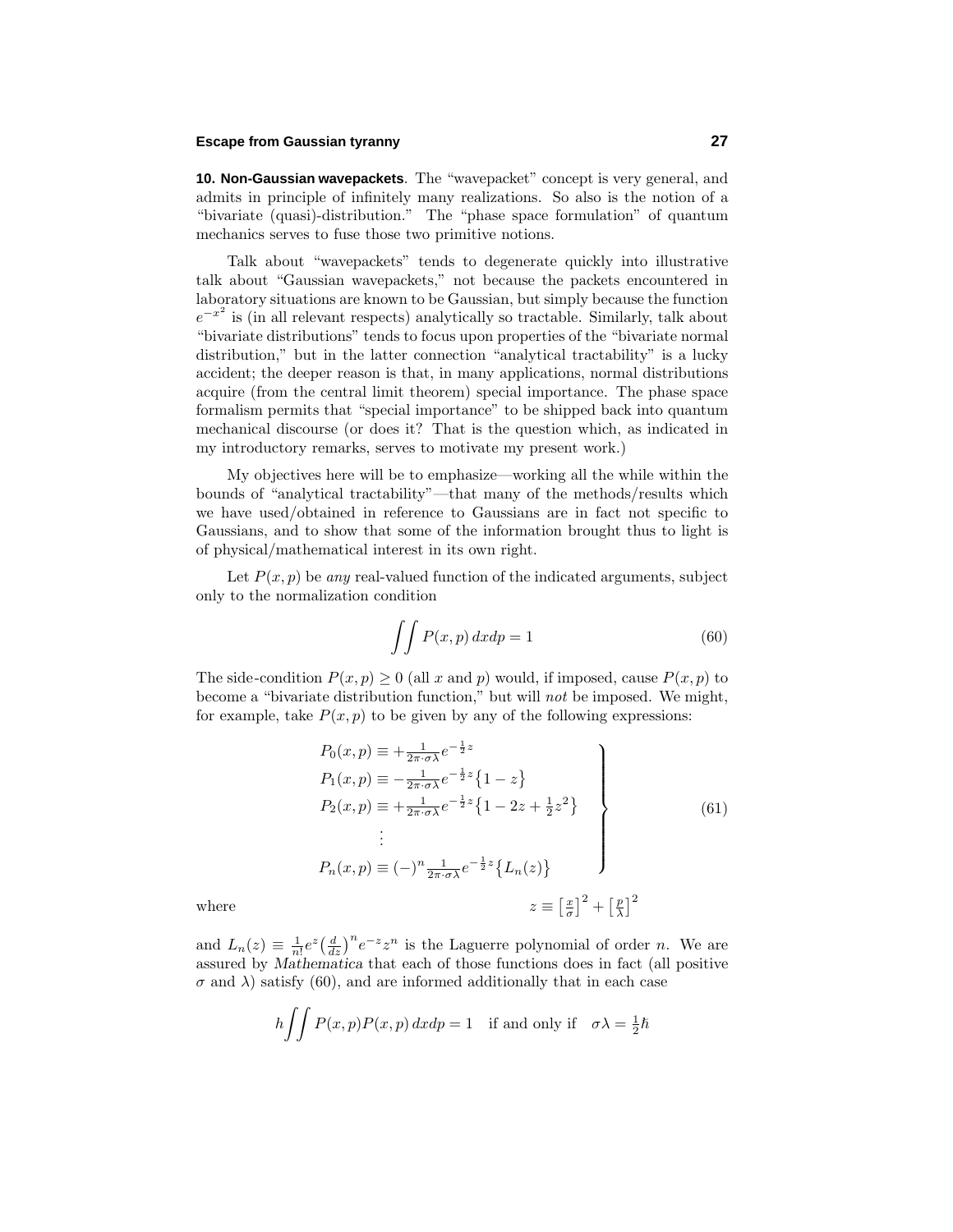—none of which remains surprising when I confess that I borrowed (61) from an antique discussion<sup>27</sup> of the phase space formulation of the quantum theory of an oscillator. When the minimality condition is satisfied,  $P_0(x, p)$  reproduces precisely (28), which when (consistently with minimality) we set

$$
\sigma = \sqrt{\frac{\hbar \omega}{2m}} \frac{1}{\omega} \quad \text{and} \quad \lambda = \sqrt{\frac{\hbar \omega}{2m}} m
$$

reads and entails

$$
P_0(x, p) = \frac{2}{h} e^{-\frac{1}{2}z} \quad \text{with} \quad z = \frac{2m}{\hbar\omega} \left\{ (\omega x)^2 + (p/m)^2 \right\}
$$
  
\n
$$
\begin{cases}\n\text{backward Wigner, according to Beck} \\
\psi_0(x) = \sqrt{\frac{1}{\sigma\sqrt{2\pi}}} e^{-\frac{1}{4}[\frac{x}{\sigma}]^2} \\
= \left[\frac{m\omega}{\hbar\pi}\right]^{\frac{1}{4}} e^{-\frac{m\omega}{2\hbar}x^2} \quad \text{: oscillator groundstate (see again §7)}\n\end{cases}
$$

Similarly

$$
P_n(x, p) = (-)^n \frac{2}{h} e^{-\frac{1}{2}z} L_n(z)
$$
  

$$
\int \text{Wigner}
$$
  

$$
\psi_n(x) = \sqrt{\frac{1}{n! \sigma \sqrt{2\pi}}} e^{-\frac{1}{4} [\frac{x}{\sigma}]^2} H_n(\frac{x}{\sigma}) \quad : \quad n^{\text{th}} \text{ oscillator eigenstate}
$$

so the functions (61) are actually not at all esoteric, and would be "well-known" ifonly the phase space formalism were! It is interesting to notice that oscillator eigenfunctions become localized "by action of the spring." If we used the spring to assemble a copy of the ground state, but at time  $t = 0$  snipped the spring, we would be returned to precisely the familiar physics of §1. But*...*

If we used spring to assemble an *excited* oscillator state and then got similarly busy with our snips, we would at times  $t > 0$  find ourselves watching the evolution of a *non-Gaussian wavepacket*. And (to return to my main point) we would find, moreover, that our former methods still served: we would, on the basis of the *classical* flow pattern, construct<sup>28</sup>

$$
P_n(x, p; t) \equiv P_n(x - (p/m)t, p - mv)
$$

<sup>28</sup> Notice that we could have adopted this modified definition

$$
z \equiv \left[\frac{x-a}{\sigma}\right]^2 + \left[\frac{p-b}{\lambda}\right]^2
$$

without changing the force of preceding discussion. I have set  $a = 0$  and  $b - mv$ in order to "lauch" our "dissociated oscillator packets."

<sup>&</sup>lt;sup>27</sup> QUANTUM MECHANICS (1967), Chapter 3, pp. 116–120. My original sources were U. Uhlhorn, Arkiv für Fysik  $11$ , 87 (1956) §5; M. S. Bartlett & J. E. Moyal, Proc. Camb. Phil. Soc. **45**, 545 (1949) and the appendix to G. A. Baker, Jr., Phys. Rev. **109**, 2198 (1958).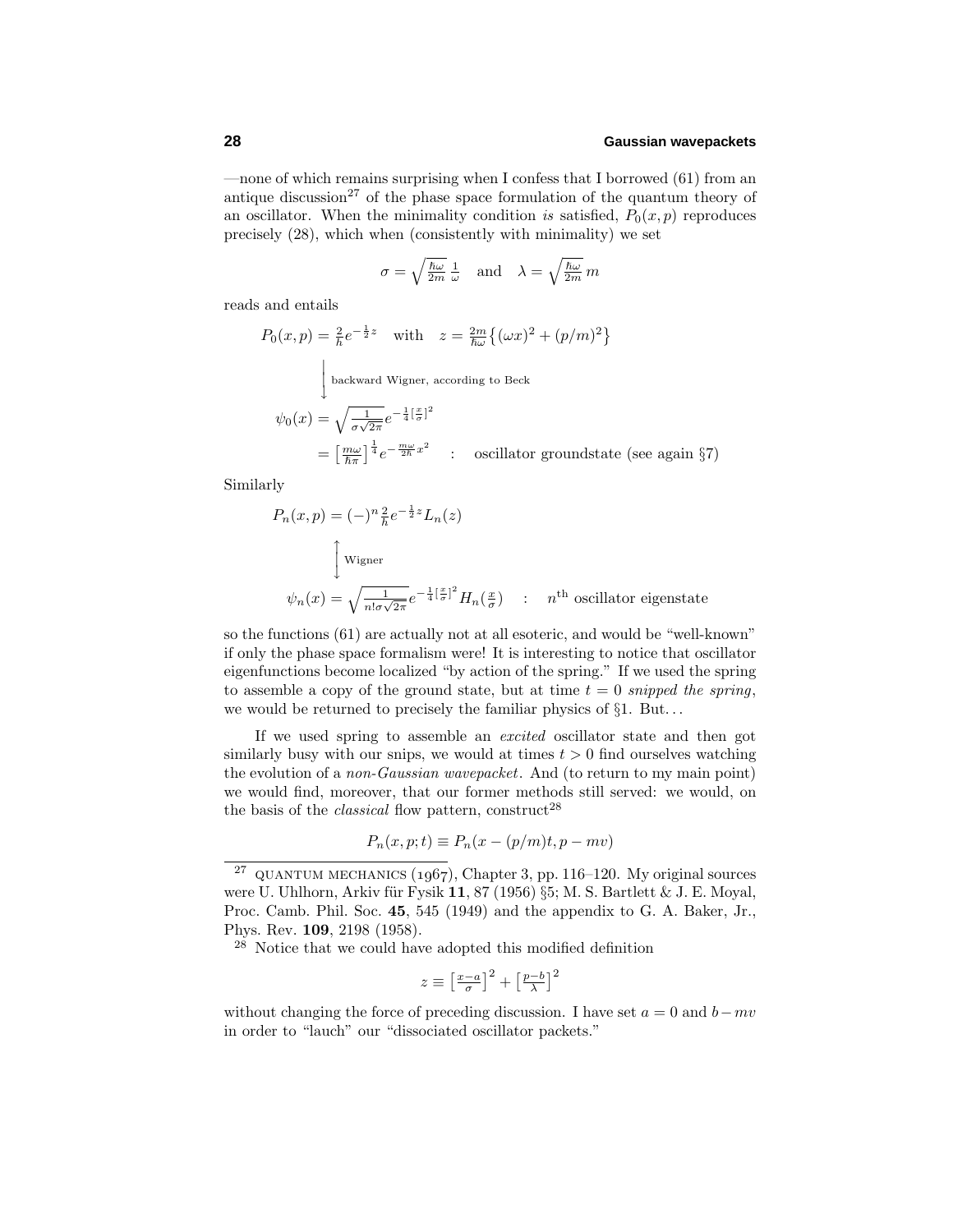## **Escape from Gaussian tyranny 29**

We would observe that (since  $H = \frac{1}{2m} p^2$  for  $t > 0$ ) the argument that gave (51) still pertains, and that (since the Hamiltonian is quadratic) it is therefore automatic that  $P_n(x, p; t)$  satisfies the quantum dynamical equation (49).

The statements (59) pertain not just to  $P_0(x, p)$  but to each of the quasidistributions  $P_n(x, p)$ , each of which is—subject only to the proviso  $\sigma \lambda \geq \frac{1}{2}\hbar$ —quantum mechanically unexceptionable. It becomes interesting in this light to notice that

#### $P_n(x, p)$  is *classically precluded* except in the case  $n = 0$

The elementary reason for this state of affairs is made evident by Figure 2:



Figure 2: Graphs of

$$
F_0(z) \equiv +e^{-\frac{1}{2}z}
$$
  
\n
$$
F_1(z) \equiv -e^{-\frac{1}{2}z} \{1-z\}
$$
  
\n
$$
F_2(z) \equiv +e^{-\frac{1}{2}z} \{1-2z+\frac{1}{2}z^2\}
$$
 vs.  $\sqrt{z}$ 

 $F_n(z)$  crosses the axis *n* times, with the consequence that each of the excited state functions  $P_n(x, p)$   $\{n = 1, 2, ...\}$  becomes negative on concentric elliptical rings drawn on classical phase space. This is the reason for the "quasi-distribution" terminology, and the reason that such distributions do not admit of classical interpretation.

Venturing now a bit farther afield, we notice that the function

$$
f(x) \equiv \frac{1}{\sqrt{2\alpha}} \operatorname{sech}(\frac{x}{\alpha})
$$
\n(62)

are localized/normalized, and might plausibly be taken to describe the initial design of a wavepacket;  $|f(x)|^2$  looks, in fact, very "Gaussian" when plotted (see Figure 3), and  $f(x)$  shares with Gaussians the uncommon property of being self-inversive under Fourier transformation: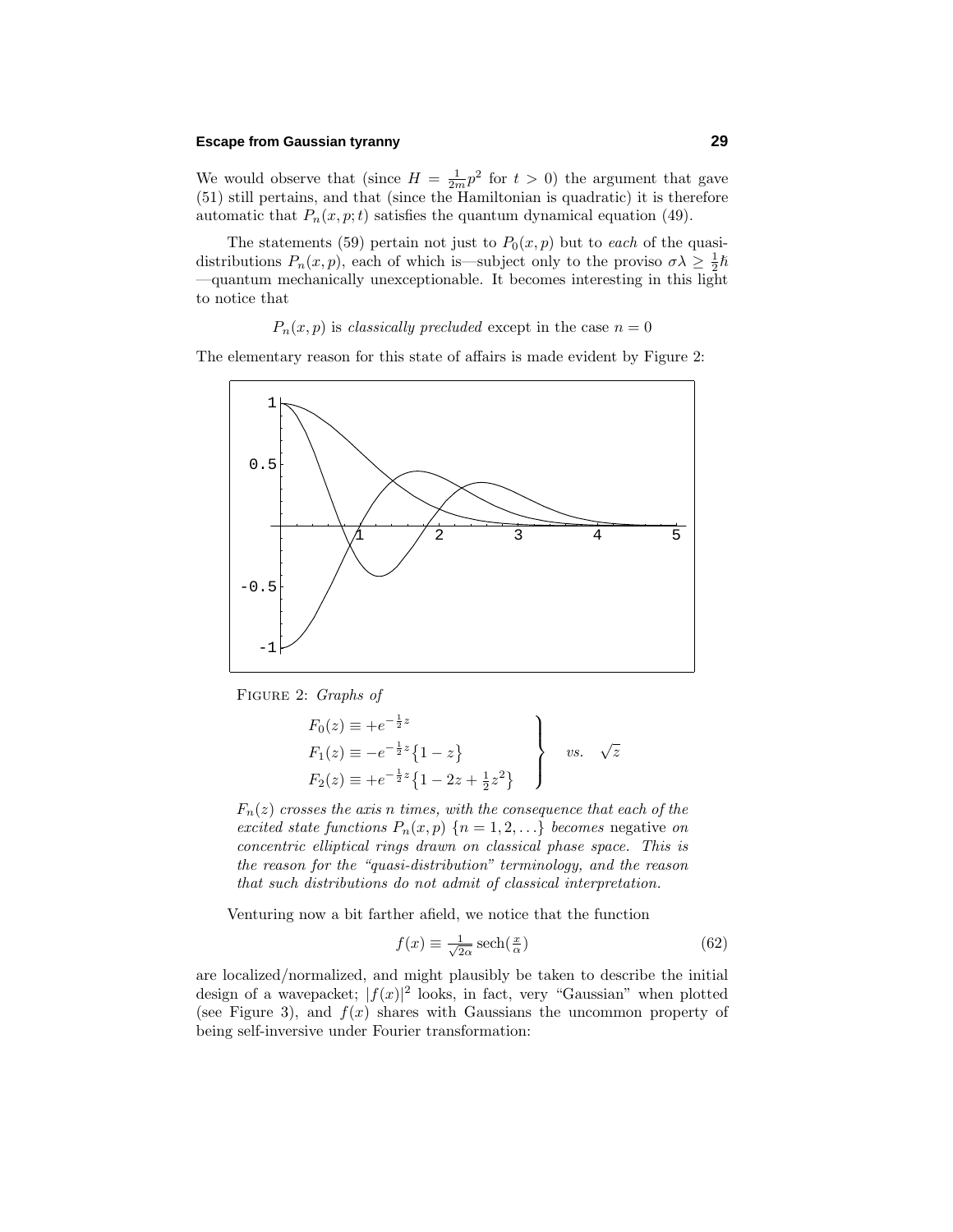

FIGURE 3: Plot of  $|f(x)|^2 = \frac{1}{2\alpha} \operatorname{sech}^2(\frac{x}{\alpha})$  in the case  $\alpha = 1$ .

$$
g(x) \equiv \left[\frac{1}{\sigma\sqrt{2\pi}}\right]^{\frac{1}{2}} e^{-\frac{1}{4}\left(\frac{x}{\sigma}\right)^2} \xrightarrow{\text{Fourier}} \tilde{g}(p) \equiv \frac{1}{\sqrt{h}} \int e^{-\frac{i}{\hbar}px} g(x) dx
$$

$$
= \left[\frac{1}{\lambda\sqrt{2\pi}}\right]^{\frac{1}{2}} e^{-\frac{1}{4}\left(\frac{p}{\lambda}\right)^2} \quad : \quad \lambda \equiv \hbar/2\sigma
$$

$$
\int \text{compare}
$$

$$
f(x) \equiv \frac{1}{\sqrt{2\alpha}} \operatorname{sech}\left(\frac{x}{\alpha}\right) \xrightarrow{\text{Fourier}} \tilde{f}(p) \equiv \frac{1}{\sqrt{h}} \int e^{-\frac{i}{\hbar}px} f(x) dx
$$

$$
= \frac{1}{\sqrt{2\beta}} \operatorname{sech}\left(\frac{p}{\beta}\right) \quad : \quad \beta \equiv \frac{4}{\pi} \cdot \hbar/2\alpha
$$

Because  $|f(x)|^2$  and  $|\tilde{f}(p)|^2$  are even functions of their respective arguments, it is immediate that

$$
\langle x^{\text{odd}} \rangle = \langle p^{\text{odd}} \rangle = 0
$$

but when we look to the even moments it becomes clear that the sech-packet places us near the outer limits of "analytical tactability." After a certain amount of experimentation (many complaints from *Mathematica*) I have, however, come up with this trick:

$$
\int \frac{1}{2\alpha} \operatorname{sech}^{2}(\frac{x}{\alpha}) \cdot \cosh(sx) dx = \langle x^{0} \rangle + \frac{s^{2}}{2!} \langle x^{2} \rangle + \frac{s^{4}}{4!} \langle x^{4} \rangle + \cdots
$$

$$
= \frac{\pi s \alpha}{4} \left\{ \tan \left[ \frac{\pi s \alpha}{4} \right] + \cot \left[ \frac{\pi s \alpha}{4} \right] \right\}
$$

$$
= 1 + \frac{s^{2}}{2!} \frac{\pi^{2} \alpha^{2}}{12} + \frac{s^{4}}{4!} \frac{\pi^{4} \alpha^{4}}{240} + \cdots
$$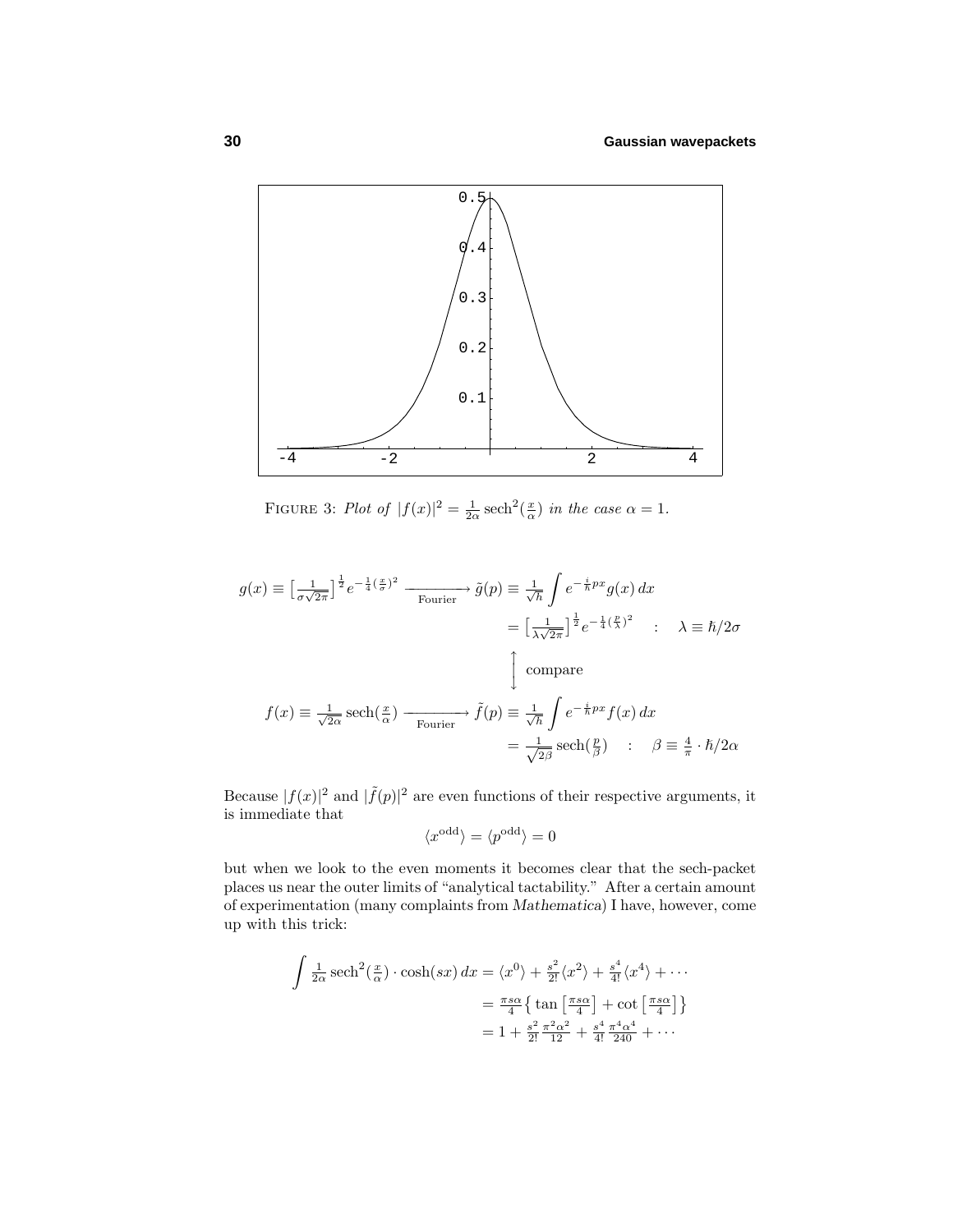## **Escape from Gaussian tyranny 31**

from which we conclude that  $\Delta x = \sqrt{\pi^2/12}\alpha$  and  $\Delta p = \sqrt{\pi^2/12}\beta$ :

$$
\Delta x \,\Delta p = \frac{\pi^2}{12}\alpha\beta = \frac{2\pi}{3} \cdot \frac{1}{2}\hbar = 2.0944 \cdot \frac{1}{2}\hbar \tag{63}
$$

We had no reason to expect the sech<sup>2</sup> distribution to be minimally dispersive, and it is not. Evidently the normal distribution with the same variance is

$$
\frac{1}{\alpha\sqrt{\pi^3/6}}\exp\left\{-\frac{1}{2}\left[\frac{x}{\alpha\sqrt{\pi^2/12}}\right]^2\right\}\tag{64}
$$

but if we sought the normal distribution which "best approximates" the sech<sup>2</sup> distribution it would be natural to seek to

minimize 
$$
\int \left[ \frac{1}{\sigma \sqrt{2\pi}} e^{-\frac{1}{2} (\frac{x}{\sigma})^2} - \frac{1}{2\alpha} \operatorname{sech}^2(\frac{x}{\alpha}) \right]^2 dx
$$

The integral, however, appears to be intractable. This train of thought did, however, lead me to set

$$
\int \left[ \frac{1}{\sigma \sqrt{2\pi}} e^{-\frac{1}{2}(\frac{x}{\sigma})^2} \right]^2 dx = \frac{1}{2\sigma \sqrt{\pi}}
$$

equal to

$$
\int \left[\frac{1}{2\alpha} \operatorname{sech}^2\left(\frac{x}{\alpha}\right)\right]^2 dx = \frac{1}{3\alpha}
$$

and thus (on admittedly the most tenuous of grounds) directed my attention to a normal distribution

$$
\frac{1}{3\alpha/\sqrt{2}}\exp\left\{-\frac{1}{2}\left[\frac{x}{3\alpha/2\sqrt{\pi}}\right]^2\right\}\tag{65}
$$

does, on the evidence of Figure 4, appear to provide a better fit.

Looking to the associated Wigner function, we (after some elementary manipulation<sup>29</sup>) have

$$
P_f(x,p) = \frac{2}{h} \frac{1}{2\alpha} 2 \int_0^\infty \underbrace{\text{sech}\left(\frac{x+\xi}{\alpha}\right) \text{sech}\left(\frac{x-\xi}{\alpha}\right)}_{\text{= }\frac{1}{2}\left[\text{cosh}\left(\frac{2}{\alpha}x\right) + \text{cosh}\left(\frac{2}{\alpha}\xi\right)\right]^{-1}}
$$

The integral appears to lie beyond *Mathematica*'s capability, but can be discovered in Gradshteyn  $\&$  Ryzhik,<sup>30</sup> whose reported evaluation (after a correction) entails

$$
=\frac{\frac{1}{\hbar}\sin\left(\frac{2x}{\hbar}\right)}{\sinh\left(\frac{2x}{\alpha}\right)\sinh\left(\frac{\pi\alpha p}{\hbar}\right)}\tag{66}
$$

 $29$  The intent of the manipulation is to make manifest the reality of the Wigner function. For the identity, see Abramowitz & Stegun, **4.5.43**.

<sup>30</sup> Table of Integrals, Series, and Products (1965), where at **3.983.1** one reads

$$
\int_0^\infty \frac{\cos ax \, dx}{b \cosh \beta x + c} = (\text{missing factor of 4?}) \frac{\pi \sin \left(\frac{a}{\beta} \operatorname{arch} \frac{c}{b}\right)}{\beta \sqrt{c^2 - b^2} \operatorname{sh} \frac{a \pi}{\beta}} \qquad : \quad c > b > 0
$$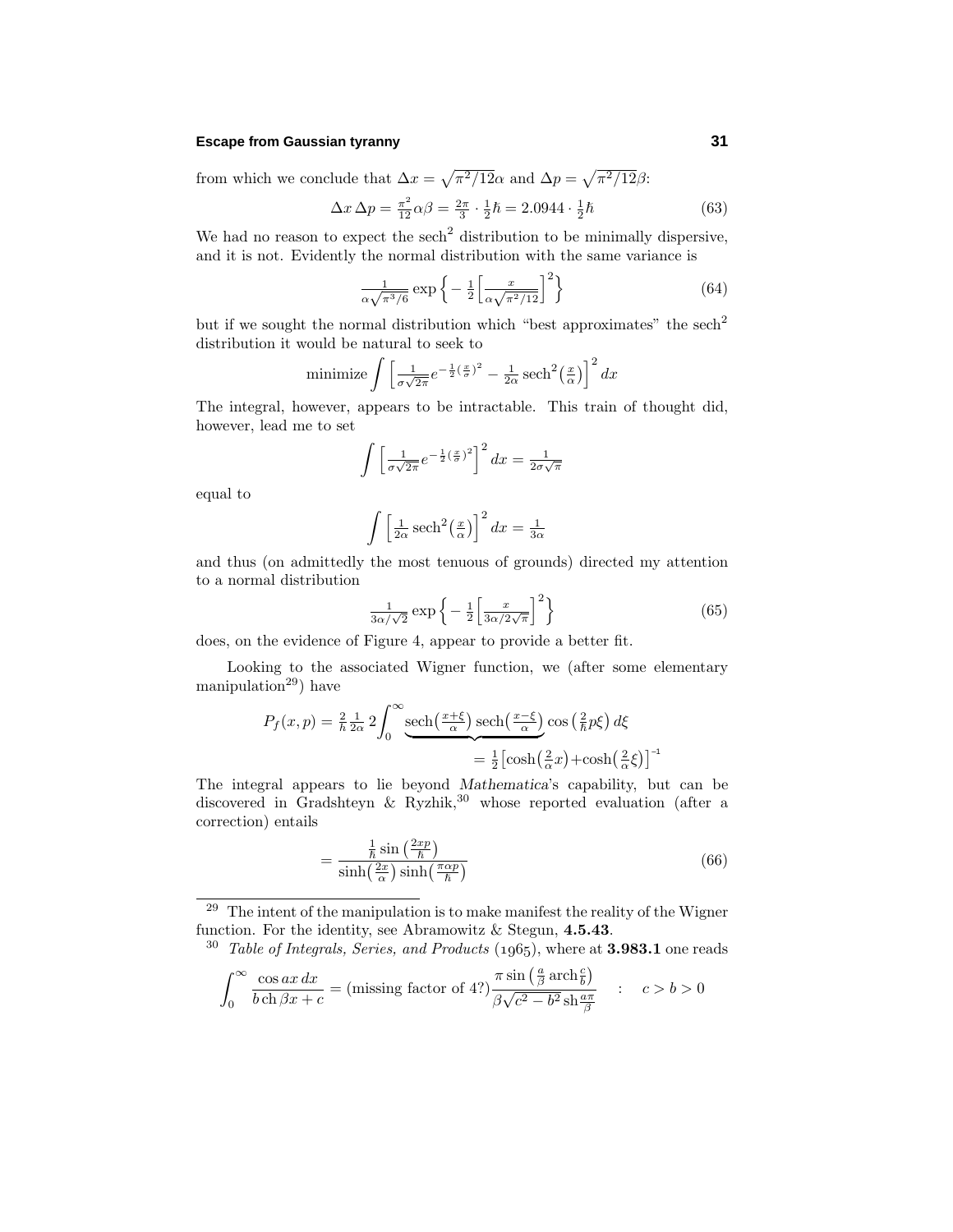

FIGURE 4: Comparisons of  $(64)$ —above—and  $(65)$  with  $|f(x)|^2$ , in the case  $\alpha = 1$ . The latter appears to the eye to provide the better fit.

The accuracy of (66) is supported by the observations that (according to *Mathematica*)  $\int \int P_f(x, p) dx dp = 1$  and, as (29.3) requires,

$$
|P_f(x, p)| \le P_f(0, 0) = \frac{2}{h}
$$

More convincingly, insertion of (66) into Beck's formula (54) is readily found to give back precisely the  $f(x)$  of (62). When written out as functions,  $P_f(x, p)$ and its "best fitting" Gaussian counterpart (I work from  $(52)$ , with  $t = v = 0$ and  $\lambda = \hslash/2\sigma$ 

$$
P_g(x,p) = \frac{2}{h} \exp\left\{-\frac{1}{2} \left[\frac{x}{\sigma}\right]^2 - \frac{1}{2} \left[\frac{2\sigma p}{\hbar}\right]^2\right\}\Big|_{\sigma=3\alpha/2\sqrt{\pi}}\tag{67}
$$

resemble one another not at all, but when plotted (see Figure 5) their difference is almost imperceptible. They do, however, differ in one important respect:  $P_g(x,p)$  is everywhere positive, but  $P_f(x,p)$  vanishes/changes sign on the hyperbolic contours defined by

$$
xp = n\frac{h}{4}
$$
 :  $n = \pm 1, \pm 2, \pm 3,...$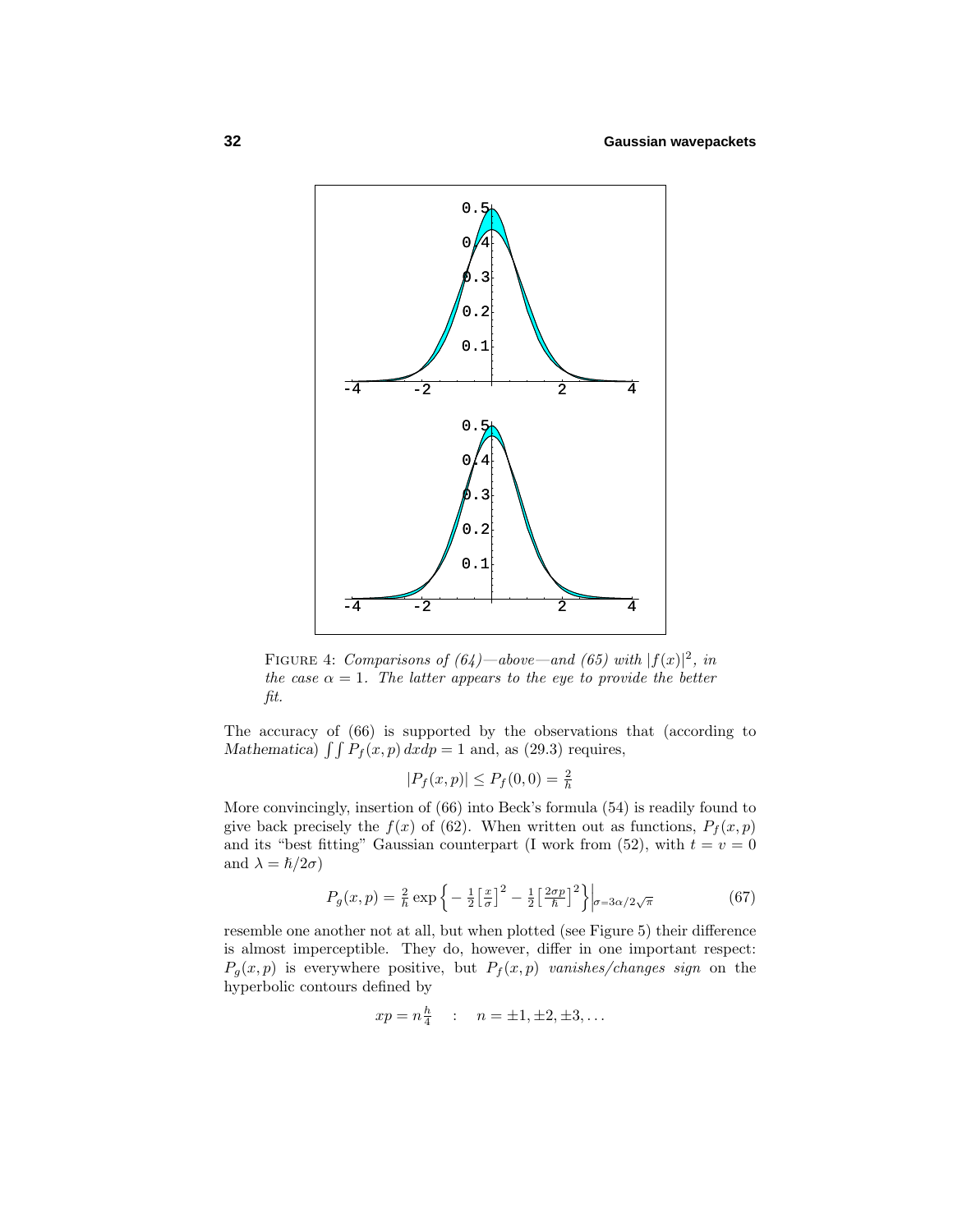

FIGURE 5: The function  $P_f(x, p)$  is plotted above, and its "best Gaussian approximant"  $P_g(x, p)$  below. In preparing the figure 1  $have set \alpha = \hbar = 1.$ 

More specifically, we have

$$
P_f(x, p) > 0 : -1 < \frac{4xp}{h} < +1
$$
\n
$$
P_f(x, p) < 0 : -2 < \frac{4xp}{h} < -1 \quad \text{or} \quad +1 < \frac{4xp}{h} < +2
$$
\n
$$
P_f(x, p) > 0 : -3 < \frac{4xp}{h} < -2 \quad \text{or} \quad +2 < \frac{4xp}{h} < +3
$$
\n
$$
\vdots
$$
\n(68)

The Wigner function  $P_f(x, p)$  is a "quasi-distribution" with emphasis on the quasi, and is classically disallowed, but in the latter connection we notice that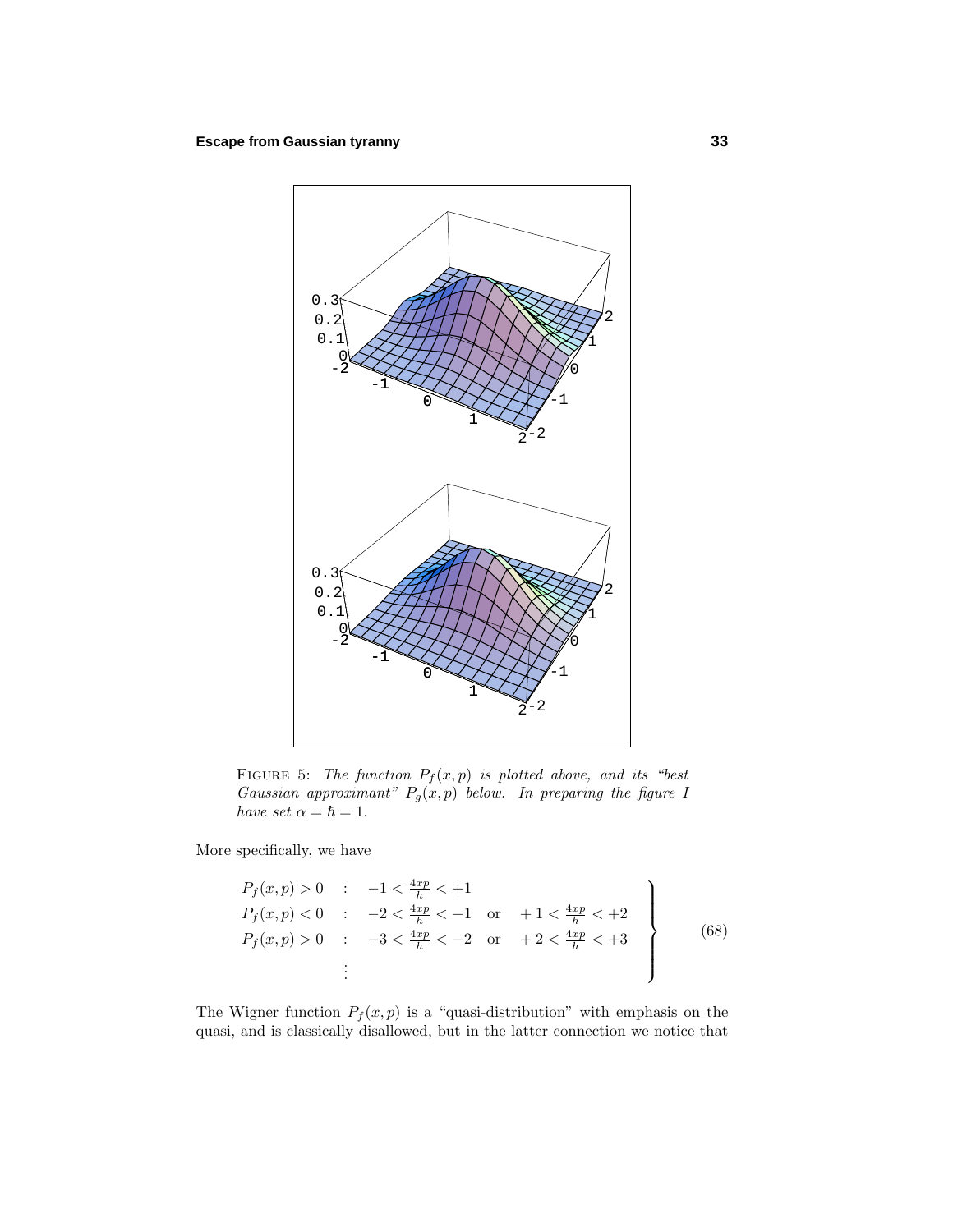the central positive region expands to enclose all of phase space in the classical limit  $\hbar \downarrow 0$ .

We know on the basis of the general Galilean transform argument advanced in §5 that to "launch" the wavepacket  $f(x)$ —because to launch *any* wavepacket —we have only to make the adjustment

$$
f(x) \xrightarrow[\text{aunch}]{}
$$
  $f(x) \cdot e^{\frac{i}{\hbar} m v x}$  (69.1)

which in the phase space formulation of quantum mechanics (see again  $(53)$ , the equation which, at the beginning of §6, served to *define*  $P_f(x, p)$  becomes

$$
P_f(x,p) \xrightarrow{\text{launch}} P_f(x,p-mv) \tag{69.2}
$$

The preceding remark is consistent with the pattern of events foreshadowed already in classical mechanics, $31$  where the Hamiltonian theory of Galilean transformations is found to be simpler than the corresponding Lagrangian theory; the later requires that a gauge transformation be built into the definition ofa Galilean transformation. That adjustment entails adjustment

$$
S \longrightarrow S + \{-mvx + \frac{1}{2}mv^2t\}
$$

of the classical action, and it is to this development that both  $(69.1)$  and  $(69.2)$ can ultimately be traced.

To obtain a description of the (free) dynamical evolution of  $\psi(x, 0) \equiv f(x)$ we might attempt to proceed from (19), writing

$$
\psi(x,0) \longrightarrow_{\text{free dynamical}} \psi(x,t) = \int \sqrt{\frac{m}{i\hbar t}} e^{\frac{i}{\hbar} \frac{m}{2} \frac{(x-y)^2}{t}} \frac{1}{\sqrt{2\alpha}} \operatorname{sech}\left(\frac{y}{\alpha}\right) dy
$$

but the integral appears to be intractable. Alternatively, we might pass to the phase space formalism, write

$$
P_f(x, p; 0) \xrightarrow{\text{free dynamical}} P_f(x, p; t) = P_f(x - \frac{1}{m}pt, p; 0)
$$

$$
= \frac{\frac{1}{\hbar}\sin\left(\frac{2xp}{\hbar}\right)}{\sinh\left(\frac{2x}{\alpha}\right)\sinh\left(\frac{\pi\alpha p}{\hbar}\right)}\Big|_{x \to x - \frac{1}{m}pt} (70)
$$

and attempt to recover  $\psi(x, t)$  by appeal to Beck's formula (54). But again, the integrals encountered in the final step appear (except at  $t = 0$ ) to be intractable; we have encountered a problem in which the phase space formalism is easier to carry to completion than the standard formalism.

**11. A conjecture—stated and refuted**. For a while—intuitively, and on the slender evidence afforded by the harmonic oscillator—it seemed to me plausible to conjecture that

 $P_{ground state}(x, p)$  is, for all systems, everywhere non-negative

 $31$  See CLASSICAL MECHANICS (1983), p. 252–254.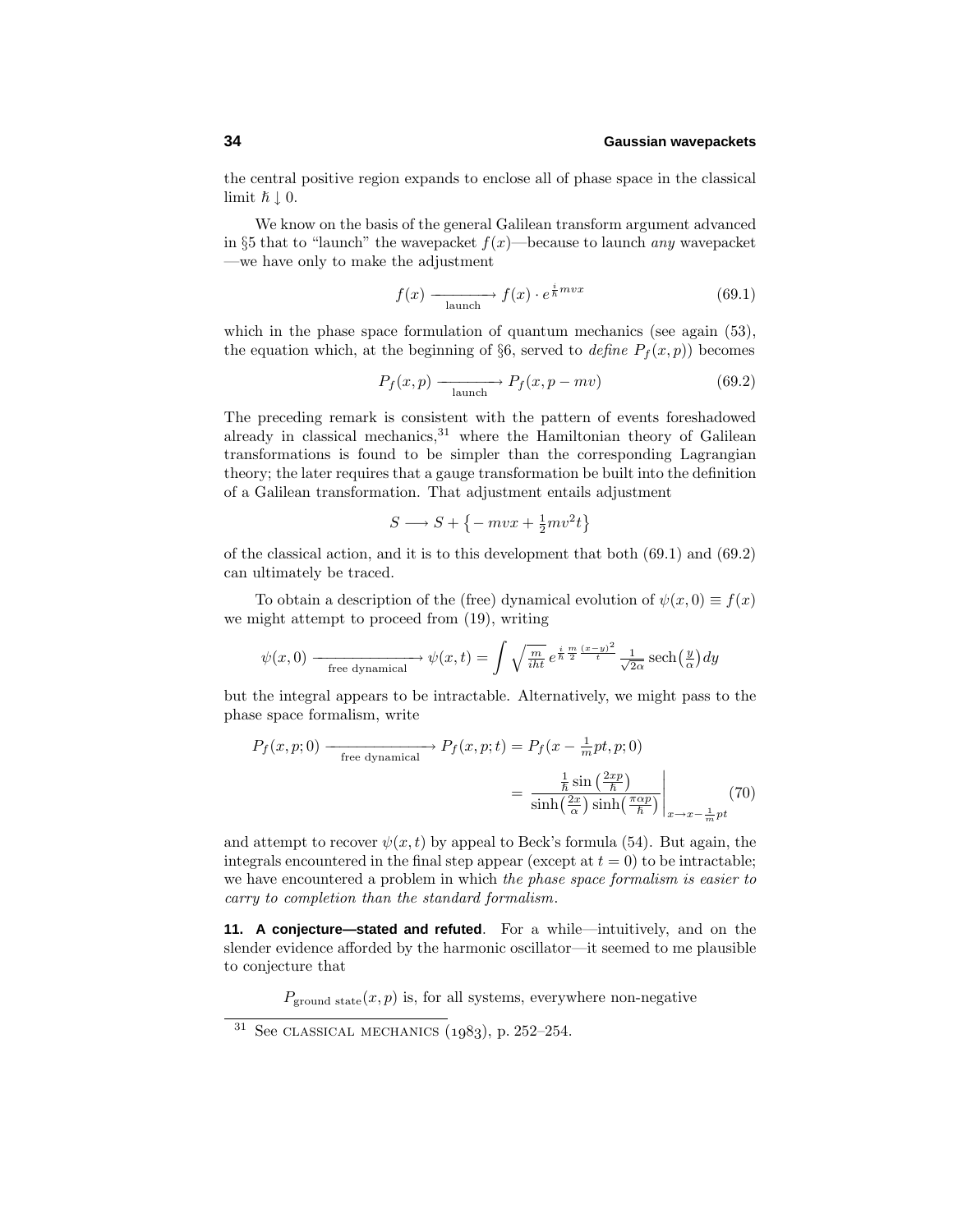## **A false conjecture 35**

But we are in position now to show by counterexample that such a conjecture is untenable.

While integrals involving sech x, sech<sup>2</sup> x, etc. tend, as we have seen, to be less tractable than those involving  $\exp\{-x^2\}$ , the derivative properties of the former functions are in some respects more attractive than those of the Gaussian; one has

$$
\left(\frac{d}{dx}\right)^2 \sinh x = \sinh x - 2\sinh^3 x
$$

$$
\left(\frac{d}{dx}\right)^2 \sinh^2 x = 4\sinh^2 x - 6\sinh^4 x
$$

$$
\vdots
$$

which on their right sides exhibit what we might call the property of "non-linear" functional closure" (and an absence of radicals). The latter identity lies at the heart of the construction of a famous solitonic solution of the Korteweg-deVries equation  $u_t + uu_x + ku_{xxx} = 0$ ,<sup>32</sup> but it is the former which is of present interest; it entails

$$
\left(\frac{d}{dx}\right)^2 \sinh\left(\frac{x}{\alpha}\right) = \frac{1}{\alpha^2} \left\{1 - 2\sinh^2\left(\frac{x}{\alpha}\right)\right\} \sinh\left(\frac{x}{\alpha}\right)
$$

or again

$$
\left\{-\frac{\hbar^2}{2m}\left(\frac{d}{dx}\right)^2 - \frac{\hbar^2}{m\alpha^2}\sinh^2\left(\frac{x}{\alpha}\right)\right\}\sinh\left(\frac{x}{\alpha}\right) = -\frac{\hbar^2}{2m\alpha^2}\sinh\left(\frac{x}{\alpha}\right)
$$

We conclude that (62) describes a localized eigenstate  $f(x)$  of the system

$$
H(x, p) = \frac{1}{2m}p^{2} + U(x)
$$

$$
U(x) \equiv -U_{\min} \sinh^{2}(\frac{x}{\alpha})
$$

in which the "attractive sech<sup>2</sup>-potential" has been "tuned" by setting

$$
U_{\min} \alpha^2 = \hbar^2/m
$$

The associated eigenvalue is

$$
E = -\frac{1}{2}U_{\text{min}}
$$

Because  $f(x)$  is node-free, we conclude that  $f(x)$  is in fact the *ground state* of the system in question. But the associated Wigner function  $P_f(x, p)$  has already been shown not to be everywhere non-negative. My conjecture is refuted.

One remark before I take leave of this topic: Richard Crandall<sup>33</sup> has drawn attention to a wonderful property shared by the quantum potentials

$$
U_N(x) \equiv -\frac{\hbar^2}{2m\alpha^2} N(N+1) \sinh^2\left(\frac{x}{\alpha}\right) \quad : \quad N = 1, 2, 3, \dots
$$

 $32$  See CLASSICAL FIELD THEORY (1979), p. 55.

 $33$  R. E. Crandall & B. R. Litt, "Reassembly and time advance in reflectionless scattering," Ann. of Phys. **146**, 458 (1983); R. E. Crandall, "Exact propagator" for reflectionless potentials," J. Phys. A **16**, 3005 (1983).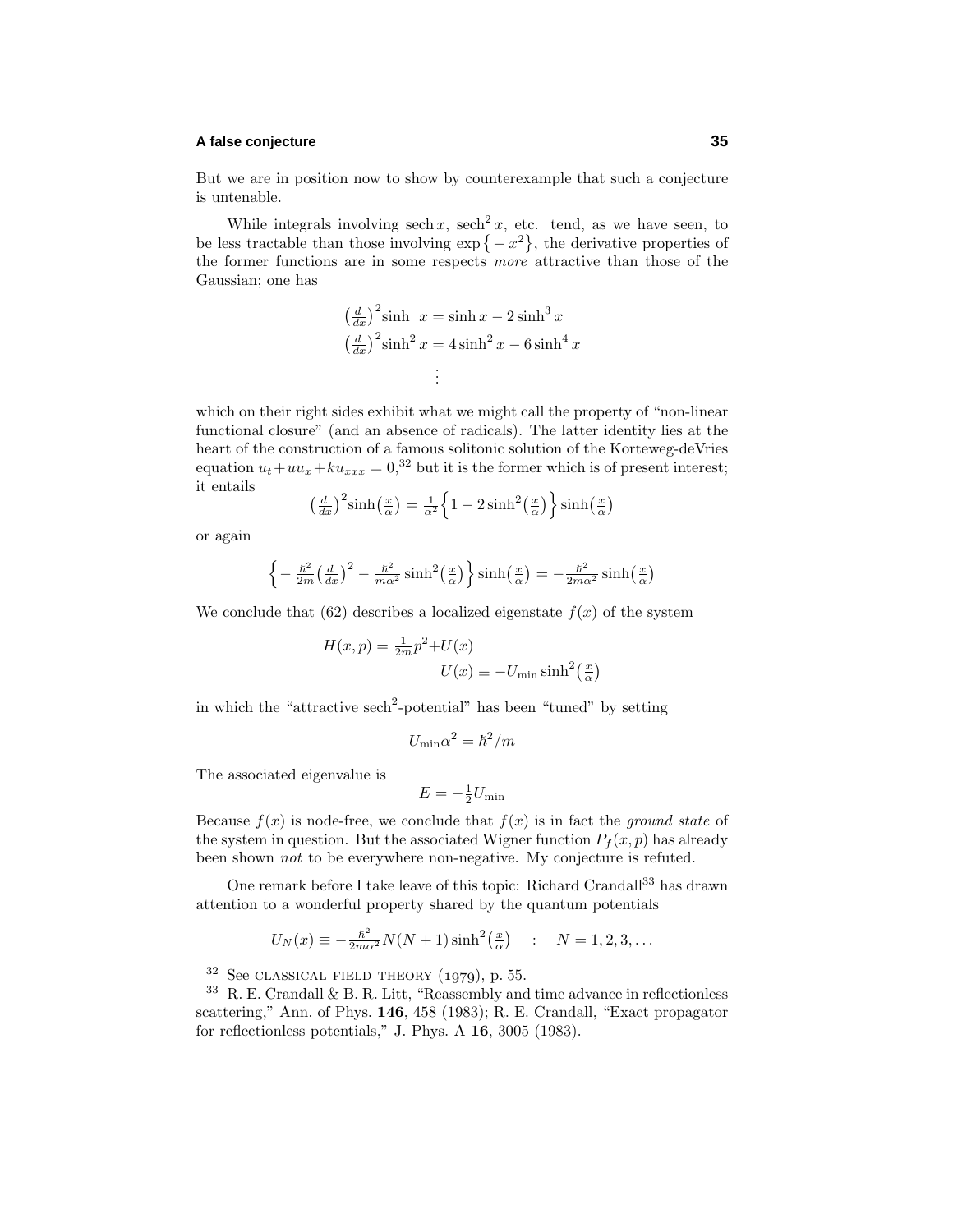of which we have encountered the leading instance  $(N = 1)$ . Citing Morse & Feshbach,<sup>34</sup> Crandall remarks that  $U_N(x)$  admits of exactly *N* bound states, and that the energies associated with those states can be described

$$
E_{N,n} = -\frac{\hbar^2}{2m\alpha^2}(N-n)^2 \quad : \quad n = 0, 1, \dots, N-1
$$

For the system considered in connection with my ill-fated conjecture there is, on these grounds, a single bound state, which is perforce the ground state: no allusion to a "nodal folk theorem" is in fact required. It was, by the way, Crandall's interest in this problem which stimulated me to look into some of the associated classical mechanics.<sup>35</sup>

**12. Fat Gaussians are mixtures**. For the purposes of this discussion I adopt a notational refinement: we agree to

write  $\sigma$  and  $\lambda$  when the minimality condition  $\sigma \lambda = \frac{1}{2}\hbar$  is in force write *σ* and *λ* otherwise

We note that it is always possible to *achieve minimality by rescaling*; i.e., to write

 $\sigma = b\sigma$  and  $\lambda = b\lambda$  :  $b > 0$  is the "fatness parameter"

Look now again to the familiar bivariate normal distribution function

$$
P(x,p) = \frac{1}{\sigma \lambda \cdot 2\pi} \exp\left\{-\frac{1}{2} \left[\frac{x}{\sigma}\right]^2 - \frac{1}{2} \left[\frac{p}{\lambda}\right]^2\right\}
$$
(70)  
=  $\frac{1}{b^2} \cdot \frac{2}{h} \exp\left\{-\frac{1}{2b^2} \left[\frac{x}{\sigma}\right]^2 - \frac{1}{2b^2} \left[\frac{p}{\lambda}\right]^2\right\}$ 

which will satisfy the quantum mechanically enforced boundedness condition (29.3) if and only if  $b \ge 1$  (which we henceforth assume to be the case), but was seen at (59) to be the Wigner transform of a wavefunction  $\psi(x)$  only in the case  $b = 1$ . The question now before us —first posed at the end of  $\S 9$ —is this: What quantum mechanical meaning can be assigned to the "fat Gaussian" distributions which arise from  $(70)$  when  $b > 1$ ?

Introduce dimensionless variables

$$
\tilde{x} \equiv x/\sigma \quad \text{and} \quad \tilde{p} \equiv p/\lambda
$$

and notice that

$$
(x/\sigma)^2 + (p/\lambda)^2 = \tilde{x}^2 + \tilde{p}^2 = \text{constant}
$$

inscribes an ellipse on the  $\{x, p\}$ -plane, but a *circle* on the  $\{\tilde{x}, \tilde{p}\}$ -plane. Introduce polar coordinates

$$
\tilde{x} = r \cos \theta
$$

$$
\tilde{p} = r \sin \theta
$$

 $34$  Methods of Theoretical Physics (1953), p. 1654.

 $35$  CLASSICAL MECHANICS  $(1983)$ , Appendix C.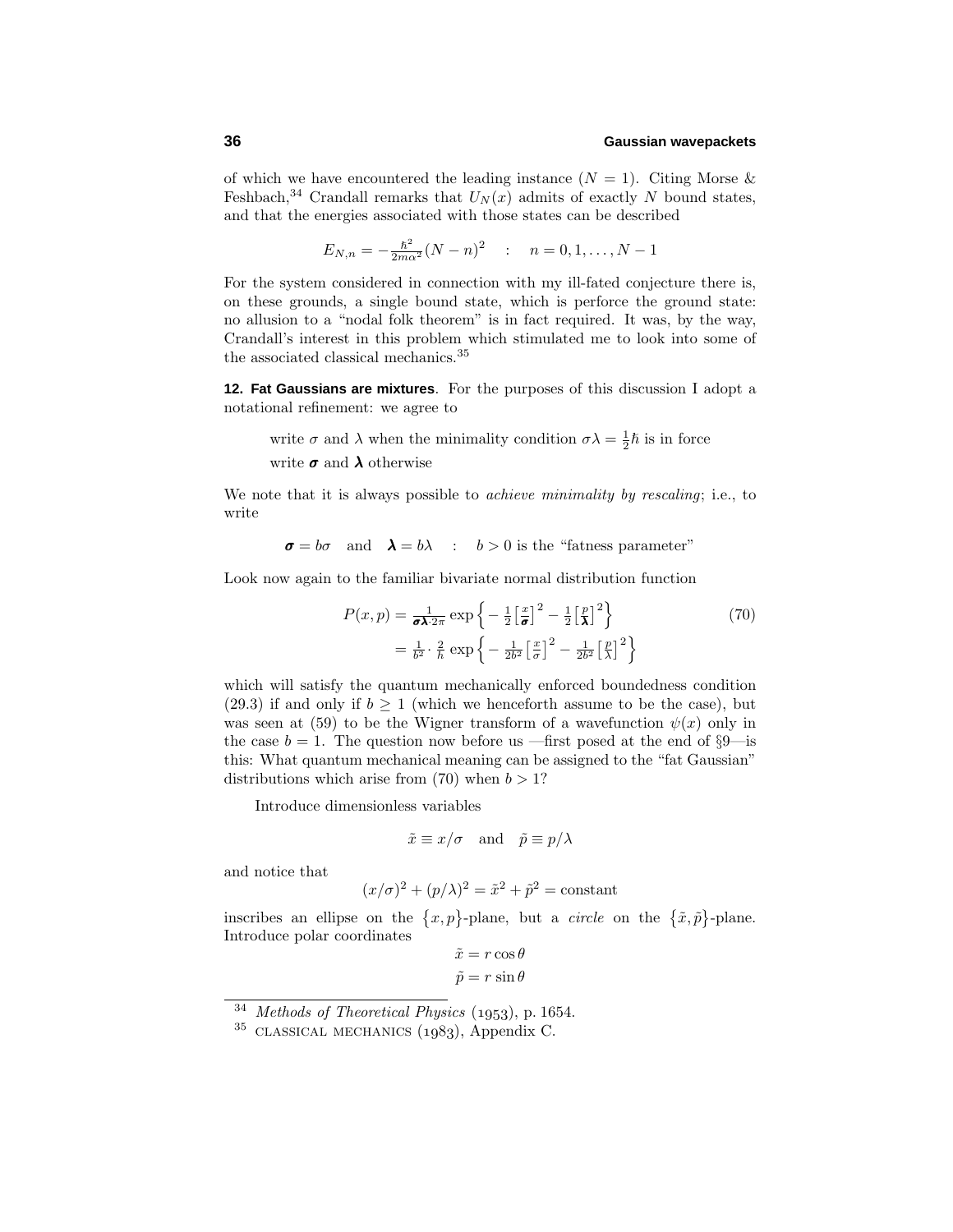## **Fat Gaussians are mixtures 37**

and notice that (70) can be written

$$
P(x, p) = \frac{1}{b^2} \cdot \frac{2}{h} \exp\left\{-\frac{1}{2b^2}r^2\right\}
$$

Finally, introduce

$$
z \equiv r^2
$$

to obtain

$$
P(x,p) = \frac{1}{b^2} \cdot \frac{2}{h} e^{-\frac{1}{2b^2}z}
$$
\n(71)

and notice (see again (61)) that one recovers

$$
\downarrow
$$
 = oscillator ground state  $\frac{2}{h}e^{-\frac{1}{2}z}$  at  $b\downarrow 1$ 

Evidently  $dxdp = \sigma \lambda \cdot d\tilde{x} d\tilde{p} = \frac{\hbar}{2} r dr d\theta = \frac{\hbar}{4} dz d\theta$ , in consequence of which we recover

$$
\int \int P(x, p) \, dx \, dp = \frac{\hbar}{4} \frac{1}{b^2} \frac{2}{h} \, 2\pi \int_0^\infty e^{-\frac{1}{2b^2} z} \, dz = 1
$$

So much by way of preparation.

Look now to the Wigner functions

$$
P_n(x,p) \equiv (-)^n \frac{2}{h} \, e^{-\frac{1}{2}z} L_n(z) \tag{72}
$$

which were at  $(61)$  directed to our attention by—of all things!—the quantum theory of oscillators. Notice that

$$
\iint P_m(x, p) P_n(x, p) \, dx \, dp = (-)^{m+n} \left(\frac{2}{h}\right)^2 \frac{\hbar}{4} \, 2\pi \int_0^\infty e^{-z} L_m(z) L_n(z) \, dz
$$
\n
$$
= \frac{1}{h} \delta_{mn} \tag{73}
$$

by the orthogonality of the Laguerre polynomials.<sup>36</sup> The idea now (see again the end of §9) is to write

$$
P(x, p) = \sum_{n} p_n P_n(x, p)
$$

$$
p_n = h \iint P(x, p) P_n(x, p) dx dp
$$

which, when  $P(x, p)$  is given by (71), becomes (after simplifications)

fat Gaussian = 
$$
\sum_{n} p_n P_n(x, p)
$$
 (74)  

$$
p_n = (-)^n \frac{1}{b^2} \int_0^\infty e^{-\frac{1}{2} (1 + \frac{1}{b^2}) z} L_n(z) dz
$$

 $36$  For a nice account of the properties of these polynomials see Chapter 23 of J. Spanier & K. B. Oldham, An Atlas of Functions  $(1987)$ .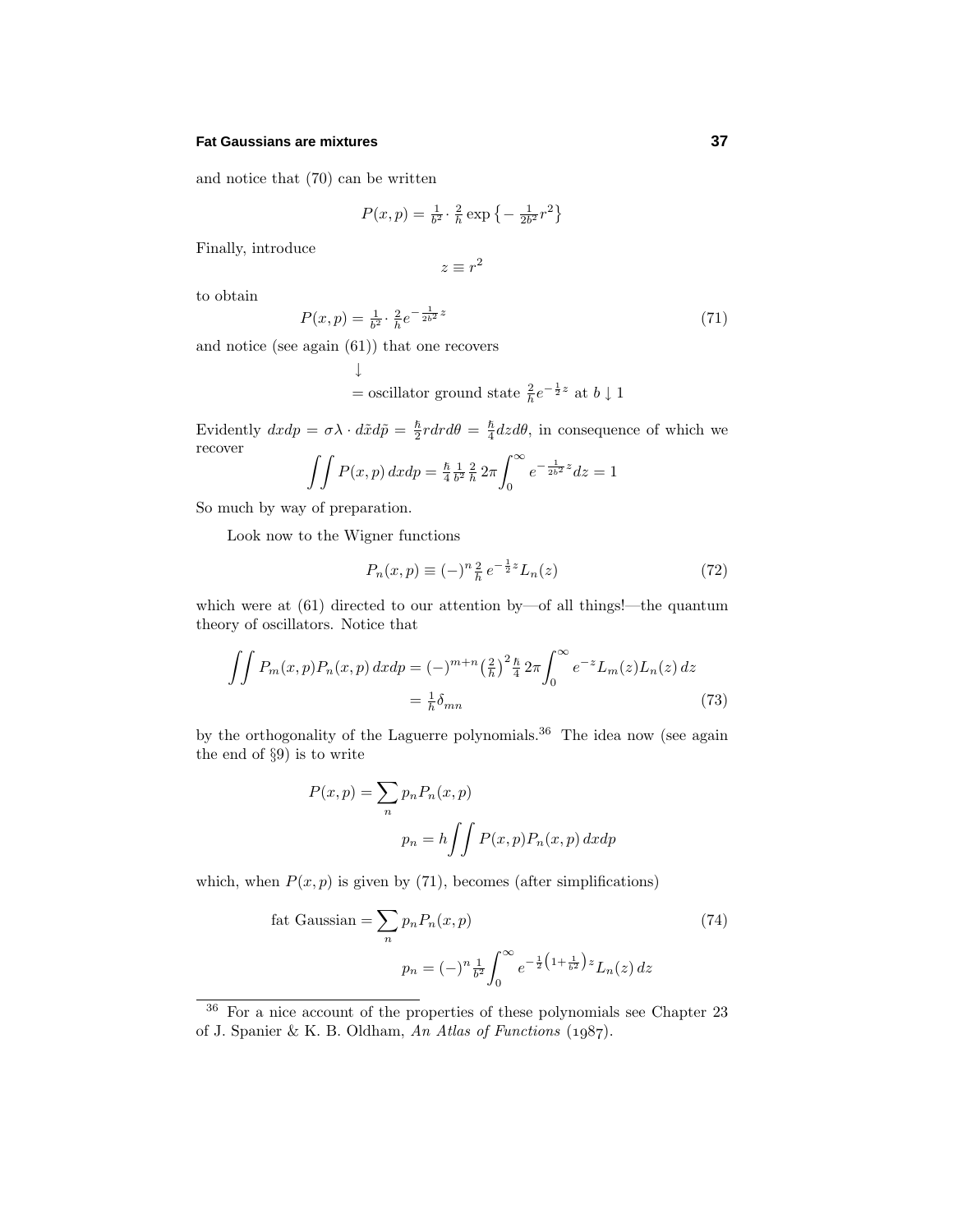The integral is tabulated,  $37$  and gives

$$
p_n = \frac{2}{b^2 + 1} \left[\frac{b^2 - 1}{b^2 + 1}\right]^n \tag{75}
$$

concerning which several elementary remarks (the net effect of which is to inspire confidence in the accuracy of  $(75)$  are in order:

$$
\sum_n p_n = 1 \quad : \quad \text{all values of } k
$$

 $p_n$  are non-negative for all *n* if and only if  $b \ge 1$ 

if 
$$
b = 1
$$
 then  $p_0 = 1$  and all other  $p_n$  vanish

The second of the preceding points merits special comment: if  $b < 1$  were allowed, then not only would we stand in violation of the uncertainty principle, we would acquire an obligaton to try to make sense of "negative statistical weights" in the sense of ordinary probability theory—a notion for which even quantum mechanics makes no provision.

I conclude this discussion with miscellaneous comments of a more general nature:

The issue before us has been pre-dynamical: we have been concerned with the quantum mechanical interpretation of Wigner distributions of a certain ("fat Gaussian") design; we have not been concerned with the dynamical motion/flow of such a distribution; no Hamiltonian has been specified. Reference to "oscillators" is relevant only to this extent: the conditions

$$
P(x, p) = \text{constant}
$$
 and  $H_{\text{osc}}(x, p) = E$ 

give rise to identical populations of(elliptical) curves. It would cut closer to the analytical heart of the matter to observe (say) that  $38$ 

$$
\sum_{k=0}^{n} \binom{n}{k} H_{2k}(x) H_{2n-2k}(y) = (-)^n n! L_n(x^2 + y^2)
$$

and that the Hermit polynomials  $H_n(x) \equiv (-)^n e^{x^2} \left(\frac{d}{dx}\right)^n e^{-x^2}$ —made familiar to us by the quantum theory of oscillators—are in all respects very "Gaussian."

<sup>37</sup> See Gradshteyn & Ryzhik, **7.414.5**, where we are informed that

$$
\int_0^\infty e^{-az} L_n(z) dz = (a-1)^n a^{-n-1} \quad : \quad \Re[a] > 0
$$

 $38$  See A. Erdélyi et al, Higher Transcendental Functions II (1953), **10.13.32**. The identity quoted is intended merely to typify the intricately patterned relationships which link the Hermite with Laguerre polynomials.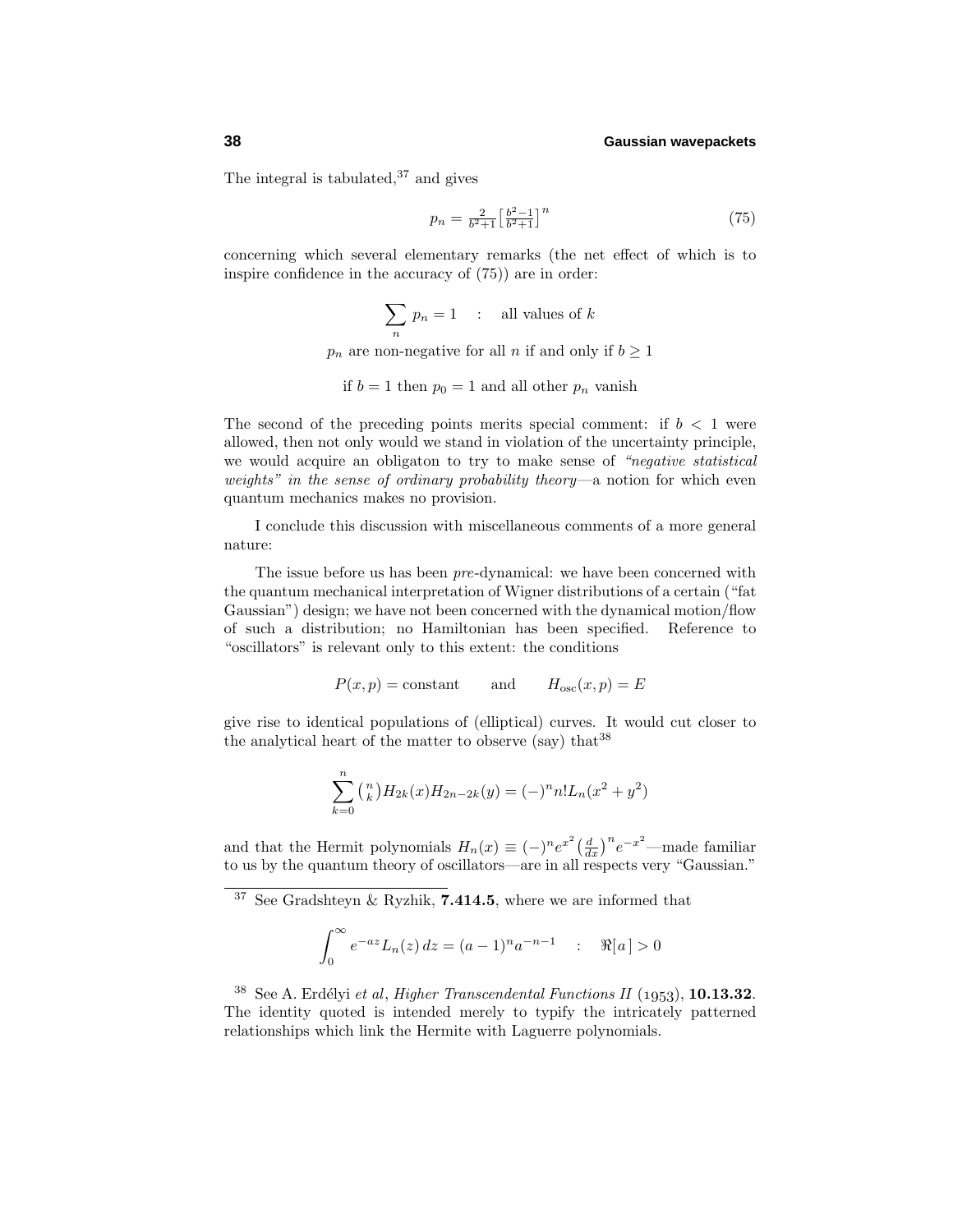## **Fat Gaussians are mixtures 39**

Straightforward extension of the method described above permits one to accomplish the "spectral analysis" (not just of "fat Gaussians" but) of any Wigner function of the specialized form

$$
P(x, p) = f(z)
$$
 with  $z = z(x, p) = (x/\sigma)^2 + (p/\lambda)^2$ 

But it leaves us still powerless to attack the general problem posed at the end of §9—powerless to discover weights  $p_n$  and functions  $P_n(x, p)$  which permit one to write

$$
P(x,p) = \sum_{n} p_n P_n(x,p)
$$

when the Wigner function  $P(x, p)$  is arbitrary.

The question arises: How—physically—would one prepare the mixture of states to which a "fat Gaussian" has been found to refer? One thinks naturally of "simultaneous  $x$  and  $p$  measurements of less-than-optimal precision," but (in the absence of a well worked out phase space formulation of the quantum theory of measurement) I see no way to make that idea precise. I describe an alternative procedure which does in fact hinge upon the quantum physics of oscillators. Considering  $\sigma$  (whence also  $\lambda = \hbar/2\sigma$ ) to have been given, select an oscillator in which the mass and frequency have been "tuned" in such a way as to achieve

$$
H(x,p) = \frac{1}{2m}p^2 + \frac{m\omega^2}{2}x^2 = \frac{1}{4}\hbar\omega \underbrace{\{(x/\sigma)^2 + (p/\lambda)^2\}}_{z}
$$
 (76)

Select an oscillator from a thermalized population of such oscillators. It will be in state  $|n\rangle$  with probability

$$
p_n = \frac{1}{Z} e^{-\beta(n + \frac{1}{2})} \qquad : \qquad \beta \equiv \frac{\hbar \omega}{kT}
$$

and since the partition function

$$
Z = \sum_{n=0}^{\infty} e^{-\beta(n + \frac{1}{2})} = \frac{e^{-\frac{1}{2}\beta}}{1 - e^{-\beta}}
$$

we have

$$
p_n = \left(1 - e^{-\beta}\right) \left[e^{-\beta}\right]^n
$$

which if we set

$$
e^{-\beta} = \frac{b^2 - 1}{b^2 + 1} \qquad i.e., \qquad b^2 = \frac{1 + e^{-\beta}}{1 - e^{-\beta}} = \coth\left(\frac{1}{2}\beta\right) \tag{77}
$$

is found by quick algebra to possess precisely the structure of (75)! That "fat Gaussians" lurk within the thermal physics of a quantum oscillator, and become minimally dispersed ground state Gaussians as  $T \downarrow 0$ , is a result which I find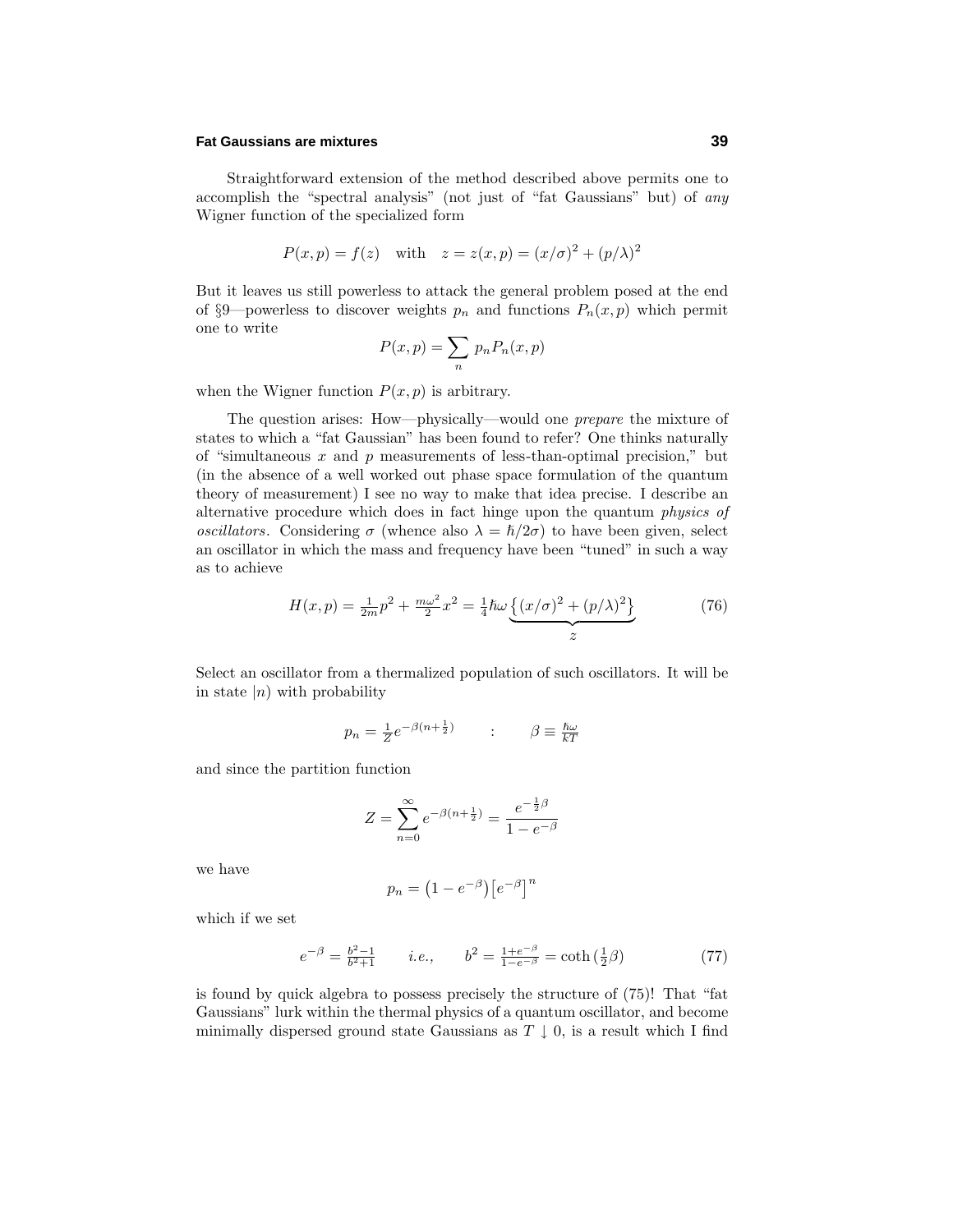quite satisfying—made the more so by the following observation: Classically we expect to have  $\frac{1}{2}kT = E = \frac{1}{2}m\omega^2(\text{amplitude})^2$ , giving

$$
(\text{amplitude})^2 = \frac{kT}{m\omega^2} \tag{78.1}
$$

On the other hand, it was remarked already on p. 28 and follows from (76) that  $\sigma^2 = \hbar/2m\omega$ , while (77) entails

$$
b^{2} = \frac{2}{\beta} + \frac{\beta}{6} - \frac{\beta^{3}}{360} + \cdots
$$
  
  $\sim 2\frac{kT}{\hbar\omega}$  for temperatures of "classical magnitude"  $kT \gg \hbar\omega$ 

so we have

$$
\sigma^2 = (b\sigma)^2 \sim \frac{kT}{m\omega^2} \tag{78.2}
$$

The point to notice is that if we accept the identification

$$
\sigma \quad \longleftrightarrow \quad \text{amplitude}
$$

then  $(78.1)$  and  $(78.2)$  say precisely the same thing!<sup>39</sup>

The idea now is to adjust the temperature *T* so as to assign the desired value to the "fatness constant" *b* and then, at time  $t = 0$ , to "snip the spring." If  $T = 0$  then  $b = 1$  and we end up with a Gaussian of minimal dispersion (pure ground state), but if  $T > 0$  (which entails  $b > 1$ ) we produce a thermal mixture ofoscillator states, represented within the phase space formalism by a Wigner function of "fat Gaussian" design*...* which then moves off under the dynamical control of whatever Hamiltonian we have build into our apparatus (i.e., which we abruptly turn on when we snipped the spring; the default Hamiltonian is would be that of a free particle).

**13. "Entropy" of a Gaussian wavepacket**. It was Boltzmann—working during the decade prior to  $1877$  toward a kinetic theoretic interpretation of the entropy concept—who first drew the attention of physicists to the importance of the construction

$$
H = -\sum p_n \log p_n = -\langle \log p_n \rangle
$$

in connection with which it is indispensable to notice that (obviously, else by l'Hôpital's Rule)

$$
\lim_{p \uparrow 1} p \log p = \lim_{p \downarrow 0} p \log p = 0
$$

And it was Claude Shannon  $(1948)$  who first appreciated that Boltzmann's construction possesses an abstract significance far deeper, and a utility far more diverse, than that originally contemplated.

<sup>&</sup>lt;sup>39</sup> For related discussion see §30 in L. D. Landau & E. M. Lifshitz, *Statistical* Physics  $(1958)$ .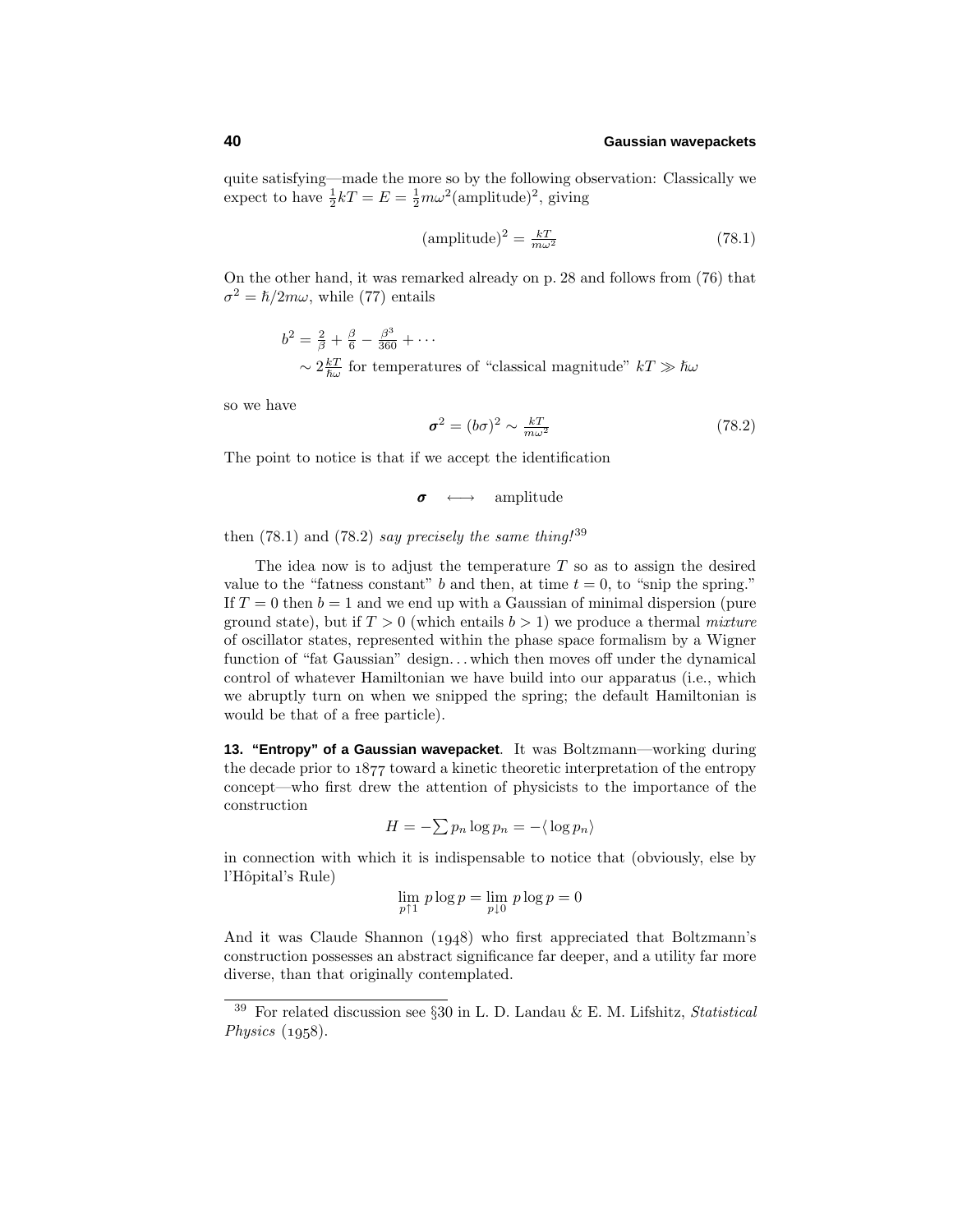## **"Entropy" of a Gaussian wavepacket 41**

Quantum mechanics—which is nothing if not an intensely probabilistic subject—presents an abundance of distribution functions of various types. One might therefore expect importance to attach to expressions of (say) the form

$$
H[\psi] \equiv -\int |\psi(x,t)|^2 \log |\psi(x,t)|^2 dx \tag{79}
$$

and is surprised to discover that the notion thus expressed appears to be—or at least until quite recently have been<sup>40—</sup>absent from the quantum mechanical literature. Within the phase space formalism one is similarly inspired to write

$$
H[P] \equiv -\int\int P(x, p; t) \log P(x, p; t) dx dp \tag{80}
$$

which, though absent from the quantum mechanical literature, is formally identical to an equation standard to *classical statistical mechanics*:<sup>41</sup> at thermal equilibrium one expects to have  $P(x, p) = \frac{1}{Z}e^{-\frac{1}{kT}E(x, p)}$  which gives

$$
H[P] = \frac{1}{kT} \langle E \rangle + \log Z
$$

and by a celebrated line of argument<sup>42</sup> discovers that the expression on the right admits of the interpretation

$$
= \frac{\text{entropy}}{k}
$$

It is in allusion to this fact that in modern literature<sup>43</sup> one encounters, even in contexts which have nothing to do with thermodynamics, the terminology

$$
- \log P(\text{event}) \equiv \text{``event-information''}
$$

$$
H[P] = -\sum_{\text{events}} P \log P = -\langle \log P \rangle = \text{mean event-information} = \text{``entropy''}
$$

 $40$  I will have occasion later to cite papers by C. Adami and others, which began to appear during the mid- $1990$ 's.

 $41$  Quantum statistical mechanics is nearly as old as quantum mechanics itself (arguably older, since it was a statistical mechanical problem that inspired Planck), and already by 1927 it had been pointed out by J. von Neumann (in his Mathematische Begründung der Quantaenmechanik; see p. 394 in the English translation) that in thermalized situations it makes sense to write

$$
\rho = \frac{1}{Z}e^{-\frac{1}{kT}\mathsf{H}} \quad \text{with} \quad Z = \text{tr } e^{-\frac{1}{kT}\mathsf{H}}
$$

and to set

## thermodynamic entropy =  $-k \operatorname{tr} \rho \log \rho$

and it was to facilitate interpretion of these statements that Wigner was led to the invention of the Wigner transform. So when I say "absent from the quantum literature" I should emphasize that I mean absent in contexts which make no reference to thermal equalibrium.

 $42$  See STATISTICAL PHYSICS (1969), Chapter 3, pp. 35–38.

<sup>43</sup> See, for example, "**213.B**, Information Theory" in Encyclopedic Dictionary of Mathematics  $(1993)$ .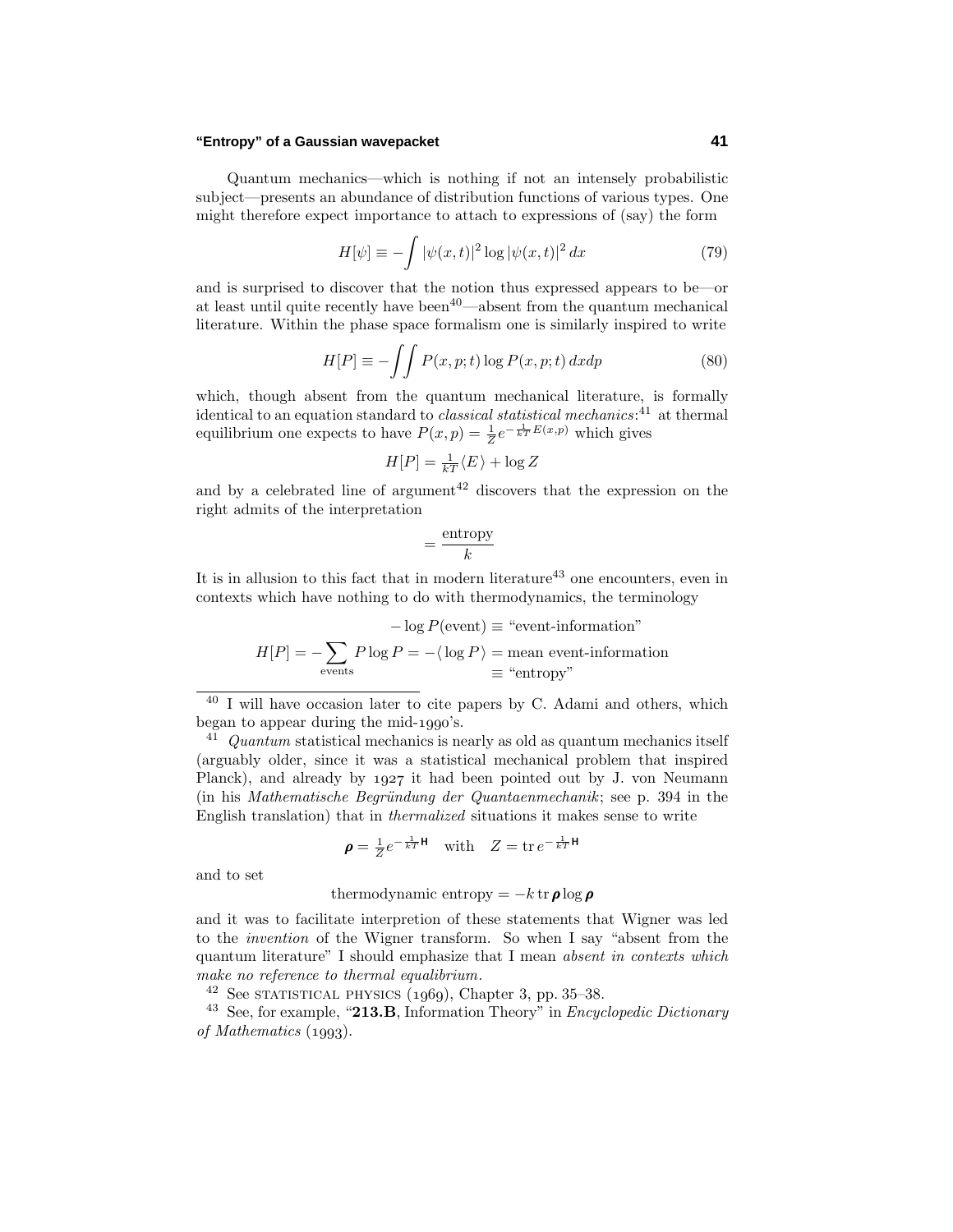$H[P]$  is by nature a real number-valued functional of the distribution  $P(\text{event})$ .

The relative unimportance of  $(79)$  can, I suppose, be accounted for as follows: write  $\psi = Ae^{\frac{i}{\hbar}S}$ . Then (79) reads  $H[\psi] = -\int |A|^2 \log |A|^2 dx$ , from which all reference to the phase factor *S* has dropped away. But it is within that phase factor—closely related to the classical action—that much of the most characteristically quantum mechanical "good stuff" is known to reside. The dismissive force of that remark evaporates when one turns from (79) to (80), for folded into the functional structure of  $P_{\psi}(x, p; t)$ , is all the physically significant information conveyed by *both*  $A(x,t)$  and  $S(x,t)$ ; this follows from the invertibility of the Wigner transform (Beck's formula).

On another occasion I will look (within the phase space formalism) to some of the more general quantum applications of the entropy concept; here my intention is simply to plant seeds for future harvest, and to examine entropic aspects of the Gaussian wavepackets which are at present my major concern

It serves my present needs to adopt a notational refinement of  $(1)$ :

$$
G(x; \sigma) \equiv e^{-\left{\frac{1}{2} \left[\frac{x}{\sigma}\right]^2 + \log\left(\sigma\sqrt{2\pi}\right)\right\}}
$$

 $=$  centered Gaussian distribution with variance  $\sigma^2$ 

Evidently

$$
H[G] = \frac{1}{2} \{ 1 + \log(2\pi) \} + \log \sigma
$$
  
= 1.41894 + log \sigma (81)

For purposes of comparison, consider the flat "particle-in-a-box distribution"

$$
b(x;a) \equiv \begin{cases} \frac{1}{2a} & \text{: } x^2 \le a^2\\ 0 & \text{: } \text{ outside that interval} \end{cases}
$$

Obviously  $\langle x \rangle = 0$ , and by quick calculation  $\langle x^2 \rangle = \frac{1}{3}a^2$ , so

$$
B(x; \sigma) \equiv b(x; \sigma \sqrt{3}) \equiv
$$
 centered box distribution with variance  $\sigma^2$ 

We compute

$$
H[B] = \left[ -\int_{-a}^{+a} \frac{1}{2a} \log \frac{1}{2a} dx = \log(2a) \right]_{a=\sigma\sqrt{3}}
$$

$$
= \log(2\sqrt{3}) + \log \sigma
$$

$$
= 1.24245 + \log \sigma < H[G] \quad : \text{ all values of } \sigma
$$

Or consider this distribution, borrowed from discussion subsequent to (62) in §10:

$$
F(x; \sigma) \equiv \left[\frac{1}{2\alpha} \operatorname{sech}^2\left(\frac{x}{\alpha}\right)\right]_{\alpha = \sqrt{12/\pi^2}\sigma}
$$
  
 
$$
\equiv \operatorname{centered} \operatorname{sech}^2 \operatorname{distribution} \operatorname{with} \operatorname{variance} \sigma^2
$$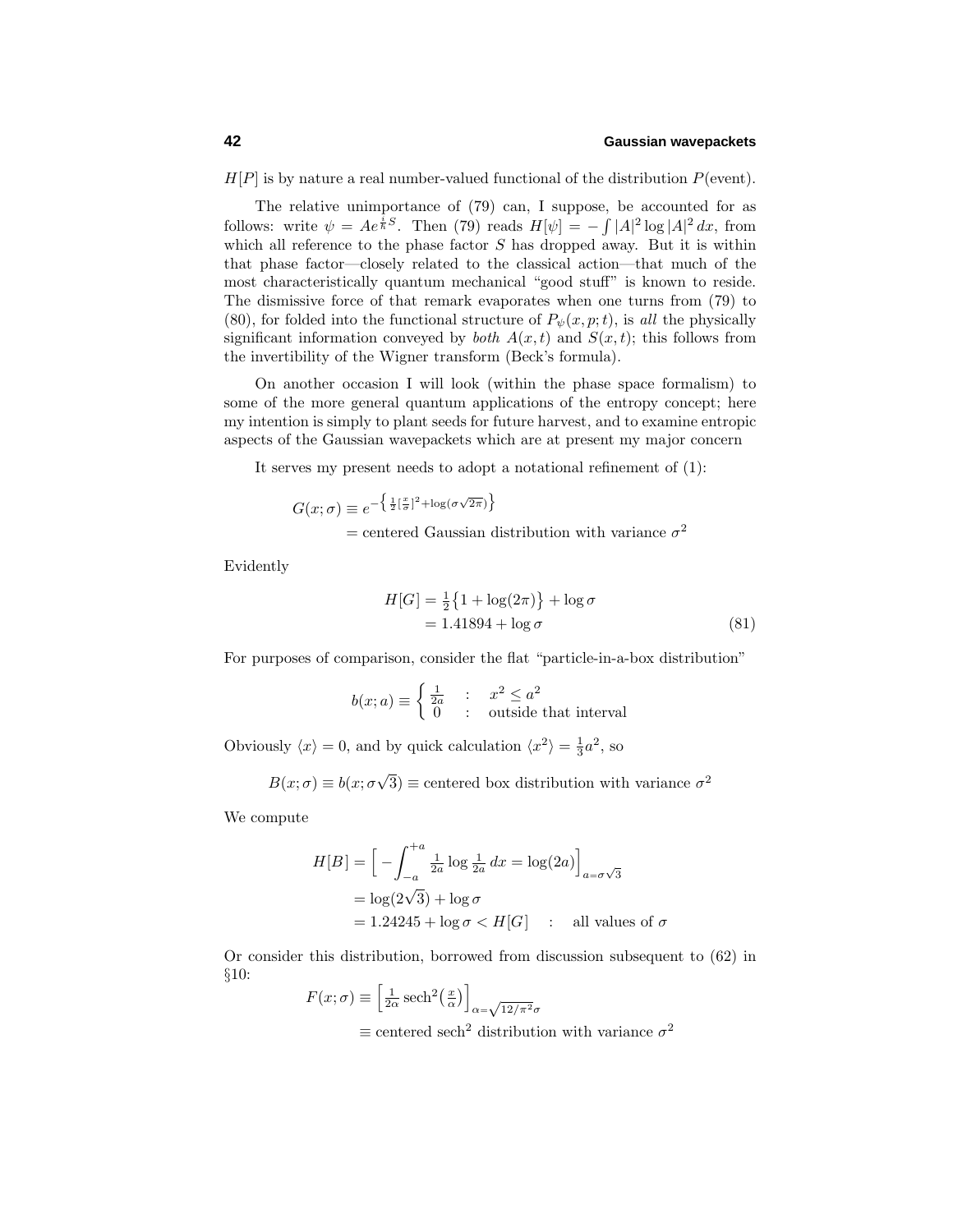## **"Entropy" of a Gaussian wavepacket 43**

We compute

$$
H[F] = \left[ -\int \frac{1}{\alpha} \operatorname{sech}^{2}(\frac{x}{\alpha}) \log \operatorname{sech}(\frac{x}{\alpha}) dx + \log(2\alpha) \right]_{\alpha = \sqrt{12/\pi^{2}}\sigma}
$$

$$
= 2 - 2\log 2 + \log(2\sqrt{12/\pi^{2}}) + \log \sigma
$$

$$
= 1.40458 + \log \sigma < H[G] \qquad \text{: all values of } \sigma
$$

The preceding inequalities are illustrative of a *general* inequality, which emerges from the solution of this problem:

maximize 
$$
H[p(x)]
$$
 subject to the constraints 
$$
\begin{cases} \langle x^0 \rangle = 1\\ \langle x^1 \rangle = 0\\ \langle x^2 \rangle = \sigma^2 \end{cases}
$$

Using the method of Lagrange multipliers to manage the constraints, we are led<sup>44</sup> to write  $\delta \int \{p \log p + a + bx + cx^2\} dx = 0$  whence

$$
\int \delta p \{ \log p + (1+a) + bx + cx^2 \} dp = 0
$$

giving

$$
p(x) = e^{-\{(1+a)+bx+cx^2\}}
$$

and we find ourselves obligated by the constaints to set  $c = \frac{1}{2\sigma^2}$ ,  $b = 0$  and  $e^{-(1+a)} = \frac{1}{\sigma\sqrt{2\pi}}$ ; i.e., to reproduce (1). The proposition<sup>45</sup> that

> Among the distributions  $p(x)$  of specified variance, entropy  $H[p(x)]$  is maximized at the Gaussian

lends the Gaussian an importance which (it seems to me) cuts much deeper than mere "analytical tractability;" it is on these grounds not a "distribution among equals" but by birthright entitled to a little occasional "tyranny."

Returning with  $(81)$  to  $(13)$ , we see that the standing motion of a Gaussian wavepacket lends the associated entropy a time-dependence which can be described

$$
H[|\psi(x,t)|^2] = \frac{1}{2} \{ 1 + \log(2\pi) \} + \log \sigma(t)
$$
\n
$$
\sigma(t) = \sigma \sqrt{1 + (t/\tau)^2}
$$
\n(82.1)

<sup>&</sup>lt;sup>44</sup> My analytical method is a variant of one devised by Boltzmann to extract the Maxwell distribution from the H-theorem; see D. ter Haar, Elements of Statistical Mechanics  $(1954)$ , p. 20, or Chapter 2, p. 34 in STATISTICAL PHYSICS (). Also Appendix 14 in Max Born's Natural Philosophy of Cause and Chance  $(1949)$ .

<sup>&</sup>lt;sup>45</sup> Albyn Jones assures me that this result is "reasonably well known," but could suggest no published source, nor have I attempted to locate one.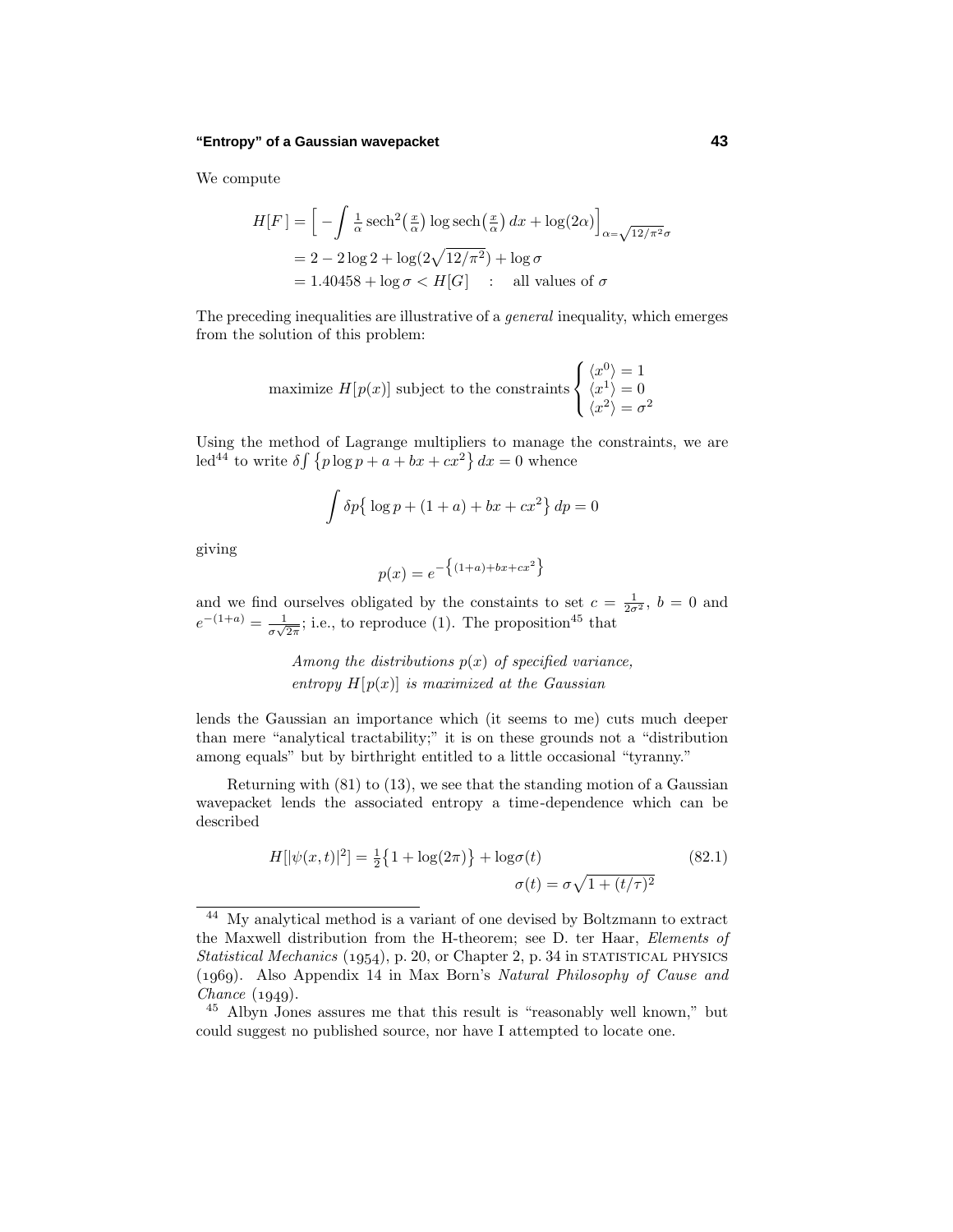and (asymptotically) grows as log *t* as the packet becomes spatially dispersed. In the momentum representation (see again  $(9)$  and  $(5)$ ) one on the other hand obtains

$$
H[|\varphi(p,t)|^2] = \frac{1}{2} \{ 1 + \log(2\pi) \} + \log \lambda \tag{82.2}
$$

which is constant in time.

The phase space formalism leads to conclusions which are relatively more interesting, and made so because they embrace all of the "missing physics;" it looks, after all, not to marginal distributions but to the underlying joint (quasi-) distribution. In the case of a "freely moving launched Gaussian wavepacket" we at (30.2) had

$$
P_{\psi}(x, p; t) = \frac{1}{\sigma \lambda 2\pi} \exp \left\{-\frac{1}{2} \left[\frac{X}{\sigma} - \theta \frac{P}{\lambda}\right]^2 - \frac{1}{2} \left[\frac{P}{\lambda}\right]^2\right\}
$$

(here as before:  $\lambda \equiv \hbar/2\sigma$ ,  $\theta \equiv t/\tau$ ,  $X \equiv x - vt$  and  $P \equiv p = mv$ ) and if we allow ourselves to work from (80) obtain

$$
H[P_{\psi}] = \iint P_{\psi}(x, p; t) \left\{ \frac{1}{2} \left[ \frac{X}{\sigma} - \theta \frac{P}{\lambda} \right]^2 + \frac{1}{2} \left[ \frac{P}{\lambda} \right]^2 + \log(\sigma \lambda 2\pi) \right\} dX dP
$$
  
\n
$$
= \frac{1}{2\sigma^2} \langle X^2 \rangle - \frac{\theta}{\sigma \lambda} \langle XP \rangle + \frac{1 + \theta^2}{2\lambda^2} \langle P^2 \rangle + \log(\sigma \lambda 2\pi)
$$
  
\n
$$
= \frac{1 + \theta^2}{2} - \theta^2 + \frac{1 + \theta^2}{2} + \log(\sigma \lambda 2\pi)
$$
  
\n
$$
= 1 + \log(\sigma \lambda 2\pi)
$$
 (83)

The structure of (83) inspires the following series of comments, which will in turn motivate some adjustments, and open some doors:

I draw attention first to the fact that at (80)—as previously also at (79) we committed a major breach of etiquette: we allowed ourselves to form the logarithm of an expression which bears physical dimension. The logarithm is uniquely forgiving of such indiscretions, but our *faux pas* should not be allowed to stand uncorrected. Whether one argues from the defintion (53) of the Wigner transform or from  $\iint P(x, p) dx dp = 1$ , it is clear that

$$
\dim P_{\psi}(x, p) = \frac{1}{\text{action}}
$$

But it is an implication of the familiar boundedness condition  $(29.3)$  (i.e., of the Heisenberg uncertainty principle) that

footprint of most compact Wigner function  $=$   $\frac{h}{2}$ 

and it becomes therefore natural to write

$$
1 = \iint P(x, p) dx dp = \iint \tilde{P}(x, p) \frac{dx dp}{h/2}
$$

$$
\tilde{P}(x, p) \equiv \frac{h}{2} P(x, p)
$$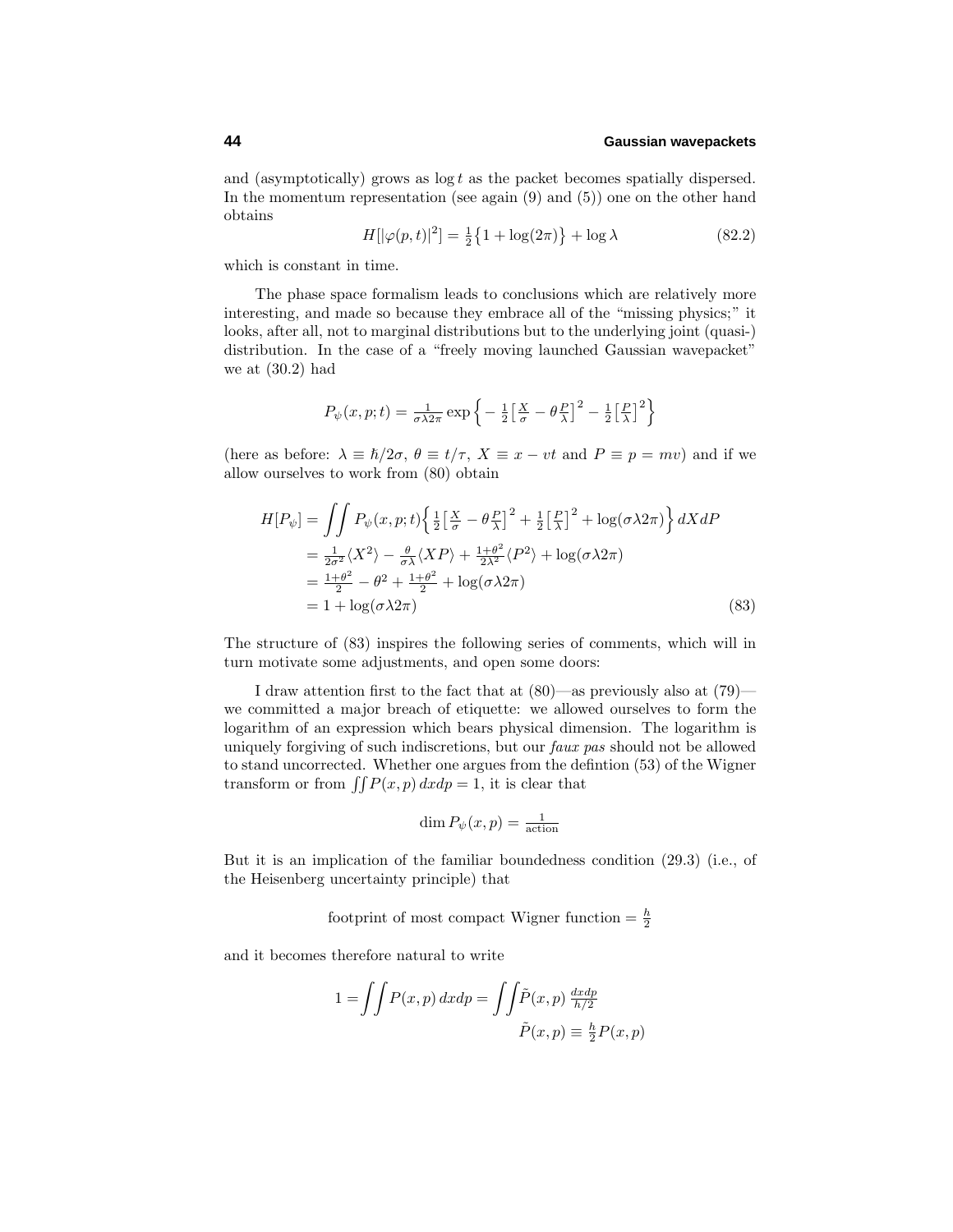## **"Entropy" of a Gaussian wavepacket 45**

This obvious variant of (80)  $H[\tilde{P}] \equiv -\iint \tilde{P} \log \tilde{P} d\Omega$  (I adopt here the fairly standard abbreviation  $d\Omega = \frac{2}{h} dx dp$  is free of the defect to which I have drawn attention,<sup>46</sup> and entails

$$
H[\tilde{P}] = H[P] - \log(h/2)
$$
\n(84)

Thus are we led, in place of  $(83)$ , to write

$$
H[\tilde{P}_{\text{gaussian}}] = 1 + \log(\sigma \lambda 2\pi) - \log(h/2)
$$
  
= 1 because  $\sigma \lambda 2\pi = h/2$  (85)

To show that we stand now in the presence of a contraction I have now to digress a bit: Let  $|\psi_n\rangle$  refer to some/any set of orthonormal states, and let  $\mathbf{p}_n \equiv |\psi_n\rangle(\psi_n)$  refer to the associated set of associated projection operators. One has

$$
\mathbf{p}_n^2 = \mathbf{p}_n \quad ; \quad \mathbf{p}_m \mathbf{p}_n = \mathbf{0} \quad (m \neq n) \quad ; \quad \sum \mathbf{p}_n = 1 \tag{86.1}
$$

where the former statements imply trace-wise orthonormality

$$
\operatorname{tr} \mathbf{p}_m \mathbf{p}_n = \delta_{mn} \tag{86.2}
$$

and where the latter says simply that the  $\{|\psi_n\rangle\}$  are complete in whatever space they span, whether infinite or finite dimensional. Let  $\sum a_n \mathbf{p}_n$  be some/any linear combination of projection operators, and let  $f(\bullet)$  be some/any formal power series in a single variable; it follows formally from  $(86.1)$  that<sup>47</sup>

$$
f\left(\sum a_n \mathbf{p}_n\right) = \sum f(a_n) \mathbf{p}_n \tag{87}
$$

Let the density matrix  $\rho = \sum p_n \rho_n$  refer to some/any statistically weighted mixture of such states. It is (formally) an implication of  $(87)$  that

$$
\boldsymbol{\rho} = e^{\sum (\log p_n)\mathbf{p}_n} \tag{88}
$$

which lends meaning in orthonormal cases to the expression "log *ρ*." We find ourselves therefore in position to write

$$
H[\boldsymbol{\rho}] = -\text{tr}(\boldsymbol{\rho}\log\boldsymbol{\rho})\tag{89.1}
$$

$$
= -\text{tr}\left\{\sum_{m,n} (p_m \log p_n) \mathbf{p}_m \mathbf{p}_n\right\}
$$

$$
= -\sum p_n \log p_n \qquad (89.2)
$$

 $46$  It is interesting to note that (79), in the absence of a generally available "natural length," admits of no such adjustment.

 $47$  The following statement is more familiar as encountered within the theory of diagonal matrices.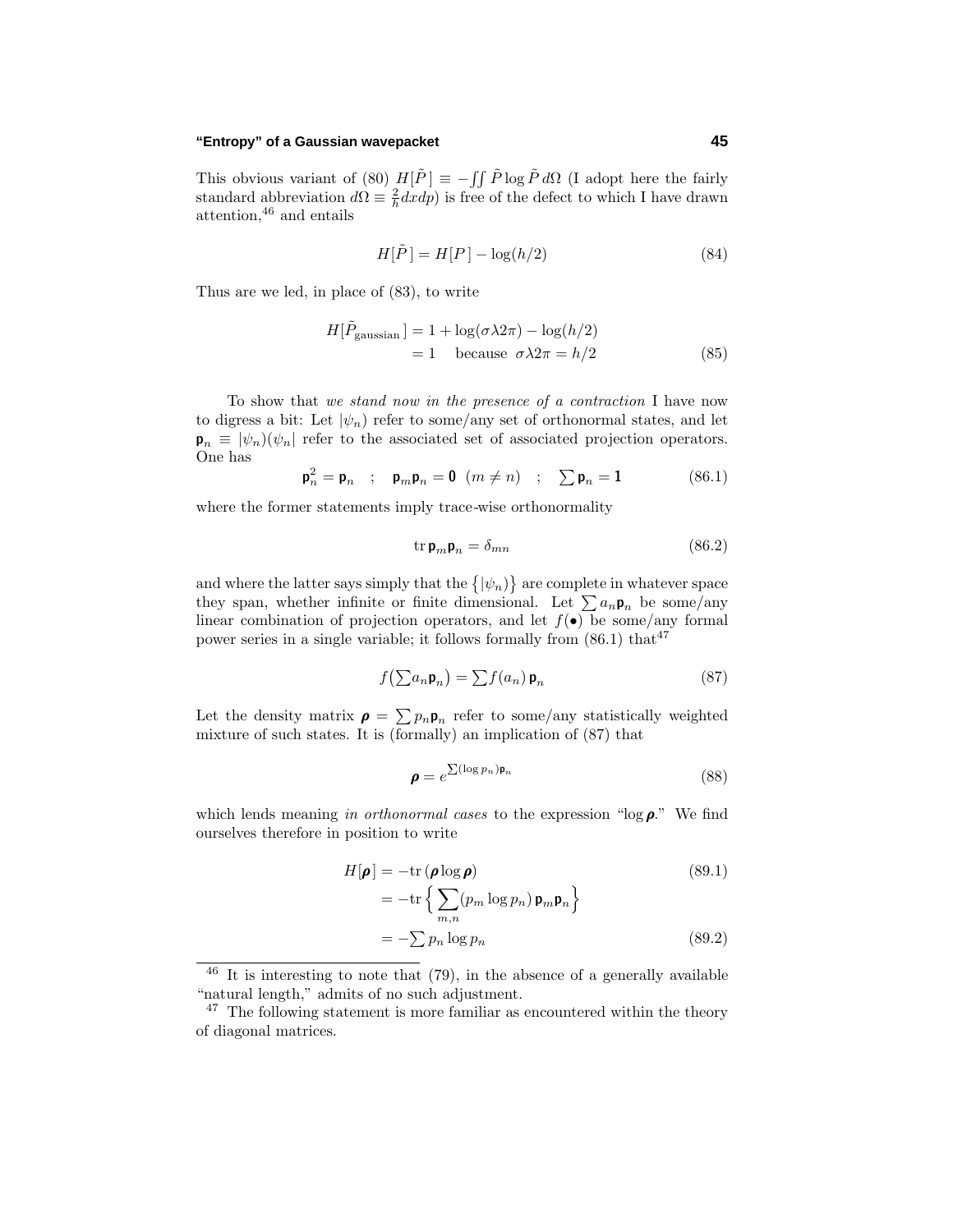We conclude that the entropy of a mixed state has nothing to do with "quantum" statistics," but everything to do with the *mixture statistics*. The entropy of a mixture is maximal when  $48$ 

$$
p_n = \frac{1}{N}
$$
 with  $N \equiv \text{tr}\, \mathbf{1} = \text{dimension of spanned space}$ : all *n*

in which case one has

$$
H[\pmb{\rho}]_{\rm max} = \log N
$$

The entropy becomes minimal in the "pure case"  $\rho^2 = \rho$ ; i.e.; when one of the *p<sup>n</sup>* is unity and the rest vanish, in which case one has

$$
H[\pmb{\rho}]_{\text{min}} = 0 \tag{90}
$$

which is contradicted by  $(85)$ . The force of the contradiction is, however, blunted by the circumstance that (88) becomes strictly meaningless in the pure case, and the accuracy of  $(89.2)$  is to that extent compromised. Let us look therefore to a case in which none of the  $p_n$  vanish—the case of a thermalized oscillator.

We observed already near the end of  $\S12$  that in for a thermalized quantum oscillator one has

$$
Z = \left[2\sinh\frac{1}{2}\beta\right]^{-1} \quad \text{and} \quad p_n = \left(1 - e^{-\beta}\right)e^{-n\beta}
$$

with  $\beta \equiv \hbar \omega / kT$ . Working from (89.2) we are led therefore to write

$$
H_{\text{osc}} = \sum (1 - e^{-\beta})e^{-n\beta} \{-\log(1 - e^{-\beta}) + n\beta\}
$$
  
=  $-\log(1 - e^{-\beta}) + (1 - e^{-\beta})(-\beta \frac{d}{d\beta}) \sum e^{-n\beta}$   
=  $-\log(1 - e^{-\beta}) + \beta/(e^{\beta} - 1)$  (91)

which is readily brought to a form

$$
= -\log 2 \sinh \frac{1}{2}\beta + \frac{1}{2}\beta \coth \frac{1}{2}\beta
$$

which a thermodynamicist would have extracted more swiftly from

$$
= \left\{1 - \beta \frac{d}{d\beta}\right\} \log Z
$$

We observe that (91) does conform to (90) in the limit  $\beta \uparrow \infty$  (i.e., as  $T \downarrow 0$ ). We know, on the other hand, that a thermalized mixture of quantum states gives rise within the phase space formalism to the "fat Gaussian"

$$
P(x, p; t) = \frac{1}{\sigma \lambda 2\pi} \exp \left\{-\frac{1}{2} \left[\frac{X}{\sigma} - \theta \frac{P}{\lambda}\right]^2 - \frac{1}{2} \left[\frac{P}{\lambda}\right]^2\right\}
$$

<sup>&</sup>lt;sup>48</sup> For the detailed argument see A. I. Khinchin, *Mathematical Foundations* of Information Theory  $(1957)$ , p. 4.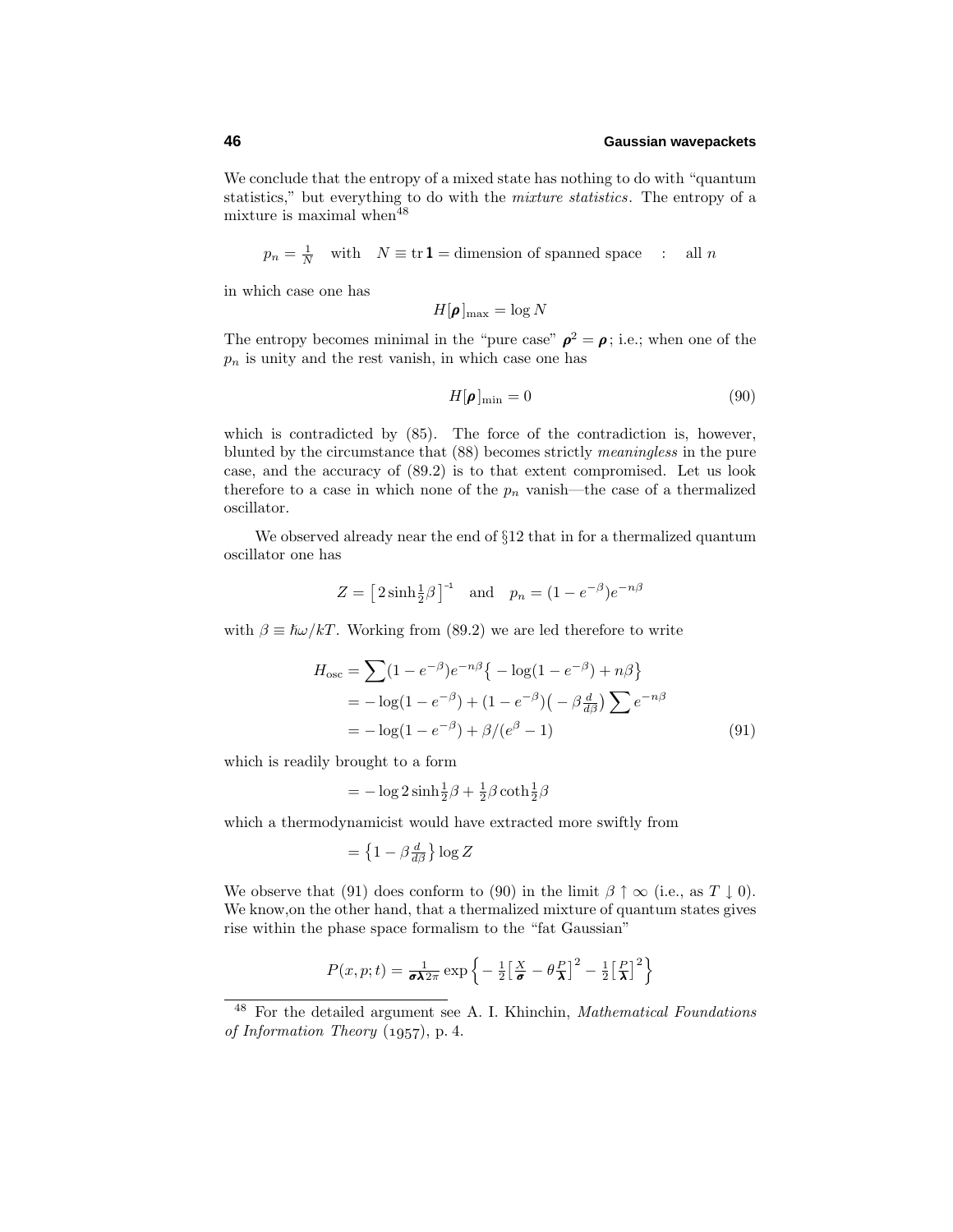## **"Entropy" of a Gaussian wavepacket 47**

and by trivial adjustment (send  $\sigma \mapsto \sigma = b\sigma$  and  $\lambda \mapsto \lambda = b\lambda$ ) of the calculation which gave (83) we have

$$
H[\tilde{P}_{\text{fat gaussian mixture}}] = 1 + \log(\sigma \lambda 2\pi) - \log(h/2)
$$
  
= 1 + log b<sup>2</sup>  
= 1 + log coth<sup>1</sup>/<sub>2</sub>β  
= 1 + log {(1 + e<sup>- $\beta$</sup> )/(1 - e<sup>- $\beta$</sup> )} (92)

It is gratifying to observe in reference to (85) that

$$
H[\tilde{P}_{\text{fat gaussian mixture}}] \geq H[\tilde{P}_{\text{pure gaussian}}], \text{ with equality in the limit } \beta \uparrow \infty
$$

but the limit does not conform to (90), and—which is more to the point—the right sides of  $(91)$  and  $(92)$  are distinct. How did that come to be so?

The answer has to do with some fundamentals of the Weyl correspondence: from

$$
P(x,p) \longleftarrow_{\text{Weyl}} \textcolor{red}{\boldsymbol{\rho}}
$$

it does not follow that

$$
P(x,p) \log P(x,p) \longleftarrow \text{Weyl} \quad \rho \log \rho
$$

because more generally

$$
A(x,p) \longleftarrow \text{Weyl} \qquad \mathbf{A} \quad \text{does not imply} \quad f(A(x,p)) \longleftarrow \text{Weyl} \qquad f(\mathbf{A}) \tag{93}
$$

That (invariably)

Weyl transform of sum = sum of Weyl transforms 
$$
(94.1)
$$

but (except in some special cases)

Weyl transform of product 
$$
\neq
$$
 product of Weyl transforms (94.2)

is seen from<sup>49</sup>

$$
A(x,p) = \iint \left\{ \frac{1}{h} \operatorname{tr} \mathbf{A} e^{-\frac{i}{h}(\alpha \mathbf{p} + \beta \mathbf{x})} \right\} e^{\frac{i}{h}(\alpha p + \beta x)} d\alpha d\beta \tag{95}
$$

to follow from the corresponding elementary properties of the trace. The circumstance highlighted at (93) has sometimes been held (by von Neumann and others: see J. R. Shewell, "On the formation of quantum-mechanical operators,"

 $^{49}$  The following description of the *inverse Weyl transform*—which can, by the way, be made the basis of an alternative derivation of Beck's formula  $(54)$ —can be extracted from material presented on pp. 101–103 of QUANTUM MECHANICS  $(1967)$ , Chapter 3.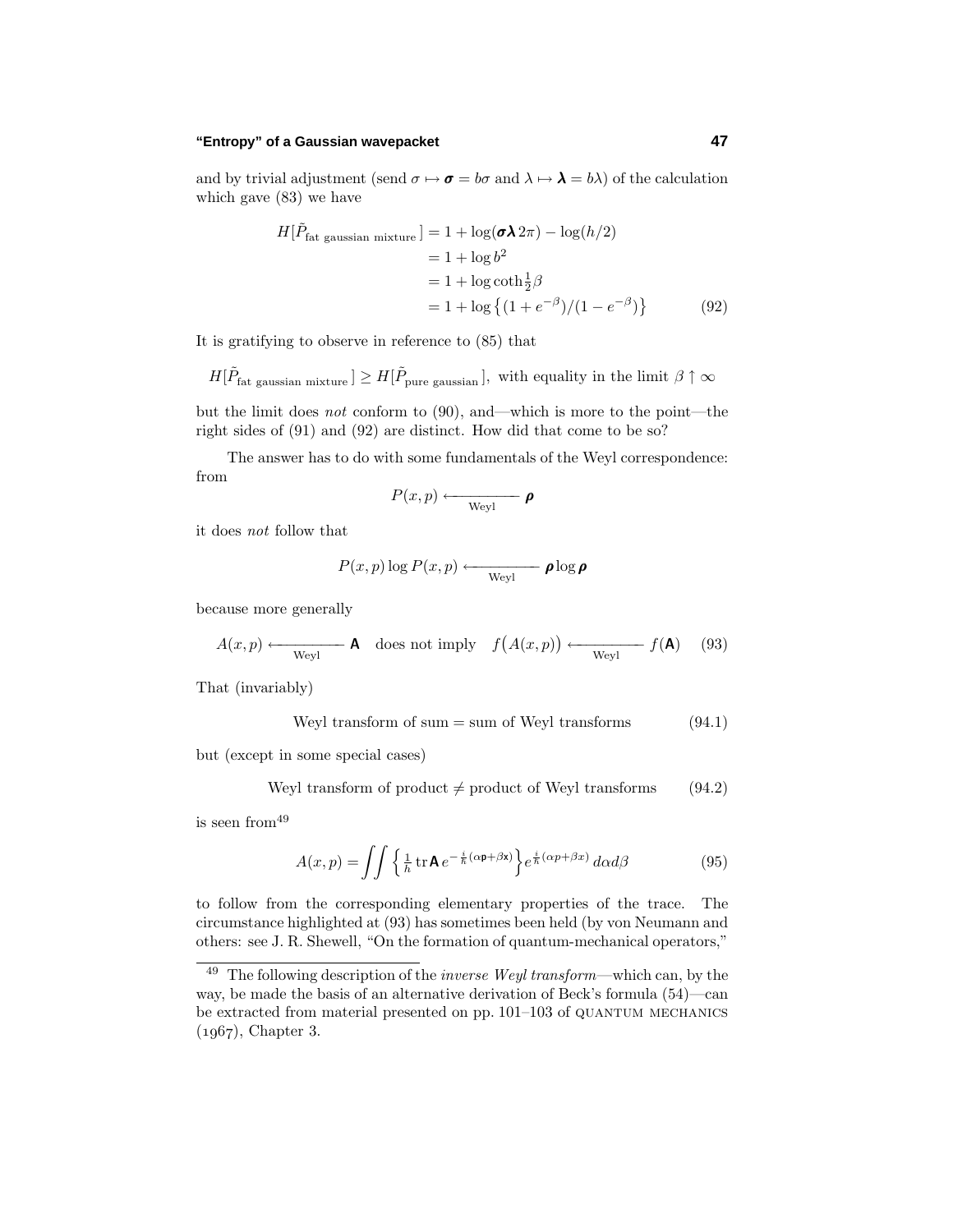AJP **27**, 16 (1959)) to comprise a defect of the Weyl correspondence procedure, though I fail to see why; starting from the classical Hamiltonian, one has

$$
H(x,p) \xrightarrow{\text{Weyl}} \mathsf{H} \quad \text{does not imply} \quad e^{-\beta H(x,p)} \xleftarrow{\text{Weyl}} e^{-\beta \mathsf{H}}
$$

and recognizes that if it were otherwise then quantum mechanics and classical statistical mechanics would be the same theory! Standardly, one gives meaning to  $e^{-\beta H}$  either by appeal to the spectral resolution of **H** 

$$
H = \sum E_n |n\rangle(n| \quad \Longrightarrow \quad e^{-\beta \mathbf{H}} = \sum e^{-\beta E_n} |n\rangle(n|
$$

or (in favorable cases) by appeal to the methods of operator algebra, or by appeal to Feynman's sum-over-paths technique. The former procedure, when brought to bear upon  $\rho \log \rho$  places one in position to exploit the additive property  $(94.1)$  of the Weyl transform; writing

$$
\rho = \sum p_n |n\rangle(n| \longrightarrow \rho \log \rho = \sum p_n \log p_n |n\rangle(n|
$$
  
\n
$$
\downarrow \text{Weyl/Wigner}
$$
  
\n
$$
= \sum p_n \log p_n P_n(x, p)
$$

we would be led back again to precisely (89.2), and to the conclusion that "the entropy of a mixed state has...to do with the mixture statistics."

We conclude that (89) and (80) speak about different things: the former alludes (in quantum dress) to the familiar stuff of ordinary statistical mechanics, while the latter presents us with an opportunity to say something new. To emphasize the peculiarly quantum mechanical character of that "something new" I will henceforth write

$$
H_q[P] \equiv -\int \int P(x, p) \log \tilde{P}(x, p) \, dx \, dp \tag{96}
$$

where the subscript is intended to suggest "quantum." The expression on the right side of (96) is recommended to our attention with the same force, and for the same function-theoretic reasons, that serve invariably—in all contexts—to recommend  $\langle \log P \rangle$ . But I chose my phraseology with care when I said that  $H_q[P]$  is "*peculiarly* quantum mechanical;"  $P(x, p)$  refers in (96) to a Wigner function (or "quasi-distribution"), and Wigner functions can assume negative values, with the result that

# $H_q[P]$  will, in general, be *complex*

From the elementary observation that

$$
\tilde{P}(x,p) = \begin{cases} |\tilde{P}(x,p)| & \text{at points where } P(x,p) \ge 0\\ e^{i\pi}|\tilde{P}(x,p)| & \text{at points where } P(x,p) < 0 \end{cases}
$$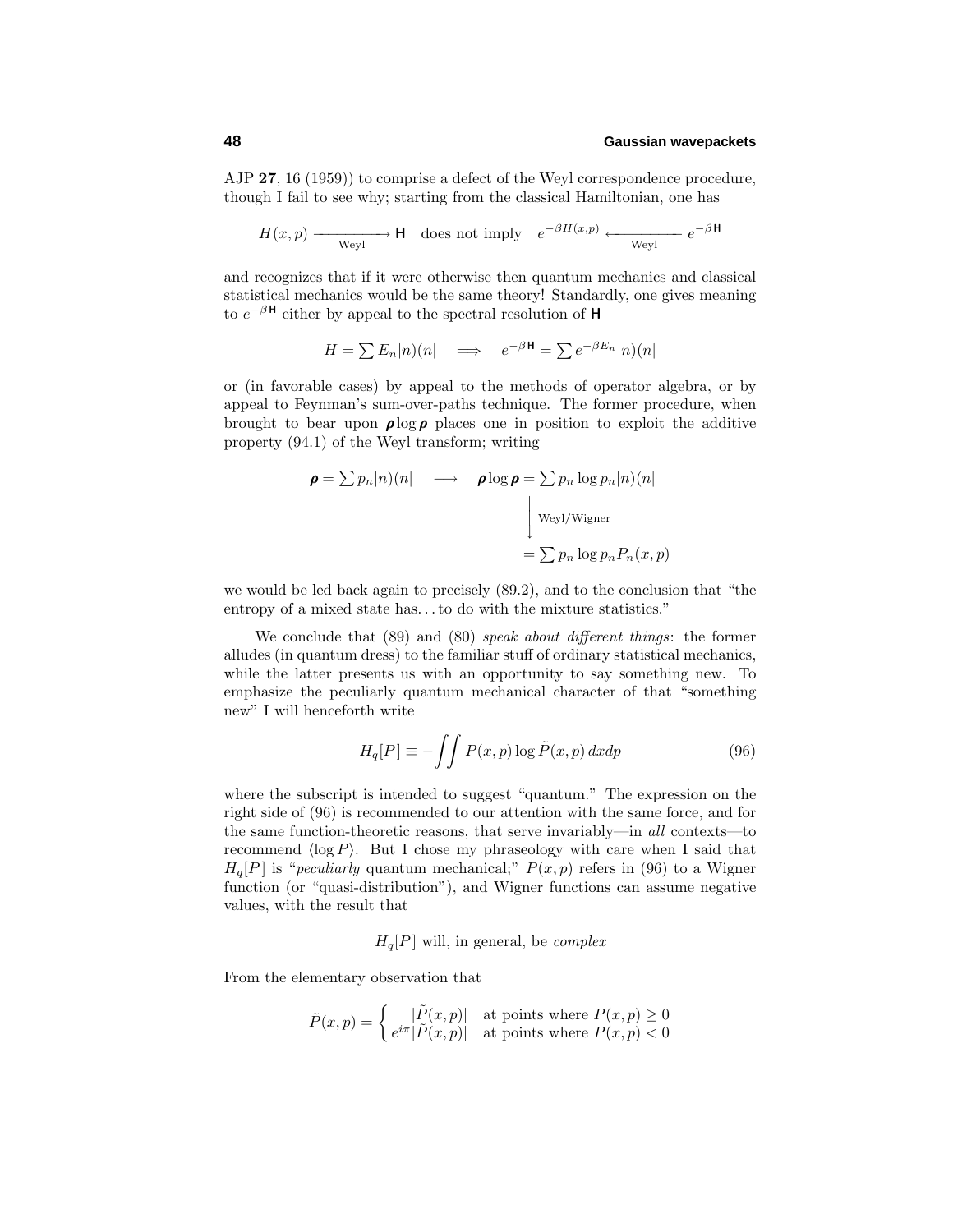## **"Entropy" of a Gaussian wavepacket 49**

we conclude that

$$
H_q[P] = -\int\int P(x, p) \log|\tilde{P}(x, p)| \, dx dp - i\pi \int\int_{\text{neg}} P(x, p) \, dx dp \tag{97}
$$

where the first  $\iint$  ranges over all of phase space, while the second ranges only over the domain on which  $P(x, p) < 0$ .

To gain some feeling for what (97) has to say in concrete cases, we look again to the Wigner functions (72) of a harmonic oscillator. Borrowing some computational technique from §12, we for the ground state have

$$
H_q[P_0] = -\frac{1}{2} \int_0^\infty \left\{ e^{-\frac{1}{2}z} \right\} \left\{ -\frac{1}{2}z \right\} dz - i\pi \frac{1}{2} \int_{\text{empty}} \left\{ e^{-\frac{1}{2}z} \right\} dz
$$
  
= 1 + i 0

which simply reproduces (85). For the first excited state (for which the Wigner function becomes negative on the interval  $0 \leq z < 1$ ) we have

$$
H_q[P_1] = -\frac{1}{2} \int_0^1 \left\{ -e^{-\frac{1}{2}z} \left[ 1-z \right] \right\} \left\{ -\frac{1}{2}z + \log \left[ 1-z \right] \right\} dz
$$
  

$$
-\frac{1}{2} \int_1^\infty \left\{ -e^{-\frac{1}{2}z} \left[ 1-z \right] \right\} \left\{ -\frac{1}{2}z + \log \left[ z-1 \right] \right\} dz
$$
  

$$
-i\pi \frac{1}{2} \int_0^1 \left\{ -e^{-\frac{1}{2}z} \left[ 1-z \right] \right\} dz
$$
  

$$
= 2.90469 - 0.60935 i - \frac{1}{2} \int_1^\infty \left\{ -e^{-\frac{1}{2}z} \left[ 1-z \right] \right\} \log \left[ z-1 \right] dz
$$

where the numerics have been obtained by evaluation of expressions which *Mathematica* generated with ease, though it found the final integral to be "intractable." A simple change of variable leads, however, to an elementary Laplace transform

$$
\frac{1}{2} \int_{1}^{\infty} \left\{ e^{-\frac{1}{2}z} \left[ z - 1 \right] \right\} \log \left[ z - 1 \right] dz = \frac{1}{2\sqrt{e}} \int_{0}^{\infty} e^{-sy} y \log y \, dz \Big|_{s = \frac{1}{2}}
$$

$$
= \frac{1}{2\sqrt{e}} \left[ \frac{1 - \gamma - \log s}{s^2} \right]_{s = \frac{1}{2}}
$$

$$
= 1.35369
$$

so we have  $H_q[P_1]=1.55100 - 0.60935 i$ , and the emergence of no evident pattern. The evaluation of  $H_q[P_2]$  promises to be even more tedious, and I see no way to adapt generating function techniques to the evaluation  $H_q[P_n]$ . The moral appears to be that one can expect  $H_q[P]$ -evaluation to be difficult. Nor is this surprising; it is merely a particular manifestation of a pervasive fact: In thermalized situations, entropy can be extracted from the partition function thermodynamics supplies the general procedure—where all computational